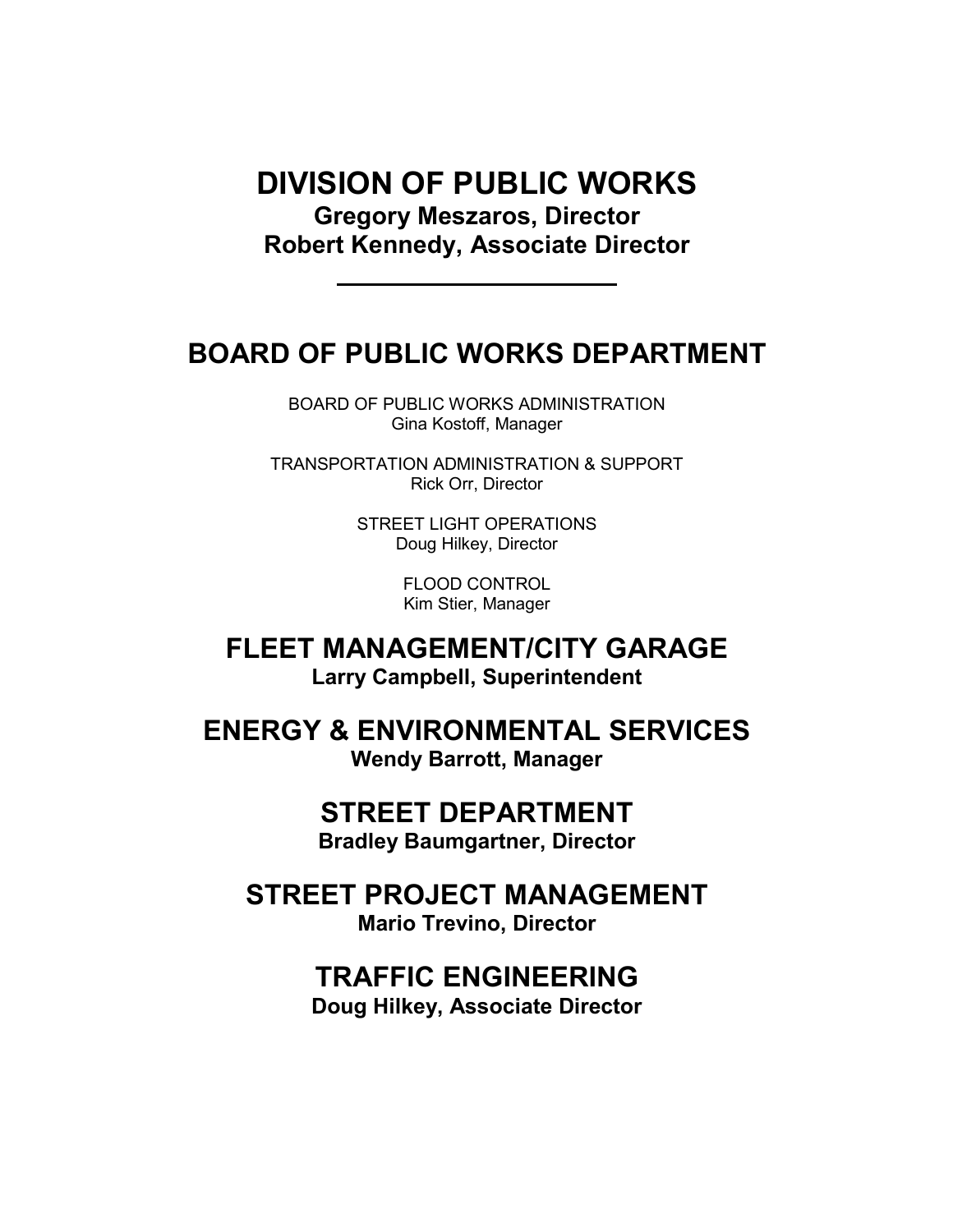### Division of Public Works Index

| Public Works Administration/Contract Compliance/Barrett Law<br><b>Transportation Admin &amp; Support</b><br><b>Street Light Operation</b><br><b>Flood Control</b><br>Right-of-Way Department/Public Works Office |  |
|------------------------------------------------------------------------------------------------------------------------------------------------------------------------------------------------------------------|--|
|                                                                                                                                                                                                                  |  |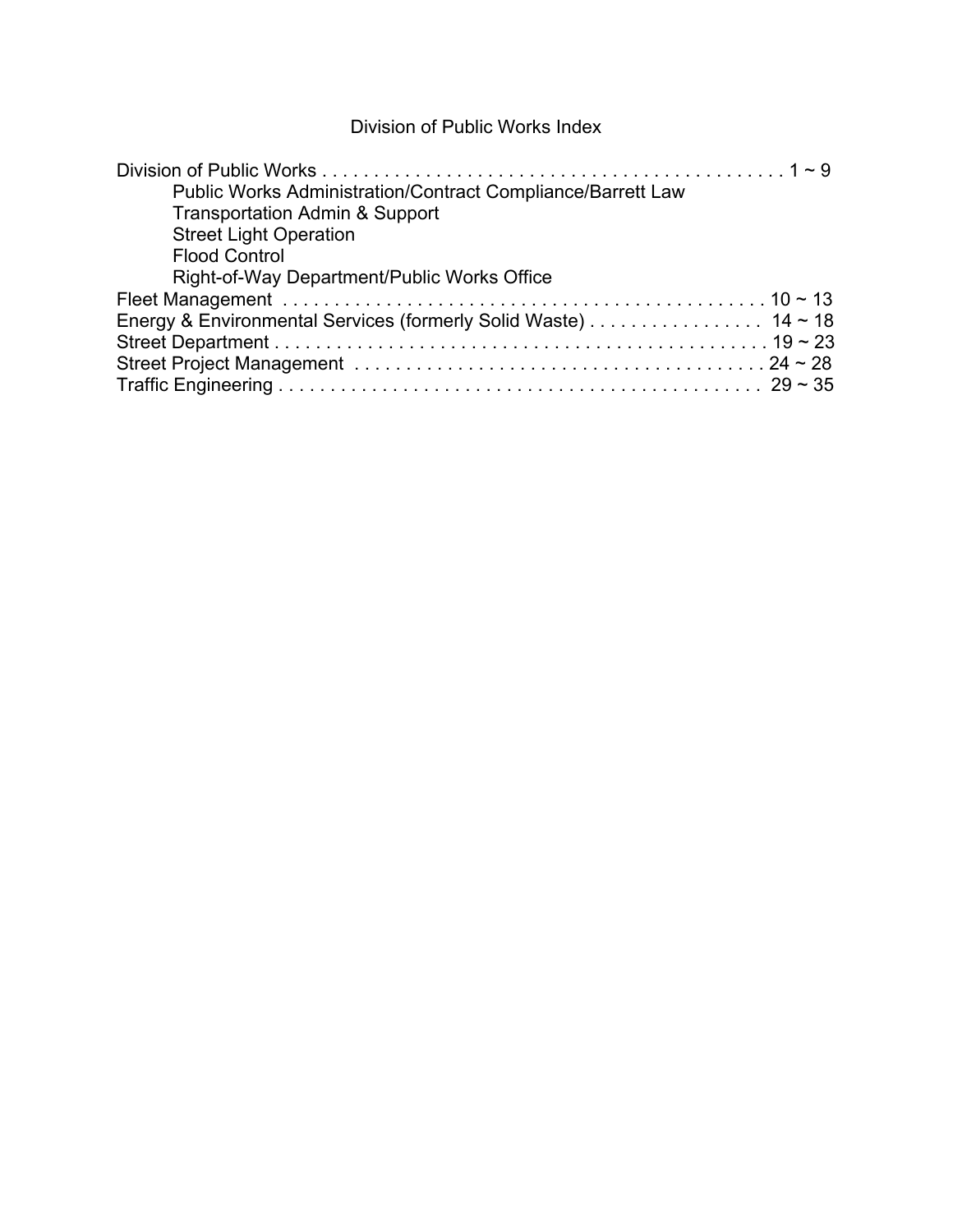# DIVISION OF PUBLIC WORKS

### Mission Statement

l,

This mission of the Division of Public Works is to advocate, develop, and maintain a strong transportation infrastructure and solid waste recycling/disposal system for the City of Fort Wayne.

The Division includes the following departments:

- Board of Public Works Administration/Contract Compliance/Barrett Law
- Flood Control
- Transportation Engineering Services
- Transportation Administration & Support
- Traffic Engineering Department
- **Street Light Operations**
- **Street Department**
- Solid Waste Department
- City Garage/Fleet Services

Funding for these departments and their projects comes from a variety of sources, including the General Fund, state gasoline taxes, and County Economic Development Income Taxes (CEDIT).

#### Goals and Objectives

- 1. Annual adoption of priorities for street, curb, sidewalk, traffic, street lighting and related infrastructure improvement projects.
- 2. Increase opportunities for citizen input into project selection and prioritization.
- 3. Increase the efficiency and effectiveness of all departments. Use performance measures to evaluate efficiency and effectiveness.
- 4. Apply Six Sigma and other Total Quality Management approaches to Public Works services.
- 5. Provide convenient and effective solid waste removal services. Promote recycling and composting efforts to preserve land fill space in Allen County.
- 6. Enhance the use of Innovative Technology such as GIS in developing Public Works services.
- 7. Enhance opportunities for employee development and training.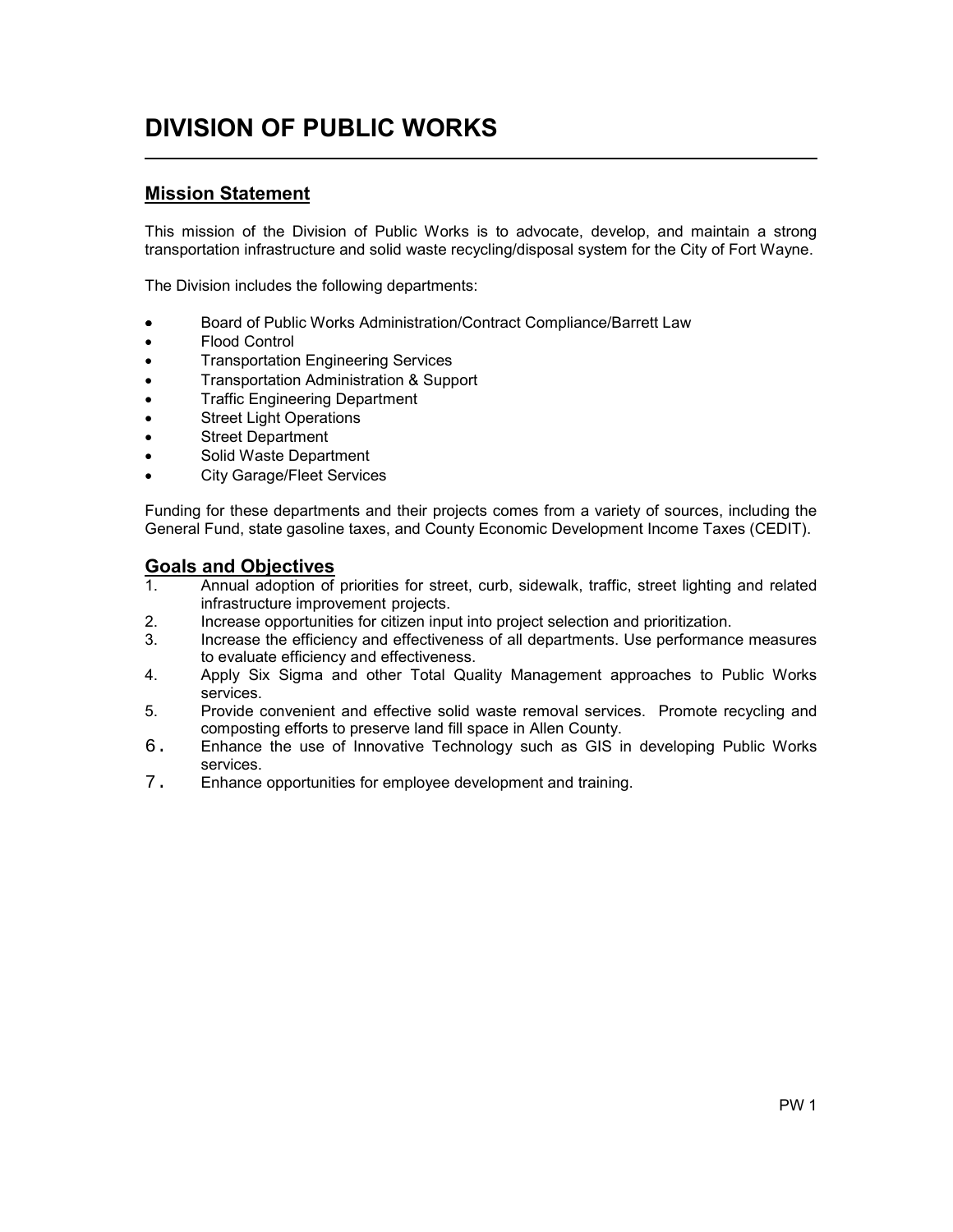### Mission Statement

l

The Office of the Board of Public Works/Contract Compliance oversees, coordinates and administers the various departments of the Division of Public Works. The Director, Deputy Director, Utility Services Manager and staff strive to provide the leadership and support necessary for the successful completion of capital improvements and the ongoing operation and maintenance of much of the City's infrastructure. The Director, Deputy Director, Utility Services Manager and staff work to ensure that the City of Fort Wayne and all of its contractors, suppliers, vendors, and consultants are in compliance with local, state and federal labor standards provisions, and equal opportunity regulations as they pertain to City-let public service and procurement contracts.

#### Goals and Objectives

- To respond to the citizens' need for reliable infrastructure and public services in a cost efficient and quality conscious manner.
- To assist citizens in accessing and utilizing Barrett Law funding for Public Works and Utilities capital and CEDIT infrastructure projects.
- To provide property assessment records for various title companies and the general public
- To assist citizens in obtaining permits for block parties, parades and other public assemblies
- To provide public information services to the general public as needed
- To provide notary public services for internal and external customers as needed
- To maintain all public records pertaining to various Public Works and Utilities projects
- To distribute bid specifications for various Public Works and Utilities projects
- To provide assistance to various contractors and consultants as they bid on and obtain Public Works and Utilities projects
- To provide clerical support to the Board of Public Works and the Board of Stormwater Management
- To assist City Council members in the selection and prioritization of District and At Large City Council CEDIT projects
- To oversee City construction contracts to ensure that all classifications of workers are paid no less than prevailing wages set by the Davis-Bacon Act and/or the State of Indiana.
- To ensure that the City's contractors provide equal employment opportunities without regard to race, sex, creed, or national origin of the business owners desiring to participate on City contracts as subcontractors or to individuals seeking employment.
- To recruit minority and women contractors to become certified through the City's Emerging Business Enterprise Certification Program (EBEs), to maintain a current list of certified EBEs and to continually look for best practices from other cities in reference EBE participation.
- To implement the City's Bonding Assistance Program that is designed to help certified EBEs obtain bid and performance bonds.
- To maintain statistical data of EBE participation on City contracts to determine whether the 10% EBE participation goal established by Executive Order 90-01 is met.

|                             | 2003 | 2004                                      | 2005 | 2006 | 2007 |                    |
|-----------------------------|------|-------------------------------------------|------|------|------|--------------------|
|                             |      | <b>Actual Actual Actual Actual Actual</b> |      |      |      |                    |
| New EBE Applicants          | 12   | 10                                        |      | 11   | 6    |                    |
| <b>EBE Participation</b>    | 11%  | 12%                                       | 5%   | 12%* |      | 26%* (thru 7/6/07) |
| <b>Work Site Visits</b>     | 40   | 20                                        | 40   | 40   | 24   | (thru 7/6/07)      |
| <b>Wage Violations</b>      | 32   | 25                                        | 53   | 22   | 31   | (thru 7/6/07)      |
| <b>Bond Applicants</b>      |      |                                           |      | 0    | 0    | (thru 7/6/07)      |
| <b>Compliance Workshops</b> | 2    |                                           | 3    | 3    | 1    | (thru 7/6/07)      |

(\* Projects in this year are not closed therefore this number is incomplete. Final percentages are not available until 24 to 36 months after year's end.)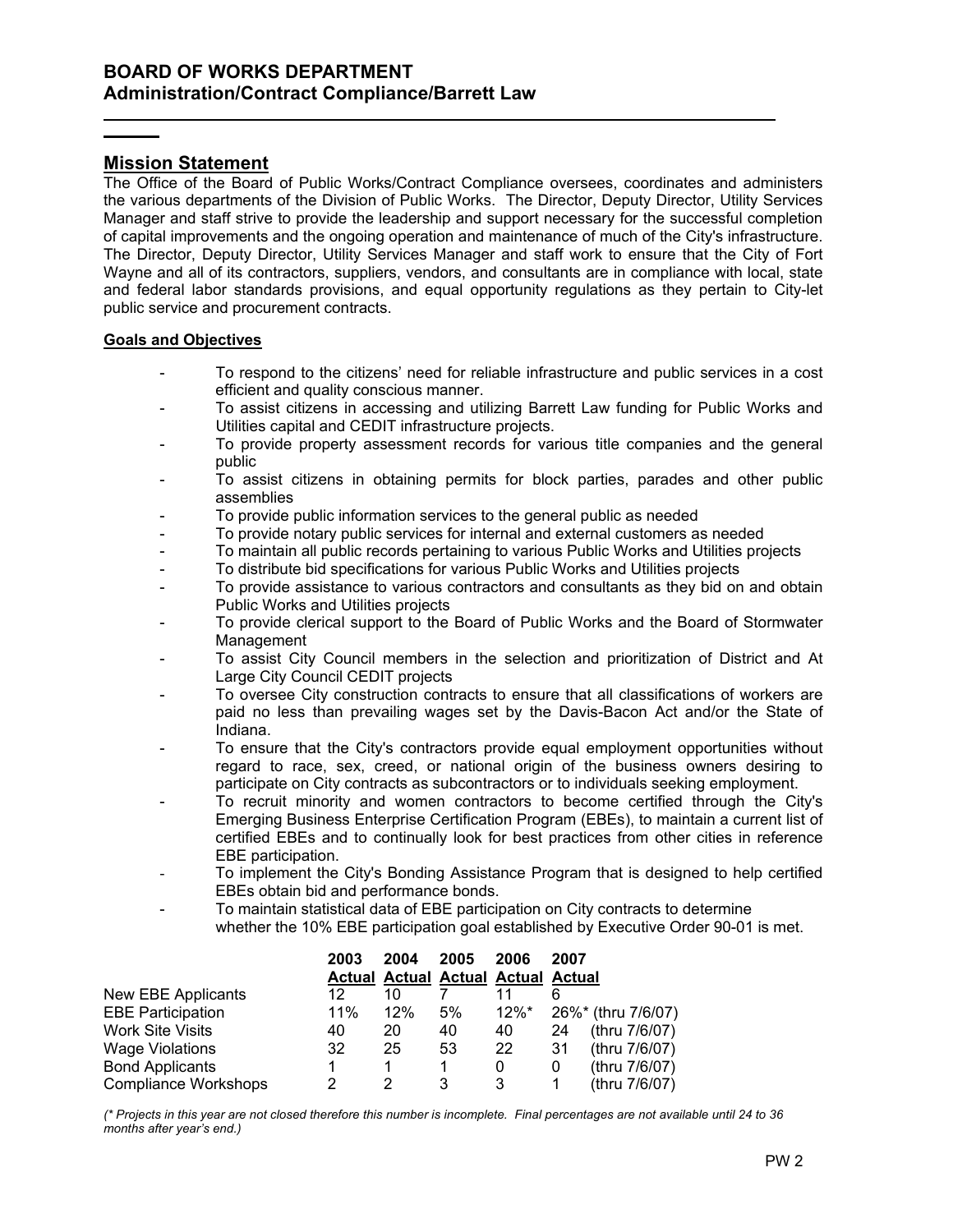# TRANSPORTATION ADMINISTRATION & SUPPORT

The functions of this group are varied, and generally fall within three department subsets: a surveying-drafting-inspection group; a permit and plan review group; and an administrativeclerical group.

Department staff provides surveying, drafting, and inspection services necessary for the successful completion of street, curb, and sidewalk projects. Employees in this group also assess and report on pavement condition in order to maintain and update our pavement management system.

Other employees in this department are responsible for fielding a variety of other customer service requests, responses, and interactions. These responsibilities include permit functions; plan review of developer projects; plan review of transportation projects developed in-house; investigation and reporting functions; data base maintenance activities; blueprint reproduction services; right of way acquisition functions; and general customer service activities.

Department personnel also provide financial management, budgeting, purchasing, payroll, and clerical support services needed within the Transportation division.

#### Objectives:

• provide surveying, drafting, and inspection services to insure adherence to specifications, to insure contract compliance, and to facilitate completion of neighborhood capital projects

For 2006, engineering support services were provided for projects that totaled over \$10million dollars in capital expenditures.

• maintain and update the Pavement Management System, in compliance with GASB 34 reporting requirements

In 2006, 533 centerline miles of streets were evaluated and rated, using a combination of video, gps technology, and manual data collection methods.

• respond to all citizens requests falling within our jurisdiction

 Department personnel respond to citizen requests such as removing vegetation obstructions, policing construction sites, enforcing sign restrictions, requiring snow removal, investigating reported hazards and infrastructure failures, assisting with locating property lines, determining project feasibility, and a variety of other requests. During 2006, 566 of these types of requests were filed and resolved.

• insure that all excavations in the rights-of-way are properly restored

Staff closely monitors the permit restoration process in order to insure that cuts are permanently restored within 45 days of cut completion for the period April 1st – October 31st. During 2006, 2074 permits were issued allowing 2839 cuts. 66% of these cuts met our 45 day completion specification. Excavation permit receipts for 2006 totaled \$222,630.

• insure that all non-City funded construction occurring in the rights-of-way adheres to City engineering standards and specifications

 The department issues drive approach permits, sidewalk permits, and parking lot permits, to Insure that City standards are followed. Multiple Inspections are performed during the permit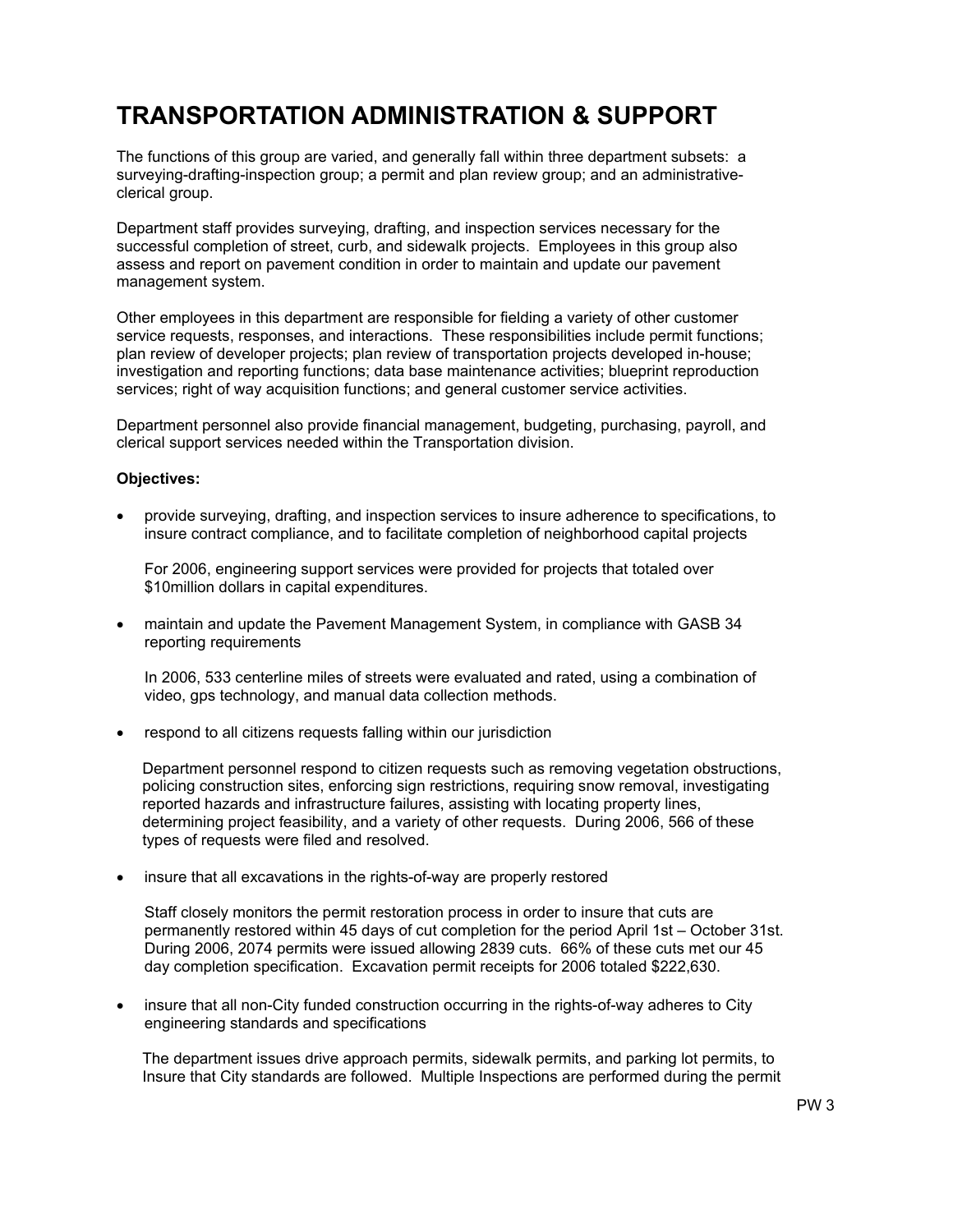review process, during construction, and upon completion. During 2006, 567 permits were issued, and permit receipts totaled \$30,660.

• insure that temporary restrictions and/or street closures are properly barricaded with appropriate warning signs and traffic control devices

These permits are used to insure that proper and safe signing occurs whenever an obstruction is present within the traveled way. For 2006 540 permits were issued, and permit receipts equaled \$45,795.

• review engineering plans and design solutions for adherence to standards for both internal and external projects

The Permit Manager reviews, corrects, approves, and stamps project plans designed by inhouse engineering staff. The Permit Manager is also the primary contact point for developers and builders involved in the improvement location permit process.

• facilitate project planning by providing meaningful, appropriate, and accurate financial data to public works decision makers

Funding availability is critical to project development. Major funds and programs tracked include the MVH fund, LR&S fund, CEDIT fund, infrastructure bond funds, and the district neighborhood capital improvement funds.

• Timely perform necessary right of way acquisitions in advance of planned construction so as to not delay anticipated construction commencement dates

The amount of effort necessary for right of way and easement acquisitions has increased dramatically with the recent emphasis on expanding our trail network. This increase in work required adding a second Land Acquisition Agent position in March of 2007.

timely process all construction project payables and receivables

Department staff strives to have vendors paid within 30 days of the vendor's invoice date, including mailing time. Payments are reviewed for compliance with this goal and performance is tracked on a quarterly basis. During 2006, 725 pay vouchers were processed totaling \$11,025,441 in payments. Vendors received checks within 30 days of their invoice dates 89% of the time.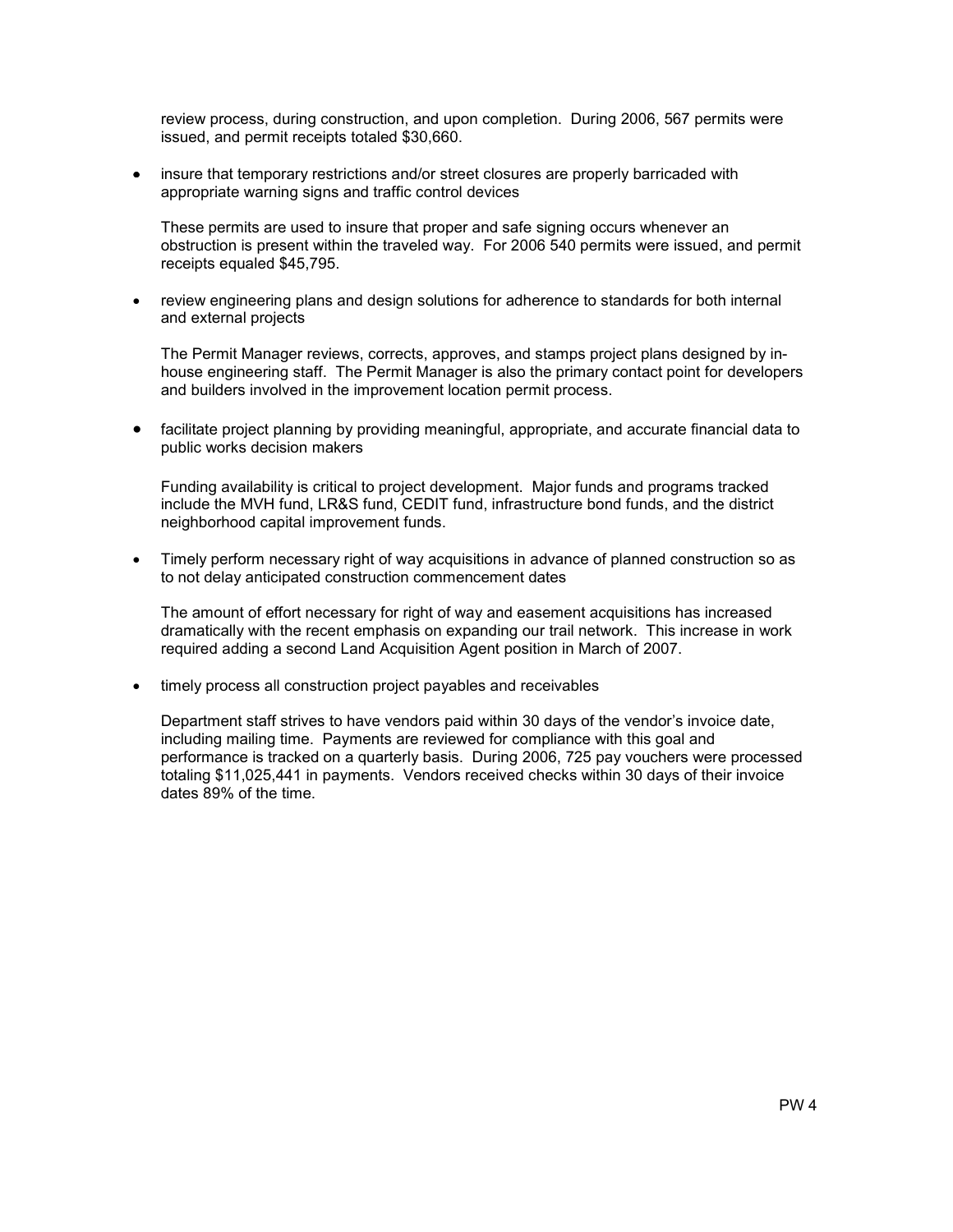#### BOARD OF PUBLIC WORKS Dept # 010-006 2008 BUDGET COMPARISON \$ INCREASE

|                   | ZUUG DUDUET UUINFANIJUIN                  | 2006<br><b>ACTUAL</b>    | 2007<br><b>APPROVED</b><br><b>THRU 06/30/07</b> |      | 2008<br><b>SUBMITTED</b> |      | <b>SIIANDE</b><br>(DECREASE)<br>FROM 2007 APPR<br>TO 2008 | % CHANGE<br>FROM 2007 APPR<br>TO 2008 |
|-------------------|-------------------------------------------|--------------------------|-------------------------------------------------|------|--------------------------|------|-----------------------------------------------------------|---------------------------------------|
|                   |                                           |                          |                                                 |      |                          |      |                                                           |                                       |
|                   | 4111 WAGES-REG<br>4115 PARTTIME           | \$<br>1,906,849<br>5,378 | \$<br>2,180,141<br>8,243                        | \$   | 2,267,803<br>13,758      | - \$ | 87,662<br>$\blacksquare$                                  |                                       |
|                   | 411M TRAFFIC ENG                          |                          | 524,808                                         |      | 539,088                  |      | 14,280                                                    |                                       |
|                   | 4121 VACATION PAY                         | 156,095                  | 17,600                                          |      | 12,600                   |      | (5,000)                                                   |                                       |
|                   | 4125 OVERTIME                             | 3,088                    | 9,000                                           |      | 11,000                   |      | 2,000                                                     |                                       |
|                   | 412L LONGEVITY                            | 6,821                    | 10,447                                          |      | 11,803                   |      | 1,356                                                     |                                       |
|                   | <b>TOTAL WAGES</b>                        | \$<br>2,078,231          | \$<br>2,750,239                                 | \$   | 2,856,052 \$             |      | 100,299                                                   | 3.85%                                 |
|                   | 4131 PERF                                 | 110,085                  | 140,887                                         |      | 161,224                  |      | 20,338                                                    |                                       |
|                   | 4132 FICA                                 | 154,942                  | 173,076                                         |      | 177,248                  |      | 4,172                                                     |                                       |
|                   | 4134 GROUP HEALTH INSUR                   | 376,801                  | 399,500                                         |      | 423,000                  |      | 23,500                                                    |                                       |
|                   | 4136 UNEMPLOYMENT                         | 1,092                    | 2,249                                           |      | 2,317                    |      | 68                                                        |                                       |
|                   | 4137 WORKERS COMP                         | 15,552                   | 12,420                                          |      | 12,894                   |      | 474                                                       |                                       |
|                   | 413A PERF/FRINGE                          | 61,351                   | 67,626                                          |      | 69,096                   |      | 1,471                                                     |                                       |
|                   | 413R RETIREE HEALTH INSUR                 | 15,697                   | 34,000                                          |      | 36,000                   |      | 2,000                                                     |                                       |
|                   | 4161 STLMT/SERVRNC                        | \$<br>34,633             | $3,579,996$ \$                                  |      |                          |      | $\blacksquare$                                            |                                       |
| <b>TOTAL 4100</b> |                                           | 2,848,384                | \$                                              |      | 3,737,831                | - \$ | 157,835                                                   | 4.41%                                 |
|                   | 4212 STATIONARY/FORMS                     | \$<br>151                | \$<br>$1,055$ \$                                |      | 1,055                    | \$   | $\blacksquare$                                            |                                       |
|                   | 4213 COMP SUPPLIES                        | 531                      | 3,100                                           |      | 2,150                    |      | (950)                                                     |                                       |
|                   | 4214 SAFETY ITEMS                         | 2,759                    | 6,600                                           |      | 6,200                    |      | (400)                                                     |                                       |
|                   | 4219 OTHR OFC SUPPL                       | 13,673                   | 16,565                                          |      | 16,215                   |      | (350)                                                     |                                       |
|                   | 4231 GASOLINE                             | 27,789                   | 34,574                                          |      | 38,179                   |      | 3,605                                                     |                                       |
|                   | 4231 DIESEL                               | 4,871                    | 6,740                                           |      | 7,597                    |      | 857                                                       |                                       |
|                   | 4241 MEDICAL SUPPL                        |                          | 150                                             |      | 200                      |      | 50                                                        |                                       |
|                   | 4243 RECREATIONAL SUPPLI                  |                          | 200                                             |      | 200                      |      | $\sim$                                                    |                                       |
|                   | 4246 HOUSEHOLD SUPPLIES                   | 640                      | 2,800                                           |      | 2,900                    |      | 100                                                       |                                       |
|                   | 4261 BLDG REP MTLS                        |                          | 400                                             |      | 400                      |      | $\equiv$                                                  |                                       |
|                   | 4263 OTHR REPAIR PARTS                    | 1,265                    | 3,200                                           |      | 2,800                    |      | (400)                                                     |                                       |
|                   | 4291 SMALL TOOLS                          | 733                      | 1,550                                           |      | 1,975                    |      | 425                                                       |                                       |
|                   | 4293 PAINT                                | 34                       | 50                                              |      | 50                       |      | $\sim$                                                    |                                       |
|                   | 42AA IN HOUSE STOCK                       | 259,722                  | 341,000                                         |      | 344,000                  |      | 3,000                                                     |                                       |
|                   | 4299 OTHER MTLS                           | 19,731                   | 26,100                                          |      | 24,900                   |      | (1,200)                                                   | 1.07%                                 |
| <b>TOTAL 4200</b> |                                           | \$<br>331,899            | \$<br>444,084                                   | \$   | 448,821                  | \$   | 4,737                                                     |                                       |
|                   | 4317 INSTRCT SRVCS                        | \$<br>11,816             | \$<br>13,400                                    | - \$ | 11,200                   | \$   | (2, 200)                                                  |                                       |
|                   | 431E DRUG TEST                            | 34                       | 240                                             |      | 300                      |      | 60                                                        |                                       |
|                   | 431K SEMINAR FEES                         | 650                      | 850                                             |      | 3,000                    |      | 2,150                                                     |                                       |
|                   | 431M SCRTL SRVCS                          | 272                      | 280                                             |      | 280                      |      |                                                           |                                       |
|                   | 431R ADMIN POOL                           |                          | 6,000                                           |      |                          |      | (6,000)                                                   |                                       |
|                   | 431S SFT TRAIN                            |                          | 1,500                                           |      |                          |      | (1,500)                                                   |                                       |
|                   | 4321 FREIGHT                              |                          | 200                                             |      | 200                      |      | $\overline{\phantom{a}}$                                  |                                       |
|                   | 4322 POSTAGE                              | 3,372                    | 3,964                                           |      | 3,784                    |      | (180)                                                     |                                       |
|                   | 4323 TELEPHONE                            | 24,765                   | 27,257                                          |      | 29,916                   |      | 2,659                                                     |                                       |
|                   | 4324 TRAVEL                               | 1,828                    | 5,700                                           |      | 5,500                    |      | (200)                                                     |                                       |
|                   | 4326 MILEAGE                              | 112                      | 760                                             |      | 400                      |      | (360)                                                     |                                       |
|                   | 432C CELL PHONE                           | 6,747                    | 8,387                                           |      | 9,083                    |      | 696                                                       |                                       |
|                   | 432L LONG DISTANCE                        | 498                      | 851                                             |      | 611                      |      | (240)                                                     |                                       |
|                   | 4331 PRINTING<br>4332 PUBL LEGAL NOTICE   | 344<br>264               | 1,360<br>400                                    |      | 1,000<br>490             |      | (360)<br>90                                               |                                       |
|                   |                                           | 63                       | 350                                             |      | 300                      |      |                                                           |                                       |
|                   | 4333 PHOTO/BLPRNT<br>4342 LIABILITY INSUR | 1,741                    | 1,896                                           |      | 3,740                    |      | (50)<br>1,844                                             |                                       |
|                   | 4343 OFCL/CRIME BOND                      | 243                      | 245                                             |      | 254                      |      | 9                                                         |                                       |
|                   | 4345 AUTO INSUR                           | 5,061                    | 5,472                                           |      | 4,279                    |      | (1, 193)                                                  |                                       |
|                   | 4351 ELECTRICITY                          | 11,828                   | 12,278                                          |      | 12,828                   |      | 550                                                       |                                       |
|                   | 4352 NATURAL GAS                          | 7,164                    | 14,650                                          |      | 17,110                   |      | 2,460                                                     |                                       |
|                   | 4353 WATER                                | 848                      | 742                                             |      | 862                      |      | 120                                                       |                                       |
|                   | 4354 SEWAGE                               | 1,188                    | 1,220                                           |      | 1,320                    |      | 100                                                       |                                       |
|                   | 4355 PUB LIGHTING                         | 485,514                  | 503,100                                         |      | 522,600                  |      | 19,500                                                    |                                       |
|                   | 4356 SOLID WASTE DISPOSAL                 | 3,959                    | 4,700                                           |      | 4,300                    |      | (400)                                                     | PW <sub>5</sub>                       |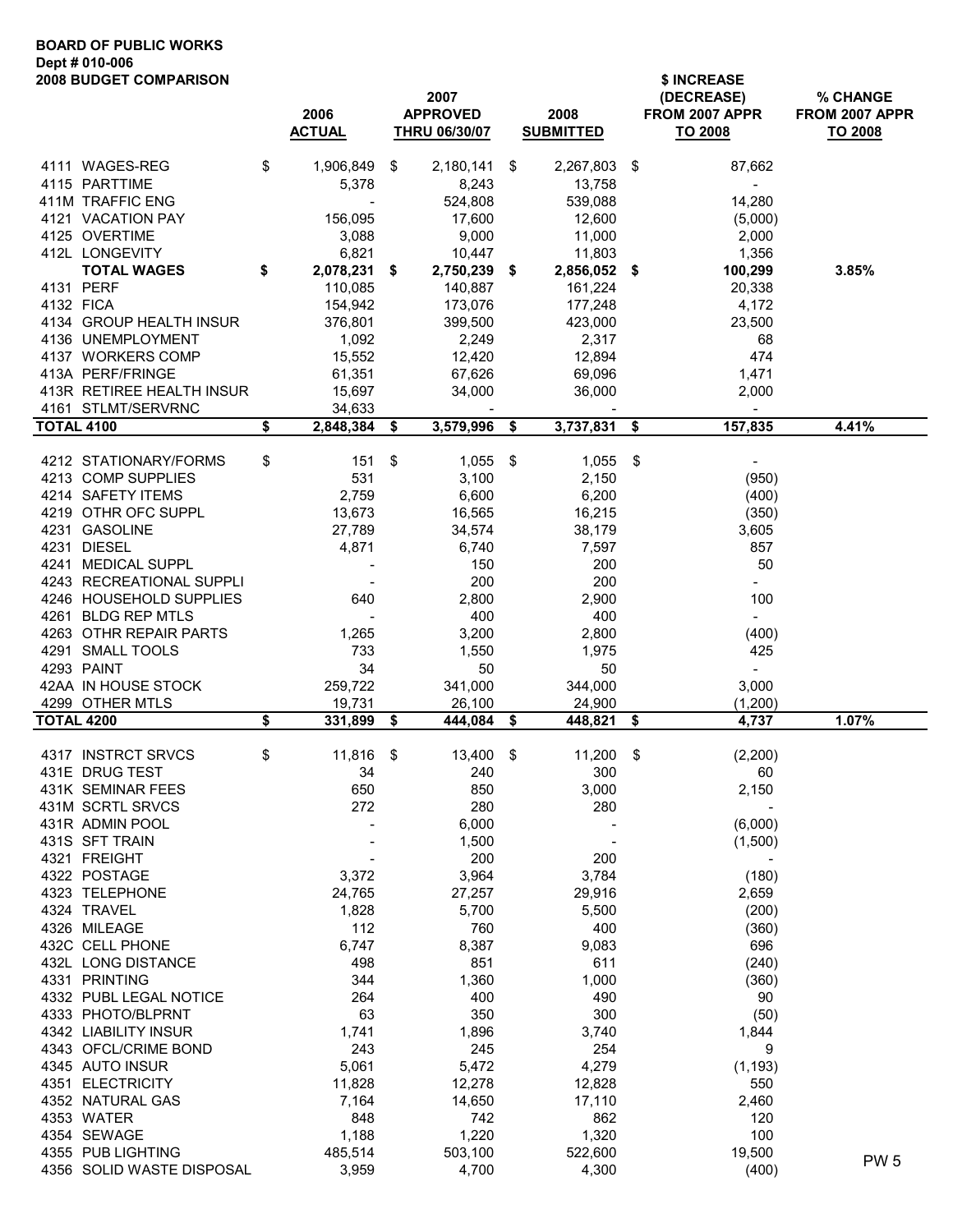# BOARD OF PUBLIC WORKS Dept # 010-006

|                 |                                                               |                                                                                                                                | \$ INCREASE                                                                                                                |                                                                                                                                      |
|-----------------|---------------------------------------------------------------|--------------------------------------------------------------------------------------------------------------------------------|----------------------------------------------------------------------------------------------------------------------------|--------------------------------------------------------------------------------------------------------------------------------------|
|                 |                                                               |                                                                                                                                |                                                                                                                            | % CHANGE                                                                                                                             |
|                 |                                                               |                                                                                                                                |                                                                                                                            | FROM 2007 APPR                                                                                                                       |
|                 |                                                               |                                                                                                                                |                                                                                                                            | <b>TO 2008</b>                                                                                                                       |
| 219             | 216                                                           | 240                                                                                                                            | 24                                                                                                                         |                                                                                                                                      |
| 702             | 744                                                           | 780                                                                                                                            | 36                                                                                                                         |                                                                                                                                      |
| 163             | 1,500                                                         | 1,500                                                                                                                          |                                                                                                                            |                                                                                                                                      |
| 7,777           |                                                               |                                                                                                                                |                                                                                                                            |                                                                                                                                      |
| 2,047           | 1,705                                                         | 2,600                                                                                                                          | 895                                                                                                                        |                                                                                                                                      |
| 90,643          | 103,720                                                       | 93,320                                                                                                                         | (10, 400)                                                                                                                  |                                                                                                                                      |
| 974,208         | 1,017,348                                                     | 999,000                                                                                                                        | (18, 348)                                                                                                                  |                                                                                                                                      |
| 21,610          | 22,000                                                        | 22,000                                                                                                                         |                                                                                                                            |                                                                                                                                      |
| 4,654           | 6,300                                                         | 7,300                                                                                                                          | 1,000                                                                                                                      |                                                                                                                                      |
| 57,612          | 57,938                                                        | 57,776                                                                                                                         | (162)                                                                                                                      |                                                                                                                                      |
| 11,587          | 14,860                                                        | 9,480                                                                                                                          | (5,380)                                                                                                                    |                                                                                                                                      |
| 2,291,934       | 2,625,000                                                     | 2,712,000                                                                                                                      | 87,000                                                                                                                     |                                                                                                                                      |
| 964             | 1,550                                                         | 1,500                                                                                                                          | (50)                                                                                                                       |                                                                                                                                      |
| 943             | 1,773                                                         | 3,158                                                                                                                          | 1,385                                                                                                                      |                                                                                                                                      |
| 4,735           | 2,500                                                         | 4,100                                                                                                                          | 1,600                                                                                                                      |                                                                                                                                      |
| 962             | 4,000                                                         | 2,200                                                                                                                          | (1,800)                                                                                                                    |                                                                                                                                      |
| 22,704          | 39,049                                                        | 60,231                                                                                                                         | 21,182                                                                                                                     |                                                                                                                                      |
| \$              | \$                                                            |                                                                                                                                | \$<br>94,212                                                                                                               | 2.08%                                                                                                                                |
|                 |                                                               |                                                                                                                                |                                                                                                                            |                                                                                                                                      |
|                 |                                                               |                                                                                                                                |                                                                                                                            |                                                                                                                                      |
|                 |                                                               |                                                                                                                                |                                                                                                                            |                                                                                                                                      |
|                 |                                                               |                                                                                                                                |                                                                                                                            |                                                                                                                                      |
|                 |                                                               |                                                                                                                                |                                                                                                                            |                                                                                                                                      |
|                 |                                                               |                                                                                                                                |                                                                                                                            | $-91.16%$                                                                                                                            |
| \$<br>7,257,137 |                                                               | 8,815,449                                                                                                                      | \$<br>104,184                                                                                                              | 1.20%                                                                                                                                |
|                 | 2006<br><b>ACTUAL</b><br>\$<br>1,052<br>12,295<br>1,732<br>\$ | 2007<br><b>APPROVED</b><br><b>THRU 06/30/07</b><br>3,780<br>4,061,775<br>105,000<br>\$<br>5,500<br>56,900<br>15,079 \$<br>- \$ | 2008<br><b>SUBMITTED</b><br>3,455<br>4,519,785 \$<br>\$<br>4,000<br>8,800<br>2,000<br>167,400 \$<br>14,800<br>8,711,265 \$ | (DECREASE)<br>FROM 2007 APPR<br>TO 2008<br>(325)<br>4,613,997<br>\$<br>(105,000)<br>(1,500)<br>(48, 100)<br>2,000<br>\$<br>(152,600) |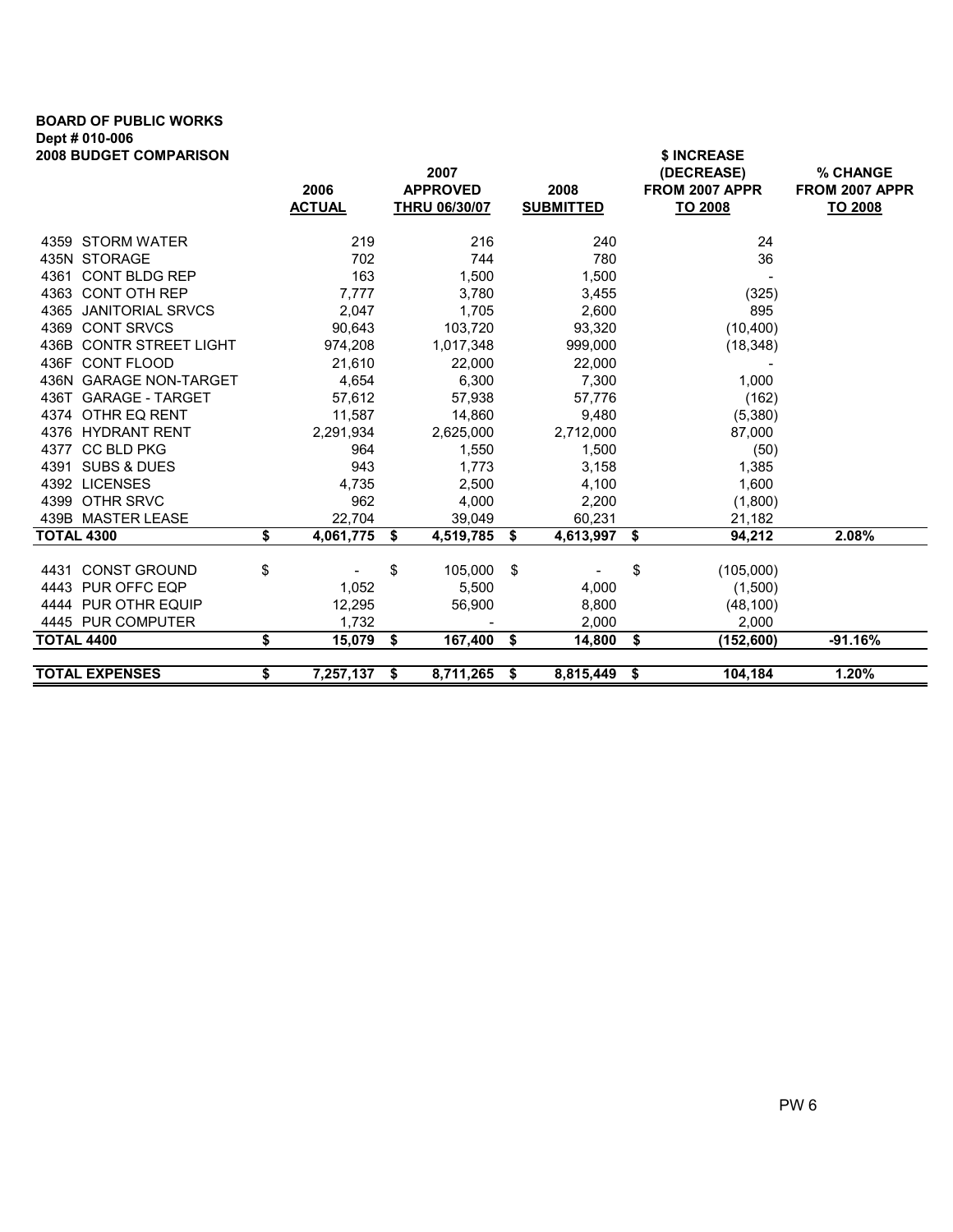|              | Board of Public Works 2008-2012 Capital Improvement Program |                             |                                                                 |                        |                         |                             |      |  |  |  |  |
|--------------|-------------------------------------------------------------|-----------------------------|-----------------------------------------------------------------|------------------------|-------------------------|-----------------------------|------|--|--|--|--|
|              | <b>FUNDING SOURCE CODE:</b>                                 | <b>GRP-Grant Pending</b>    |                                                                 |                        | PT-Property Tax         |                             |      |  |  |  |  |
|              | CC-Cumulative Capital Fund                                  | LE-Lease                    |                                                                 | <b>RB-Revenue Bond</b> |                         |                             |      |  |  |  |  |
|              | <b>CDBG-Community Development Block Grant</b>               | InfraBd-Infrastructure Bond | <b>ST-State Source</b>                                          |                        |                         |                             |      |  |  |  |  |
|              | CEDIT-Co. Economic Development Income Tax                   |                             | <b>LRS-Local Roads &amp; Streets</b><br><b>SU-Sewer Utility</b> |                        |                         |                             |      |  |  |  |  |
|              | <b>CO-County Source</b>                                     |                             | <b>SWU-Stormwater Utility</b><br>MISC-Miscellaneous             |                        |                         |                             |      |  |  |  |  |
|              | <b>FED-Federal Source</b>                                   |                             | MVH-Motor Vehicle Highway                                       |                        |                         | TIF-Tax Increment Financing |      |  |  |  |  |
|              | GOB-General Obligation Bond                                 |                             | PCBF-Park Cumulative Bldg. Fund                                 |                        | UF-User Fee             |                             |      |  |  |  |  |
|              | <b>GRA-Grant Approved</b>                                   | <b>PS-Private Source</b>    |                                                                 |                        | <b>WU-Water Utility</b> |                             |      |  |  |  |  |
| Item#        | <b>Project Title &amp; Description</b>                      | <b>Funding</b>              |                                                                 |                        | <b>Expenditure</b>      |                             |      |  |  |  |  |
|              |                                                             | <b>Source</b>               | 2008                                                            | 2009                   | 2010                    | 2011                        | 2012 |  |  |  |  |
|              | Computers                                                   | <b>PT</b>                   | $\overline{\phantom{a}}$                                        |                        |                         | $\overline{\phantom{0}}$    |      |  |  |  |  |
| 2            | <b>Office Chairs</b>                                        | <b>PT</b>                   | 800                                                             |                        |                         | 1,000                       |      |  |  |  |  |
| <b>TOTAL</b> |                                                             |                             | 800                                                             |                        |                         | 1,000                       |      |  |  |  |  |

The Public Works Administrative staff provides support to the Board of Public Works and to the Director of Public Works and Utilities. This office includes the Director, Associate Director, Utility Services Manager, Clerk to the Board of Works, Compliance Director, Compliance Officer, Administrative Assistant, Executive Secretary VII, and the Barrett Law Accountant.

1. Replacement of Computers: Computers will be replaced according to City guidelines.

2. Office chairs standard rotation replacement.

|              | Transportation Administration and Support 2008-2012 Capital Improvement Program |                                                          |                                      |                         |                         |        |        |  |  |  |
|--------------|---------------------------------------------------------------------------------|----------------------------------------------------------|--------------------------------------|-------------------------|-------------------------|--------|--------|--|--|--|
|              | FUNDING SOURCE CODE:                                                            | <b>GRP-Grant Pending</b>                                 |                                      |                         | PT-Property Tax         |        |        |  |  |  |
|              | CC-Cumulative Capital Fund                                                      | LE-Lease                                                 |                                      |                         | RB-Revenue Bond         |        |        |  |  |  |
|              | <b>CDBG-Community Development Block Grant</b>                                   | InfraBd-Infrastructure Bond                              | ST-State Source                      |                         |                         |        |        |  |  |  |
|              | CEDIT-Co. Economic Development Income Tax                                       |                                                          | <b>LRS-Local Roads &amp; Streets</b> | <b>SU-Sewer Utility</b> |                         |        |        |  |  |  |
|              | <b>CO-County Source</b>                                                         | MISC-Miscellaneous                                       |                                      |                         | SWU-Stormwater Utility  |        |        |  |  |  |
|              | <b>FED-Federal Source</b>                                                       | TIF-Tax Increment Financing<br>MVH-Motor Vehicle Highway |                                      |                         |                         |        |        |  |  |  |
|              | GOB-General Obligation Bond                                                     | PCBF-Park Cumulative Bldg. Fund<br>UF-User Fee           |                                      |                         |                         |        |        |  |  |  |
|              | <b>GRA-Grant Approved</b>                                                       | <b>PS-Private Source</b>                                 |                                      |                         | <b>WU-Water Utility</b> |        |        |  |  |  |
| Item #       | <b>Project Title &amp; Description</b>                                          | <b>Funding</b>                                           |                                      |                         | <b>Expenditure</b>      |        |        |  |  |  |
|              |                                                                                 | 2008<br>2011<br>2009<br>2010<br><b>Source</b>            |                                      |                         |                         |        |        |  |  |  |
|              | <b>Vehicles</b>                                                                 | LE                                                       | 60,000                               | 17,500                  | 46,000                  | 18,500 | 37,000 |  |  |  |
| <b>TOTAL</b> |                                                                                 |                                                          | 60,000                               | 17,500                  | 46,000                  | 18,500 | 37,000 |  |  |  |

a. Vehicle Replacement: 2008: Replace 1995 Ford Bronco with a 4x2 pickup truck estimated at \$17,000. Replace a 2nd 1995 Ford Bronco with a 4x2 pickup truck estimated at \$17,000. Replace a 1995 Chevy Tahoe with a Ford Escape Hybrid estimated at \$26,000.

b. Vehicle replacement 2009: replace 1993 Chevy Blazer with a 4x2 pickup truck, estimated at \$17,500.

c. Vehicle replacement 2010: replace 1996 Chevy Tahoe with a 4x2 pickup, \$18,000. Replace a 1998 Ford Crown Victoria with a Ford Escape Hybrid, \$28,000

d. Vehicle replacement 2011: replace 1999 Ford Expedition with a 4x2 pickup, \$18,500

e. Vehicle replacement 2012: replace 1998 Ford Expedition with a 4x2 pickup, \$18,500. Replace a 2001 Chevy Blazer with a 4x2 pickup, \$18,500

In addition to the 9 vehicles shown above, the department has 7 vehicles planned for replacement after 2012.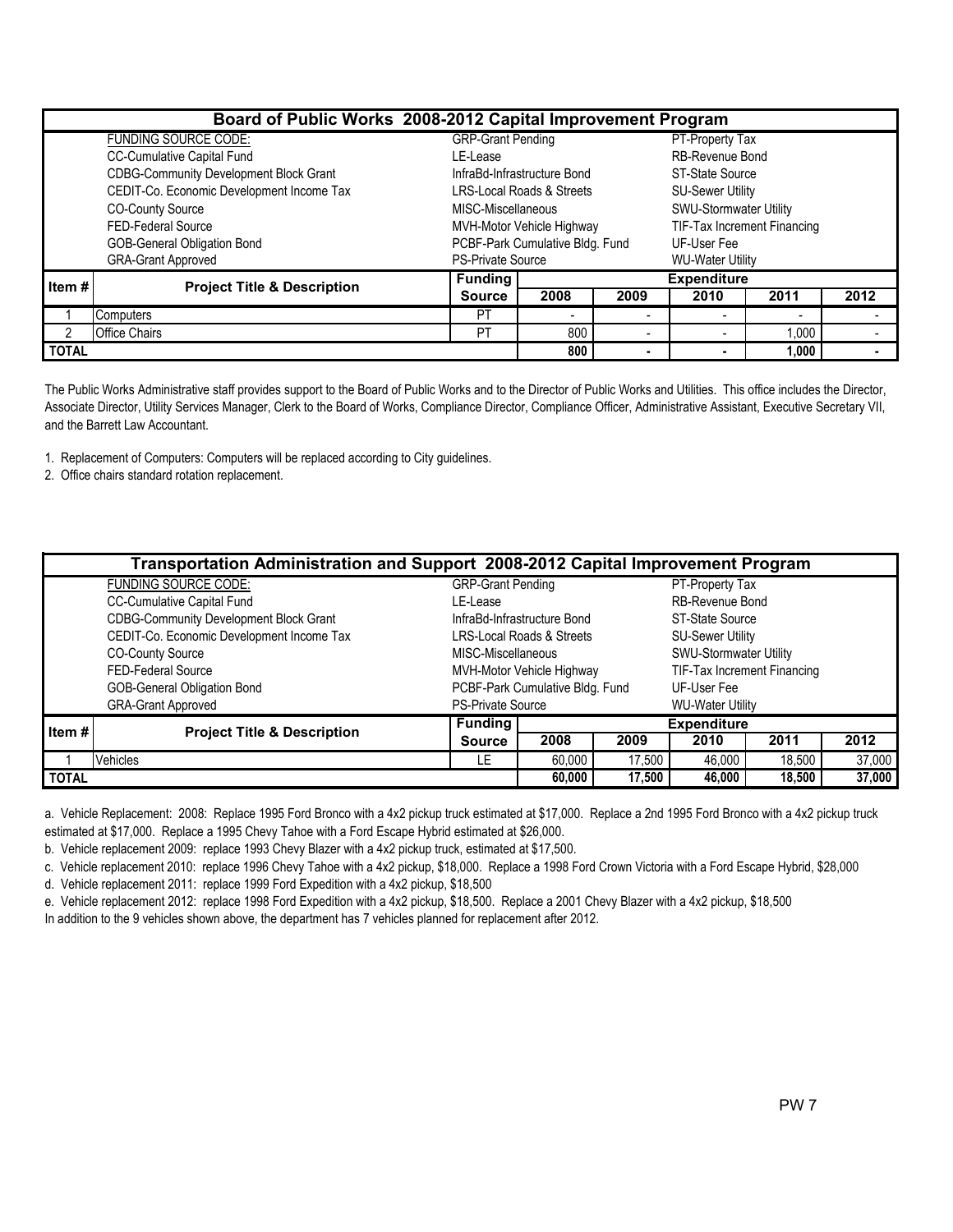|                | Street Lighting 2008-2012 Capital Improvement Program           |                          |                                                          |                 |                          |                          |              |  |  |  |  |
|----------------|-----------------------------------------------------------------|--------------------------|----------------------------------------------------------|-----------------|--------------------------|--------------------------|--------------|--|--|--|--|
|                | <b>FUNDING SOURCE CODE:</b>                                     | <b>GRP-Grant Pending</b> |                                                          | PT-Property Tax |                          |                          |              |  |  |  |  |
|                | CC-Cumulative Capital Fund                                      | I F-I ease               |                                                          |                 | RB-Revenue Bond          |                          |              |  |  |  |  |
|                | <b>CDBG-Community Development Block Grant</b>                   |                          | InfraBd-Infrastructure Bond                              |                 | ST-State Source          |                          |              |  |  |  |  |
|                | CEDIT-Co. Economic Development Income Tax                       |                          | <b>LRS-Local Roads &amp; Streets</b>                     |                 | <b>SU-Sewer Utility</b>  |                          |              |  |  |  |  |
|                | <b>CO-County Source</b>                                         |                          | SWU-Stormwater Utility<br>MISC-Miscellaneous             |                 |                          |                          |              |  |  |  |  |
|                | FED-Federal Source                                              |                          | TIF-Tax Increment Financing<br>MVH-Motor Vehicle Highway |                 |                          |                          |              |  |  |  |  |
|                | <b>GOB-General Obligation Bond</b>                              |                          | PCBF-Park Cumulative Bldg. Fund                          |                 | UF-User Fee              |                          |              |  |  |  |  |
|                | <b>GRA-Grant Approved</b>                                       | <b>PS-Private Source</b> |                                                          |                 | <b>WU-Water Utility</b>  |                          |              |  |  |  |  |
| Item#          | <b>Project Title &amp; Description</b>                          | <b>Funding</b>           |                                                          |                 | <b>Expenditure</b>       |                          |              |  |  |  |  |
|                |                                                                 | <b>Source</b>            | 2008                                                     | 2009            | 2010                     | 2011                     | 2012         |  |  |  |  |
|                | Carroll Road Annexation                                         | <b>CEDIT</b>             | 25,000                                                   |                 |                          |                          |              |  |  |  |  |
|                | Southwest Extended Annexation - install intersection lights and |                          |                                                          |                 |                          |                          |              |  |  |  |  |
| $\overline{2}$ | upgrade existing lights (annexation commitment)                 | <b>CEDIT</b>             | 300,000                                                  |                 |                          | $\overline{\phantom{a}}$ |              |  |  |  |  |
| 3              | Vehicles                                                        |                          |                                                          |                 |                          |                          |              |  |  |  |  |
|                | Pickup replacement of vehicle # 28307 1998 Jeep                 | LE-Lease                 | 30,000                                                   |                 |                          |                          |              |  |  |  |  |
|                | Pickup locator truck                                            | LE-Lease                 |                                                          | 30,000          | 30,000                   | 30,000                   | 30,000       |  |  |  |  |
| 4              | Computer Equipment - Total 11 in department                     |                          |                                                          |                 |                          |                          |              |  |  |  |  |
|                | 1 Fax, 1 Printer, 1 Display                                     | PT                       | 2,000                                                    |                 | $\overline{\phantom{a}}$ | $\blacksquare$           | $\sim$       |  |  |  |  |
|                | 1 Fax, 1 Printer, 1 Display                                     | PT                       |                                                          | 2,000           |                          | $\blacksquare$           |              |  |  |  |  |
|                | 1 Fax, 1 Printer, 1 Display                                     | PT                       | ٠                                                        |                 | 2,000                    |                          |              |  |  |  |  |
|                | 1 Fax, 1 Printer, 1 Display                                     | PT                       | ٠                                                        | ÷               | $\overline{a}$           | 2,000                    | $\mathbf{r}$ |  |  |  |  |
|                | 1 Fax, 1 Printer, 1 Display                                     | PT                       | ٠                                                        | ÷               |                          |                          | 2,000        |  |  |  |  |
| 5              | <b>Office Equipment</b>                                         | PT                       | 4,000                                                    | 4,000           | 4,000                    | 4,000                    | 4,000        |  |  |  |  |
| <b>TOTAL</b>   |                                                                 |                          | 361,000                                                  | 36,000          | 36,000                   | 36,000                   | 36,000       |  |  |  |  |

1 & 2. Annexation projects - These projects consist of installing street lights at each intersection to comply with minimum standards as stated in the annexation study for each area. See Transporation Improvements section of CIP for funding.

3. Vehicle Replacement - Vehicles will be replaced according to Fleet Management replacement guidelines.

4. Computer Replacement - Computers will be replaced according to City guidelines.

5. Office Equipment - Purchase fax, printer and display.

|        |                                               | Flood Control 2008-2012 Capital Improvement Program |                                                                 |                 |                               |                          |      |  |  |  |
|--------|-----------------------------------------------|-----------------------------------------------------|-----------------------------------------------------------------|-----------------|-------------------------------|--------------------------|------|--|--|--|
|        | <b>FUNDING SOURCE CODE:</b>                   | <b>GRP-Grant Pending</b>                            |                                                                 | PT-Property Tax |                               |                          |      |  |  |  |
|        | CC-Cumulative Capital Fund                    | LE-Lease                                            |                                                                 |                 | <b>RB-Revenue Bond</b>        |                          |      |  |  |  |
|        | <b>CDBG-Community Development Block Grant</b> |                                                     | InfraBd-Infrastructure Bond                                     |                 | <b>ST-State Source</b>        |                          |      |  |  |  |
|        | CEDIT-Co. Economic Development Income Tax     |                                                     | <b>LRS-Local Roads &amp; Streets</b><br><b>SU-Sewer Utility</b> |                 |                               |                          |      |  |  |  |
|        | <b>CO-County Source</b>                       | MISC-Miscellaneous                                  |                                                                 |                 | <b>SWU-Stormwater Utility</b> |                          |      |  |  |  |
|        | FED-Federal Source                            |                                                     | TIF-Tax Increment Financing<br>MVH-Motor Vehicle Highway        |                 |                               |                          |      |  |  |  |
|        | <b>GOB-General Obligation Bond</b>            |                                                     | PCBF-Park Cumulative Bldg. Fund                                 |                 | UF-User Fee                   |                          |      |  |  |  |
|        | <b>GRA-Grant Approved</b>                     | <b>PS-Private Source</b>                            |                                                                 |                 | <b>WU-Water Utility</b>       |                          |      |  |  |  |
| Item # | <b>Project Title &amp; Description</b>        | <b>Funding</b>                                      |                                                                 |                 | <b>Expenditure</b>            |                          |      |  |  |  |
|        |                                               | <b>Source</b>                                       | 2008                                                            | 2009            | 2010                          | 2011                     | 2012 |  |  |  |
|        | <b>Early Flood Warning System</b>             | PT                                                  | 8,000                                                           | 10.000          | 10,000                        | 10,000                   |      |  |  |  |
|        | Vehicle                                       | LE-Lease                                            | 18,500                                                          |                 | $\overline{\phantom{0}}$      | $\overline{\phantom{a}}$ |      |  |  |  |
| TOTAL  |                                               |                                                     | 26,500                                                          | 10,000          | 10,000                        | 10,000                   |      |  |  |  |

1. The City has an early flood warning system that consists of 28 precipitation gages and 10 river level gages. In addition, 4 temperature sensors were added.

4. Flood Control's 1995 Chervolet S-10 pickup is projected to be replaced in 2008.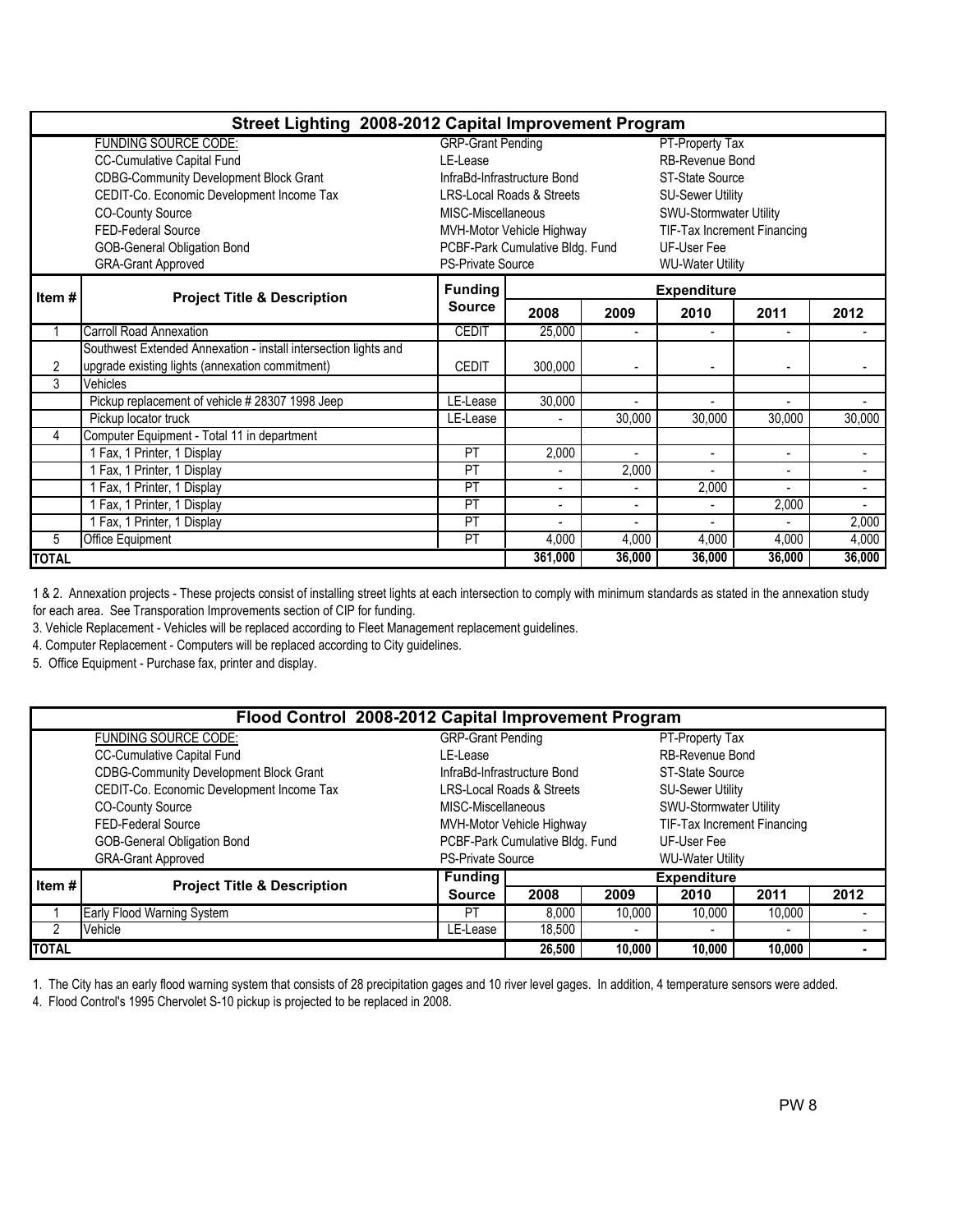#### BOARD OF WORKS STAFFING LEVELS

|                             | <b>EXEMPT</b><br>GRID/ |      |      |      |      |      |      |      |      |      |      |      |      |      |       |
|-----------------------------|------------------------|------|------|------|------|------|------|------|------|------|------|------|------|------|-------|
| <b>CLASSIFICATION TITLE</b> | <b>UNION</b>           | 2000 | 2001 | 2002 | 2003 | 2004 | 2005 | 2006 | 2007 | 2008 | 2009 | 2010 | 2011 | 2012 |       |
|                             |                        |      |      |      |      |      |      |      |      |      |      |      |      |      |       |
| Director                    |                        |      |      |      |      |      |      |      |      |      |      |      |      |      |       |
| Associate Director          |                        |      |      |      |      |      |      |      |      |      |      |      |      |      |       |
| Greenway Manager            | G                      |      |      |      |      |      |      |      |      |      |      |      |      |      |       |
| Clerk to Board              | B                      |      |      |      |      |      |      |      |      |      |      |      |      |      |       |
| Compliance Administrator    |                        |      |      |      |      |      |      |      |      |      |      |      |      |      |       |
| Compliance Officer          |                        |      |      |      |      |      |      |      |      |      |      |      |      |      | -1-1- |
| Administrative Assistant    |                        |      |      |      |      |      |      |      |      |      |      |      |      |      |       |
| <b>Executive Secretary</b>  | $\mathsf{A}$           |      |      |      |      |      |      |      |      |      |      |      |      |      |       |
| Barrett Law Accountant      |                        | 01   |      |      |      |      |      |      |      |      |      |      |      |      |       |
|                             |                        |      |      |      |      |      |      |      |      |      |      |      |      |      |       |
| <b>TOTAL</b>                |                        |      |      | 8    | 8    |      |      |      |      |      |      |      |      |      | BB .  |

#### TRANSPORTATION ADMINISTRATION & SUPPORT

|                               | <b>EXEMPT</b><br>GRID/ |                                                          |      |      |      |      |      |      |      |      |      |      |      |      |  |
|-------------------------------|------------------------|----------------------------------------------------------|------|------|------|------|------|------|------|------|------|------|------|------|--|
| <b>CLASSIFICATION TITLE</b>   | <b>UNION</b>           | 2000                                                     | 2001 | 2002 | 2003 | 2004 | 2005 | 2006 | 2007 | 2008 | 2009 | 2010 | 2011 | 2012 |  |
|                               |                        |                                                          |      |      |      |      |      |      |      |      |      |      |      |      |  |
| <b>Director</b>               | н                      | from Right of Way, formerly Finance Manager              |      |      |      |      |      |      |      |      |      |      |      |      |  |
| Permit Engineer               | G                      | from Street Project Management, formerly Asst Director   |      |      |      |      |      |      |      |      |      |      |      |      |  |
| <b>Admin Assistant</b>        |                        | from City Engnineer (1) and from Flood Control (.5)      |      |      |      |      |      | l.5  | .5   | 1.5  |      |      | 1.5  | .5   |  |
| <b>Working Leader</b>         | <b>IAM</b>             | from Technical Services                                  |      |      |      |      |      |      |      |      |      |      |      |      |  |
| <b>Land Acquisition Agent</b> | <b>IAM</b>             | from City Engnineer                                      |      |      |      |      |      |      |      |      |      |      |      |      |  |
| R/W Enforcement Officer       | <b>IAM</b>             | from Right of Way (2) and from St Lighting (1)           |      |      |      |      |      |      |      |      |      |      |      |      |  |
| Engineering Coordinator       | <b>IAM</b>             | from Traffic Engineering                                 |      |      |      |      |      |      |      |      |      |      |      |      |  |
| Engineering Technician        | <b>IAM</b>             | from Technical Services                                  |      |      |      |      |      |      |      |      |      |      |      |      |  |
| R/W Inspection / Technician   | IAM                    |                                                          |      |      |      |      |      |      |      |      |      |      |      |      |  |
| Permit Coordinator            | <b>IAM</b>             | from Right of Way                                        |      |      |      |      |      |      |      |      |      |      |      |      |  |
| Survey Technician             | <b>IAM</b>             | from Technical Services                                  |      |      |      |      |      |      |      |      |      |      |      |      |  |
| Secretary VII                 | <b>IAM</b>             | from City Engnineer                                      |      |      |      |      |      |      |      |      |      |      |      |      |  |
| Admin Aide                    | IAM                    | from Street Proj Management (1) and from St Lighting (1) |      |      |      |      |      |      |      |      |      |      |      |      |  |
| Cost Accountant               | <b>IAM</b>             | from Right of Way                                        |      |      |      |      |      |      |      |      |      |      |      |      |  |
| <b>TOTAL</b>                  |                        |                                                          |      |      |      |      |      | 28.5 | 28.5 | 27.5 | 27.5 | 27.5 | 27.5 | 27.5 |  |

#### STREET LIGHT OPERATIONS

|                                       | <b>EXEMPT</b><br>GRID/ |      |      |      |      |      |      |      |      |      |      |      |      |      |  |
|---------------------------------------|------------------------|------|------|------|------|------|------|------|------|------|------|------|------|------|--|
| <b>CLASSIFICATION TITLE</b>           | <b>UNION</b>           | 2000 | 2001 | 2002 | 2003 | 2004 | 2005 | 2006 | 2007 | 2008 | 2009 | 2010 | 2011 | 2012 |  |
| Dir. Traffic Eng/Street Light         |                        | 0.5  | 0.5  | 0.5  | 0.5  | 0.5  |      |      |      |      |      |      |      |      |  |
| Superintendant of St. Light Warehouse |                        |      |      |      |      |      |      |      |      |      |      |      |      |      |  |
| Supervisor of Street Lighting Whse.   | Е                      |      |      |      |      |      |      |      |      |      |      |      |      |      |  |
| Design Coordinator                    | 13/IAM                 |      |      |      |      |      |      |      |      |      |      |      |      |      |  |
| Junior Coordinator                    | $12/\overline{AM}$     |      |      |      |      |      |      |      |      |      |      |      |      |      |  |
| <b>Material Control</b>               | <b>12/IAM</b>          |      |      |      |      |      |      |      |      |      |      |      |      |      |  |
| Technician                            | 10/IAM                 |      |      |      |      |      |      |      |      |      |      |      |      |      |  |
| Maintenance Electrician               | <b>11/IAM</b>          |      |      |      |      |      |      |      |      |      |      |      |      |      |  |
| Electric Tech. Apprentice             | 9/IAM                  |      |      |      |      |      |      |      |      |      |      |      |      |      |  |
| Asst. Stockroom Clerk                 | 10/IAM                 |      |      |      |      |      |      |      |      |      |      |      |      |      |  |
| Operator Repair Person                | 9/IAM                  |      |      |      |      |      |      |      |      |      |      |      |      |      |  |
| <b>Technical Aide</b>                 | 9/IAM                  |      |      |      |      |      |      |      |      |      |      |      |      |      |  |
| Secretary V/Receptionist              | 5/IAM                  |      |      |      |      |      |      |      |      |      |      |      |      |      |  |
| Secretary VII                         | 7/IAM                  |      |      |      |      |      |      |      |      |      |      |      |      |      |  |
| Supervisor Operations/St Light        | н                      |      |      |      |      |      |      |      |      |      |      |      |      |      |  |
| Manager Street Light Operations       | G                      |      |      |      |      |      |      |      |      |      |      |      |      |      |  |
| Maintenance Electrician Asst.         | 10/IAM                 |      |      |      |      |      |      |      |      |      |      |      |      |      |  |
| <b>Lighting Foreman</b>               |                        |      |      |      |      |      |      |      |      |      |      |      |      |      |  |
| <b>Traffic Operations Electrician</b> | <b>11/IAM</b>          |      |      |      |      |      |      |      |      |      |      |      |      |      |  |
| <b>TOTAL</b>                          |                        | 14.5 | 14.5 | 12.5 | 12.5 | 12.5 | 12   | 9    |      |      |      |      |      |      |  |

#### FLOOD CONTROL

|                             | <b>EXEMPT</b><br>GRID/ |      |      |      |      |       |      |      |      |      |      |      |      |      |  |
|-----------------------------|------------------------|------|------|------|------|-------|------|------|------|------|------|------|------|------|--|
| <b>CLASSIFICATION TITLE</b> | <b>UNION</b>           | 2000 | 2001 | 2002 | 2003 | 2004  | 2005 | 2006 | 2007 | 2008 | 2009 | 2010 | 2011 | 2012 |  |
|                             |                        |      |      |      |      |       |      |      |      |      |      |      |      |      |  |
| Flood Control Manager       | ⌒                      |      |      |      |      |       |      |      |      |      |      |      |      |      |  |
| Flood Maintenance Manager   |                        |      | nı   |      |      |       |      |      |      |      |      |      |      |      |  |
| Administrative Assistant    |                        |      |      |      |      | ا 5.5 | 0.5  |      |      |      |      |      |      |      |  |
| <b>TOTAL</b>                |                        |      |      |      |      | 2.5   | 2.5  |      |      |      |      |      |      |      |  |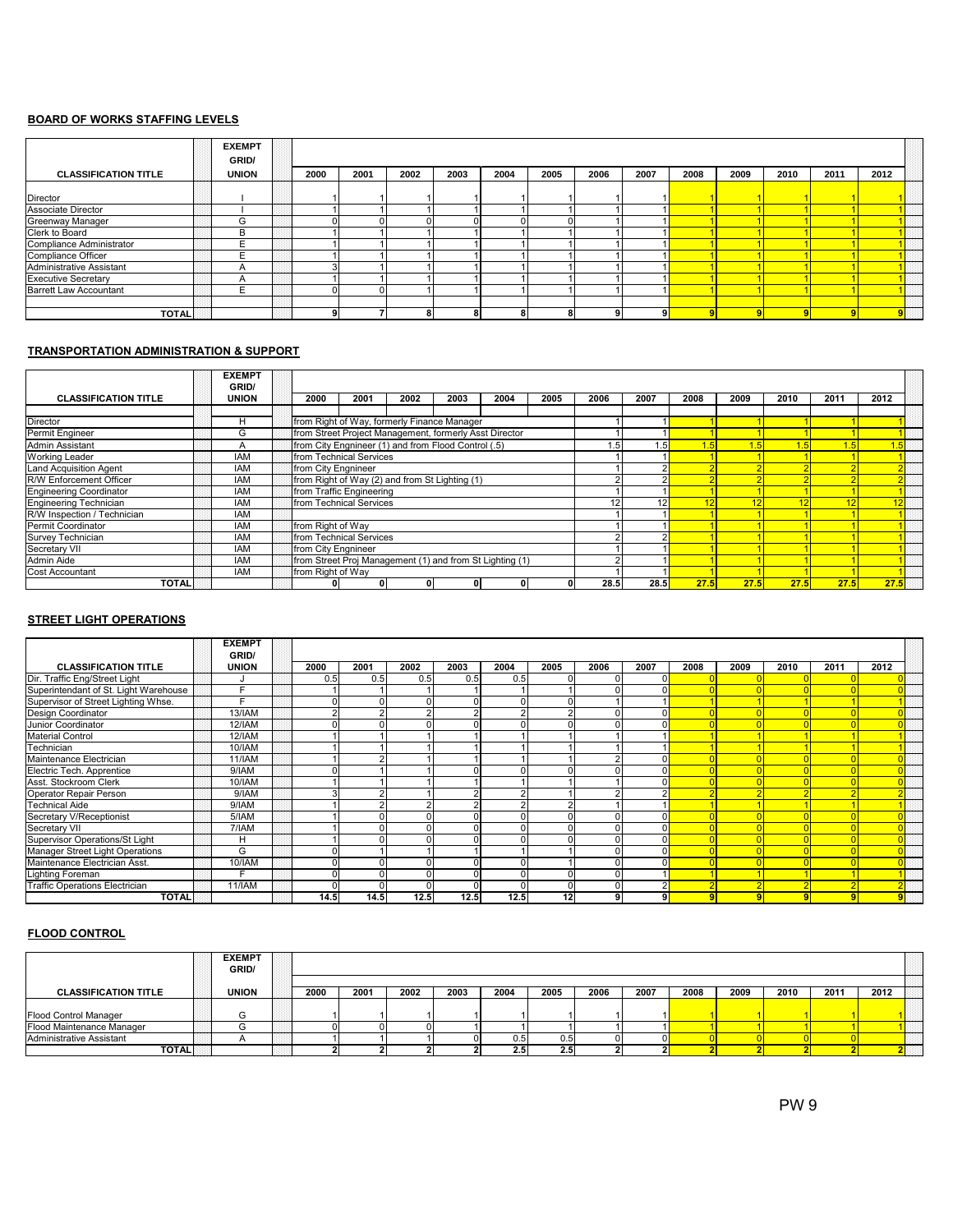# FLEET MANAGEMENT

l The Fleet Management Operations Division: remains committed to all our direct and indirect customers. The Fleet Department assumes fiduciary responsibility in exercising a nonbiased bid process implementing cost saving for all purchases, sound and responsive environmental programs, responsibility and recognition on a National level for the "100 Best" Fleets in North America.. The ISO process calls for "Key Performance Indicators" (KPI) that measure Fleet in Safety, Customer Satisfaction, Turn Around Time requirements, Fleet Availability and meeting budget. Technology in computer software continues to be upgraded and improved giving the Fleet office the ability to tracking equipment cost, utilization, fuel economy, appropriate cycling and specification writing for all asset's.

**Purpose:** It is the purpose of the Fleet office to deliver premium level services at a good value to the City while ensuring the highest quality of life possible for all who live and/or work in our city.

**Mission Statement:** To provide City of Fort Wayne employees with appropriate transportation in the most economic, environmentally friendly and effective manner possible by following procedures developed to match each department's specific job function and utilization to the appropriate equipment specifications.

#### Values: Our Commitments

- Best Quality—do it right the first time.
- Respect—Honor the opinions of all coworkers and customers.
- Trust—Always do what we say we will do
- Innovation—Always open to and searching for new and better ways to do things.
- Equipment available to users when needed
- A Sense of Urgency—we value time and spend it well, realizing that every minute a piece of equipment is not available for our customer's productivity is lost.
- A Commitment to Serve—our customers, our coworkers and the citizens of Fort Wayne.
- Learning and training to stay current on today's ever changing technology to provide training in technical, safety, environmental each year

### Goals and Objectives:

- 1. Maintain maintenance facilities according to OSHA standards
- 2. Oversee repairs made on equipment & contract with First Vehicle
- 3. Write specifications for new equipment & trucks as well as participate in bid process
- 4. Evaluate the cost of products and obtain quotes
- 5. Implement preventative maintenance program for vehicles and equipment
- 6. Maintain records on EPA standards and comply with the disposal of waste
- 7. Maintain information on FASTER program for labor, repair costs, part replacement for life cycle cost as well as utilization for vehicles and equipment
- 8. Make sure equipment is not being abused
- 9. Long range plan for equipment and maintenance facilities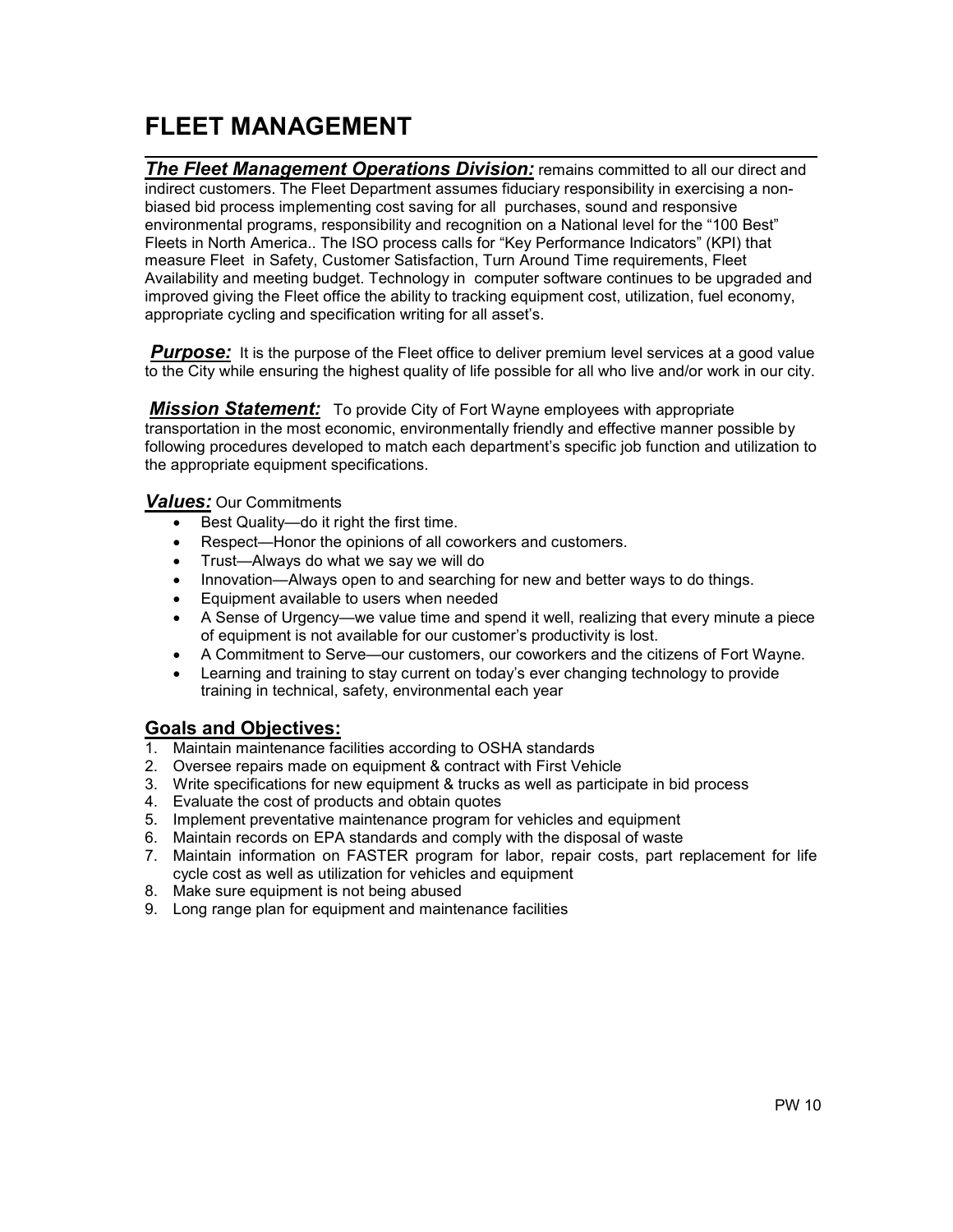#### FLEET MANAGEMENT Dept # 406-803

| <b>2008 BUDGET COMPARISON</b>                                                        |          | 2006<br><b>ACTUAL</b>    |          | 2007<br><b>APPROVED</b><br><b>THRU 06/30/07</b> |          | 2008<br><b>SUBMITTED</b> |          | \$ INCREASE<br>(DECREASE)<br>FROM 2007 APPR<br>TO 2008 | % CHANGE<br>FROM 2007 APPR<br>TO 2008 |
|--------------------------------------------------------------------------------------|----------|--------------------------|----------|-------------------------------------------------|----------|--------------------------|----------|--------------------------------------------------------|---------------------------------------|
| <b>GARAGE CONTRACT</b><br>406<br>436N GARAGE NON-TARGET<br>406<br>436T GARAGE TARGET | \$       | 397,612 \$<br>2,244,951  |          | 395,000 \$<br>2,394,267                         |          | 436,850 \$<br>2,853,875  |          | 41,850<br>459,608                                      |                                       |
| <b>TOTAL CNTC 4300</b>                                                               | \$       | 2,642,563                | \$       | 2,789,267                                       | \$       | 3,290,725                | \$       | 501,458                                                | 17.98%                                |
| <b>TOTAL CNTC EXPENSES</b>                                                           | \$       | 2,642,563                | \$       | 2,789,267                                       | \$       | 3,290,725                | \$       | 501,458                                                | 17.98%                                |
| <b>GARAGE COST OF SALES</b>                                                          |          |                          |          |                                                 |          |                          |          |                                                        |                                       |
| 406<br>4231 GASOLINE                                                                 | \$       | 1.519.092 \$             |          | 1,980,000                                       | \$       | 1,700,000                | - \$     | (280,000)                                              |                                       |
| 406<br>4232 DIESEL FUEL<br><b>TOTAL COSL 4200</b>                                    | \$       | 659,978<br>2,179,070     | \$       | 852,600<br>2,832,600                            | \$       | 800,000<br>2,500,000     | \$       | (52,600)<br>(332, 600)                                 | $-11.74%$                             |
| <b>TOTAL COSL EXPENSES</b>                                                           | \$       |                          |          |                                                 |          |                          |          |                                                        | $-11.74%$                             |
|                                                                                      |          | 2,179,070                | \$       | 2,832,600                                       | \$       | 2,500,000                | \$       | (332, 600)                                             |                                       |
| <b>GARAGE OFFICE</b><br>406<br>4111 WAGES-REG                                        | \$       | 150,884                  | \$       | 149,149                                         | \$       | 155,577 \$               |          | 6,428                                                  |                                       |
| 406<br>4115 PARTTIME                                                                 |          |                          |          | 7,187                                           |          |                          |          | (7, 187)                                               |                                       |
| <b>TOTAL WAGES</b>                                                                   | \$       | 150,884 \$               |          | 156,336                                         | \$       | 155,577 \$               |          | (759)                                                  | $-0.49%$                              |
| 4131 PERF<br>406<br>406<br>4132 FICA                                                 |          | 8,023<br>10,685          |          | 9,322<br>11,960                                 |          | 10,890<br>11,902         |          | 1,569<br>(58)                                          |                                       |
| 406<br>4134 GROUP HEALTH INSUR                                                       |          | 23,555                   |          | 25,500                                          |          | 27,000                   |          | 1,500                                                  |                                       |
| 406<br>4136 UNEMPLOYMENT                                                             |          | 72                       |          | 156                                             |          | 156                      |          | (1)                                                    |                                       |
| 406<br>4137 WORKERS COMP<br>406<br>413A PERF/FRINGE                                  |          | 1,428<br>4,372           |          | 1,296<br>4,474                                  |          | 1,417<br>4,667           |          | 121<br>193                                             |                                       |
| <b>TOTAL OFFC 4100</b>                                                               | \$       | 199.019                  | \$       | 209,044                                         | \$       | 211,609                  | \$       | 2,565                                                  | 1.23%                                 |
| 406<br>4213 COMPUTR SUPPL                                                            | \$       | 147                      | \$       | 4.000                                           | \$       | 4,000                    | \$       |                                                        |                                       |
| 406<br>4214 SAFETY ITEMS                                                             |          | 354                      |          | 400                                             |          | 400                      |          |                                                        |                                       |
| 406<br>4219 OTHR OFC SUPPL<br>4231 GASOLINE                                          |          | 1,745                    |          | 1,500                                           |          | 1,500                    |          |                                                        |                                       |
| 406<br>406<br>4239 OTHR GARAGE SUPPL                                                 |          | 1,138<br>1,148           |          | 1,260<br>2,500                                  |          | 1,260<br>2,500           |          |                                                        |                                       |
| 406<br>4246 HSHLD SUPPL                                                              |          | 730                      |          | 1,400                                           |          | 1,400                    |          |                                                        |                                       |
| 406<br>4299 OTHER MTLS<br><b>TOTAL OFFC 4200</b>                                     | \$       | 7,459<br>12,721          | \$       | 8,000<br>19,060                                 | \$       | 8,000<br>19,060          | \$       | $\blacksquare$                                         | ×,                                    |
|                                                                                      |          |                          |          |                                                 |          |                          |          |                                                        |                                       |
| 406<br>431K SEMINAR FEES                                                             | \$       | 931<br>52                | \$       | 3,000                                           | \$       | 3,000                    | - \$     | $\overline{\phantom{a}}$<br>40                         |                                       |
| 406<br>4322 POSTAGE<br>406<br>4323 TELEPHONE                                         |          | 2,483                    |          | 60<br>3,000                                     |          | 100<br>3,000             |          |                                                        |                                       |
| 406<br>4324 TRAVEL                                                                   |          | 3,162                    |          | 5,000                                           |          | 5,000                    |          |                                                        |                                       |
| 432C CELL PHONE<br>406<br>407<br>432L LONG DISTANCE                                  |          | 421<br>351               |          | 540<br>540                                      |          | 540<br>540               |          |                                                        |                                       |
| 406<br>4332 PUB LEGAL                                                                |          | 67                       |          | $\overline{\phantom{a}}$                        |          | $\sim$                   |          |                                                        |                                       |
| 406<br>4341 PROPERTY INSUR                                                           |          | 178                      |          | $\overline{\phantom{a}}$                        |          | $\blacksquare$           |          |                                                        |                                       |
| 406<br>4342 LIABILITY INSUR<br>406<br>4343 OFCL/CRIME BOND                           |          | 108<br>15                |          | 114<br>15                                       |          | 167<br>15                |          | 53<br>$\overline{\phantom{a}}$                         |                                       |
| 406<br>4344 OTH CASUALTY INSUR                                                       |          | 1,506                    |          | $\blacksquare$                                  |          | $\overline{\phantom{a}}$ |          |                                                        |                                       |
| 406<br>4345 AUTO INSUR                                                               |          | 1,872                    |          | 1,095                                           |          | 768                      |          | (327)                                                  |                                       |
| 406<br>4351 ELECTRICITY<br>406<br>4352 NATURAL GAS                                   |          | 18,242<br>30,268         |          | 21,000<br>81,204                                |          | 21,000<br>60,000         |          | (21, 204)                                              |                                       |
| 406<br>4353 WATER                                                                    |          | 8,304                    |          | 15,840                                          |          | 12,000                   |          | (3,840)                                                |                                       |
| 4359 STORM SEWER<br>406                                                              |          | $\overline{\phantom{a}}$ |          | 1,000                                           |          | 996                      |          | (4)                                                    |                                       |
| 406<br>4361 CONT BLD REP<br>406<br>4363 CONT OTH REP                                 |          | 8,618<br>360             |          | 9,000<br>960                                    |          | 15,000<br>2,000          |          | 6,000<br>1,040                                         |                                       |
| 406<br>4365 JANITORIAL SRVCS                                                         |          | 1,595                    |          | 1,600                                           |          | 1,596                    |          | (4)                                                    |                                       |
| 406<br>4367 MT SOFTWARE                                                              |          | 1,995                    |          | 12,500                                          |          | 12,500                   |          | $\sim$                                                 |                                       |
| 406<br>436N GARAGE NON-TARGET<br>406<br>436T GARAGE TARGET                           |          | 1,941<br>11,592          |          | 2,000<br>11,602                                 |          | 2,000<br>8,542           |          | $\overline{\phantom{a}}$<br>(3,060)                    |                                       |
| 406<br>4374 OTHR EQ RENT                                                             |          | 4,820                    |          | 5,000                                           |          | 5,000                    |          |                                                        |                                       |
| 4377 CC BLD PKG<br>406                                                               |          | $\blacksquare$           |          | 200                                             |          | 200                      |          | ÷,                                                     |                                       |
| 4391 SUBS & DUES<br>406<br>406<br>4392 LICENSES                                      |          | 2,311<br>1,889           |          | 1,300<br>2,000                                  |          | 1,300<br>4,000           |          | 2,000                                                  |                                       |
| 406<br>4399 OTHER SRVCS                                                              |          | 208                      |          | $\overline{\phantom{a}}$                        |          | $\blacksquare$           |          | $\overline{\phantom{a}}$                               |                                       |
| 406<br>439B MASTER LEASE<br><b>TOTAL</b><br><b>OFFC 4300</b>                         | \$       | 3,768<br>107,057         | \$       | 19,714<br>198,284                               | \$       | 40,297<br>199,560        | \$       | 20,583<br>1,277                                        | 0.64%                                 |
|                                                                                      |          |                          |          |                                                 |          |                          |          |                                                        |                                       |
| 406<br>4425 PUR FIXED EQPM                                                           | \$       | $\overline{\phantom{a}}$ | \$       | 10,000 \$                                       |          | $4,000$ \$               |          | (6,000)                                                |                                       |
| 406<br>4442 PUR HVY MACH<br>406<br>4443 PUR OFFC EQP                                 |          | 8,788<br>1,154           |          | 6,000                                           |          | 10,000<br>3,000          |          | 10,000<br>(3,000)                                      |                                       |
| 406<br>4444 PUR OTHER EQP                                                            |          | $\overline{\phantom{a}}$ |          | 15,800                                          |          | 1,000                    |          | (14, 800)                                              |                                       |
| 406<br>4446 PUR SOFTWARE                                                             |          | $\sim$                   |          | 10,300                                          |          | 8,000                    |          | (2,300)                                                |                                       |
| 406<br>4454 BETTERMENTS<br><b>TOTAL OFFC 4400</b>                                    | \$       | 2,748<br>12,690          | \$       | 10,000<br>52,100                                | \$       | 40,000<br>66,000         | \$       | 30,000<br>13,900                                       | 26.68%                                |
|                                                                                      |          |                          |          |                                                 |          |                          |          |                                                        |                                       |
| 406<br>D403 DEPR EXP<br><b>DEPRECIATION</b>                                          | \$<br>\$ | 143,385<br>143,385       | \$<br>\$ | 42,000<br>42,000                                | \$<br>\$ | 42,000<br>42,000         | \$<br>\$ | $\blacksquare$                                         |                                       |
|                                                                                      |          |                          |          |                                                 |          |                          |          |                                                        |                                       |
| <b>TOTAL OFFC EXPENSES</b>                                                           | \$       | 474,872                  | \$       | 520,488                                         | \$       | 538,230                  | \$       | 17,741                                                 | 3.41%                                 |
|                                                                                      |          |                          |          |                                                 |          |                          |          |                                                        |                                       |
| TOTAL GARAGE 406-803                                                                 | \$       | 5,296,505                | \$       | 6,142,355                                       | \$       | 6,328,954                | \$       | 186,599                                                | 3.04%                                 |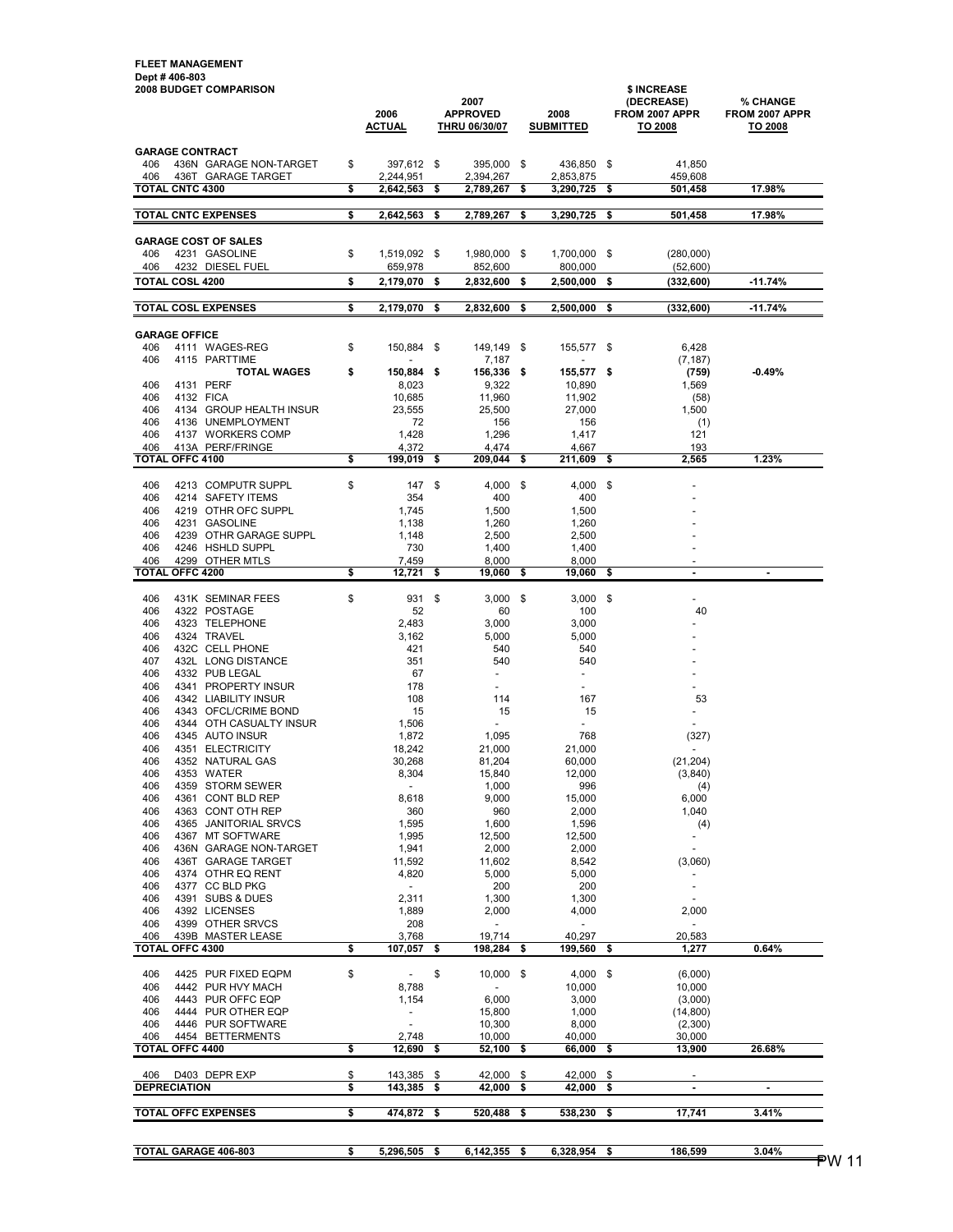|                | Fleet Management 2008-2012 Capital Improvement Program<br><b>GRP-Grant Pending</b> |                                 |                                      |                |                         |                          |                          |  |  |  |  |  |  |
|----------------|------------------------------------------------------------------------------------|---------------------------------|--------------------------------------|----------------|-------------------------|--------------------------|--------------------------|--|--|--|--|--|--|
|                | <b>FUNDING SOURCE CODE:</b>                                                        |                                 |                                      |                | PT-Property Tax         |                          |                          |  |  |  |  |  |  |
|                | CC-Cumulative Capital Fund                                                         | LE-Lease                        |                                      |                | <b>RB-Revenue Bond</b>  |                          |                          |  |  |  |  |  |  |
|                | <b>CDBG-Community Development Block Grant</b>                                      |                                 | InfraBd-Infrastructure Bond          |                | ST-State Source         |                          |                          |  |  |  |  |  |  |
|                | CEDIT-Co. Economic Development Income Tax                                          |                                 | <b>LRS-Local Roads &amp; Streets</b> |                | <b>SU-Sewer Utility</b> |                          |                          |  |  |  |  |  |  |
|                | <b>CO-County Source</b>                                                            | MISC-Miscellaneous              |                                      |                | SWU-Stormwater Utility  |                          |                          |  |  |  |  |  |  |
|                | <b>FED-Federal Source</b>                                                          | MVH-Motor Vehicle Highway       | <b>TIF-Tax Increment Financing</b>   |                |                         |                          |                          |  |  |  |  |  |  |
|                | <b>GOB-General Obligation Bond</b>                                                 | PCBF-Park Cumulative Bldg. Fund |                                      |                |                         |                          |                          |  |  |  |  |  |  |
|                | <b>GRA-Grant Approved</b>                                                          | <b>PS-Private Source</b>        |                                      |                | <b>WU-Water Utility</b> |                          |                          |  |  |  |  |  |  |
| Item #         | <b>Project Title &amp; Description</b>                                             | <b>Funding</b>                  |                                      |                | <b>Expenditure</b>      |                          |                          |  |  |  |  |  |  |
|                |                                                                                    | <b>Source</b>                   | 2008                                 | 2009           | 2010                    | 2011                     | 2012                     |  |  |  |  |  |  |
|                | Diagnostic Equipment                                                               | <b>MISC</b>                     | 4,000                                | 4,000          | 4,000                   | 4,000                    | 4,000                    |  |  |  |  |  |  |
| $\overline{2}$ | Vehicle Replacement/motor equipment                                                | LE                              | 40,000                               | 41,000         | 35,000                  | 35,000                   |                          |  |  |  |  |  |  |
| 3              | Computers                                                                          | <b>MISC</b>                     | $\blacksquare$                       | $\blacksquare$ | $\blacksquare$          | ٠                        | $\overline{\phantom{a}}$ |  |  |  |  |  |  |
| 4              | Printers                                                                           | <b>MISC</b>                     | 1,000                                | 1,500          | ,500                    | 1,500                    | ,500                     |  |  |  |  |  |  |
| 5              | Garage Equipment                                                                   | <b>MISC</b>                     | 10,000                               | 10,000         | 7,500                   | 75,000                   | 7,500                    |  |  |  |  |  |  |
| 6              | <b>Office Furniture</b>                                                            | <b>MISC</b>                     | 3,000                                | 3,000          | 3,000                   | 2,000                    | 2,000                    |  |  |  |  |  |  |
| 7              | Gas system card reader and software                                                | LE                              | $\overline{\phantom{a}}$             |                |                         | ٠                        |                          |  |  |  |  |  |  |
| 8              | 800 MHZ radio                                                                      | <b>MISC</b>                     | $\blacksquare$                       |                |                         | $\overline{\phantom{a}}$ | $\overline{\phantom{a}}$ |  |  |  |  |  |  |
| 9              | <b>Building Improvements</b>                                                       | <b>MISC</b>                     | 40,000                               | 125,000        | 65,000                  | 75,000                   | 40,000                   |  |  |  |  |  |  |
| 10             | Software and Software Support                                                      | <b>MISC</b>                     | 8,000                                | 8,500          | 8,500                   | 8,500                    | 8,500                    |  |  |  |  |  |  |
| <b>TOTAL</b>   |                                                                                    |                                 | 106,000                              | 193,000        | 124,500                 | 201,000                  | 63,500                   |  |  |  |  |  |  |

1. 2008- Diagnostic heavy equipment/diesel engines/trucks. 2008-2012 updates for equipment.

2. 2008 replacement of fleet pool vehicles/2009-replacement of fleet van and fire dept. service truck 2010 replacement of Fleet Mgr. veh./ 2011 replacement of shop service truck / 2012 no replacement expected

3. Replacement of Computers: Computers will be replaced according to City guidelines

4. Replacement of Printers: Printers will be replaced according to City guidelines

5. 2008 Garage window replacement. 2008- New roof for Fleet Office and repair leaking vents / 2009-Car wash system replacement; 2010 replace garage siding. 2011Clean air ventilation system for exhaust / 2012 roof over garage

6. Diamond Logic Subscription fee - Ford Diagnostics -VCM Package, VMM module, Heavy Truck Resource Material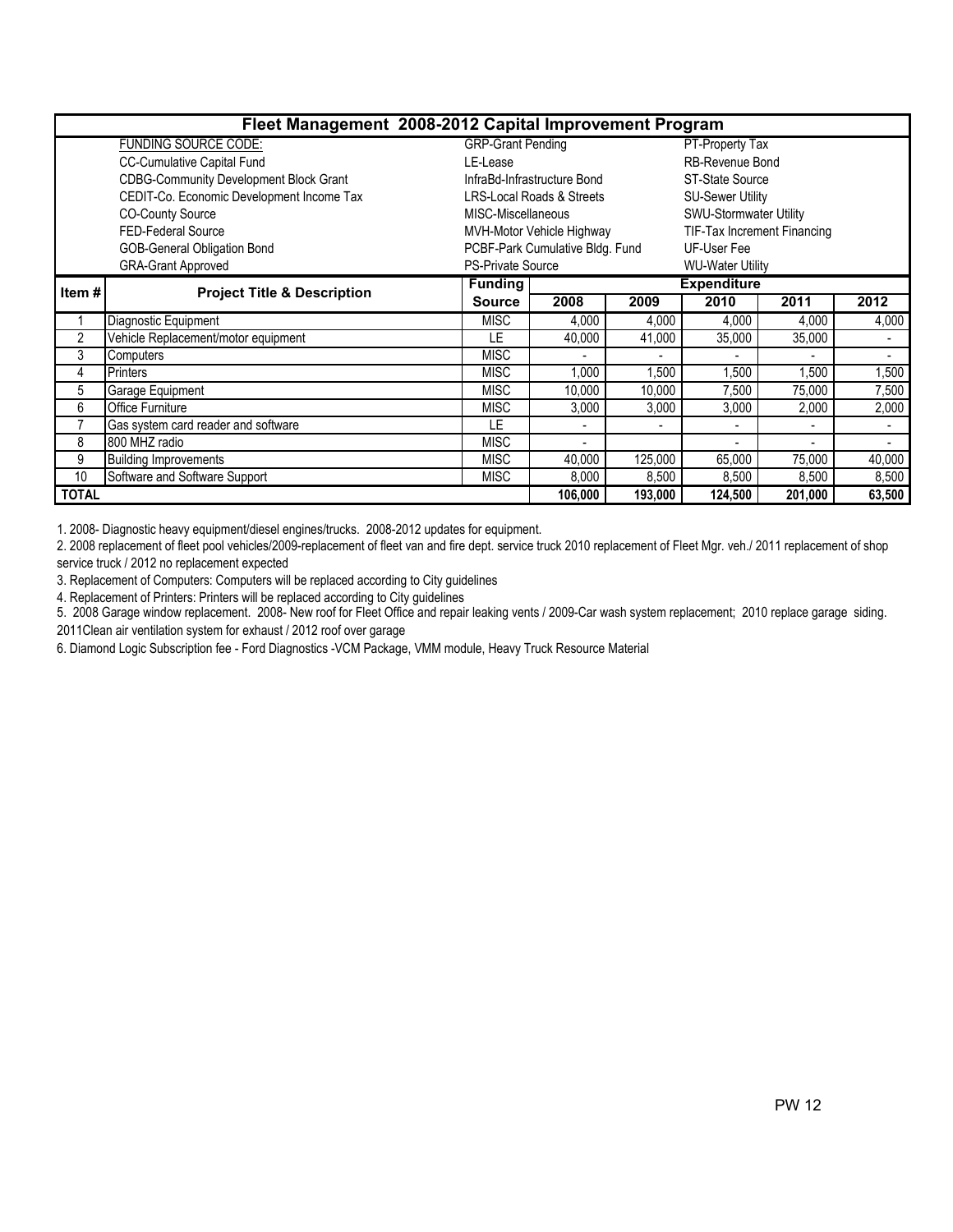## **STAFFING LEVELS BUDGETED FLEET MANAGEMENT/CITY GARAGE**

|                             | <b>EXEMPT</b><br>GRID/ |      |      |      |      |      |      |      |      |      |      |      |      |      |  |
|-----------------------------|------------------------|------|------|------|------|------|------|------|------|------|------|------|------|------|--|
| <b>CLASSIFICATION TITLE</b> | <b>UNION</b>           | 2000 | 2001 | 2002 | 2003 | 2004 | 2005 | 2006 | 2007 | 2008 | 2009 | 2010 | 2011 | 2012 |  |
|                             |                        |      |      |      |      |      |      |      |      |      |      |      |      |      |  |
| Superintendent              |                        |      |      |      |      |      |      |      |      |      |      |      |      |      |  |
| <b>Fleet System Analyst</b> |                        |      |      |      |      |      |      |      |      |      |      |      |      |      |  |
| Administrative Assistant    | A                      |      |      |      |      |      |      |      |      |      |      |      |      |      |  |
| <b>TOTAL</b>                |                        |      |      |      |      |      |      |      |      |      |      |      |      |      |  |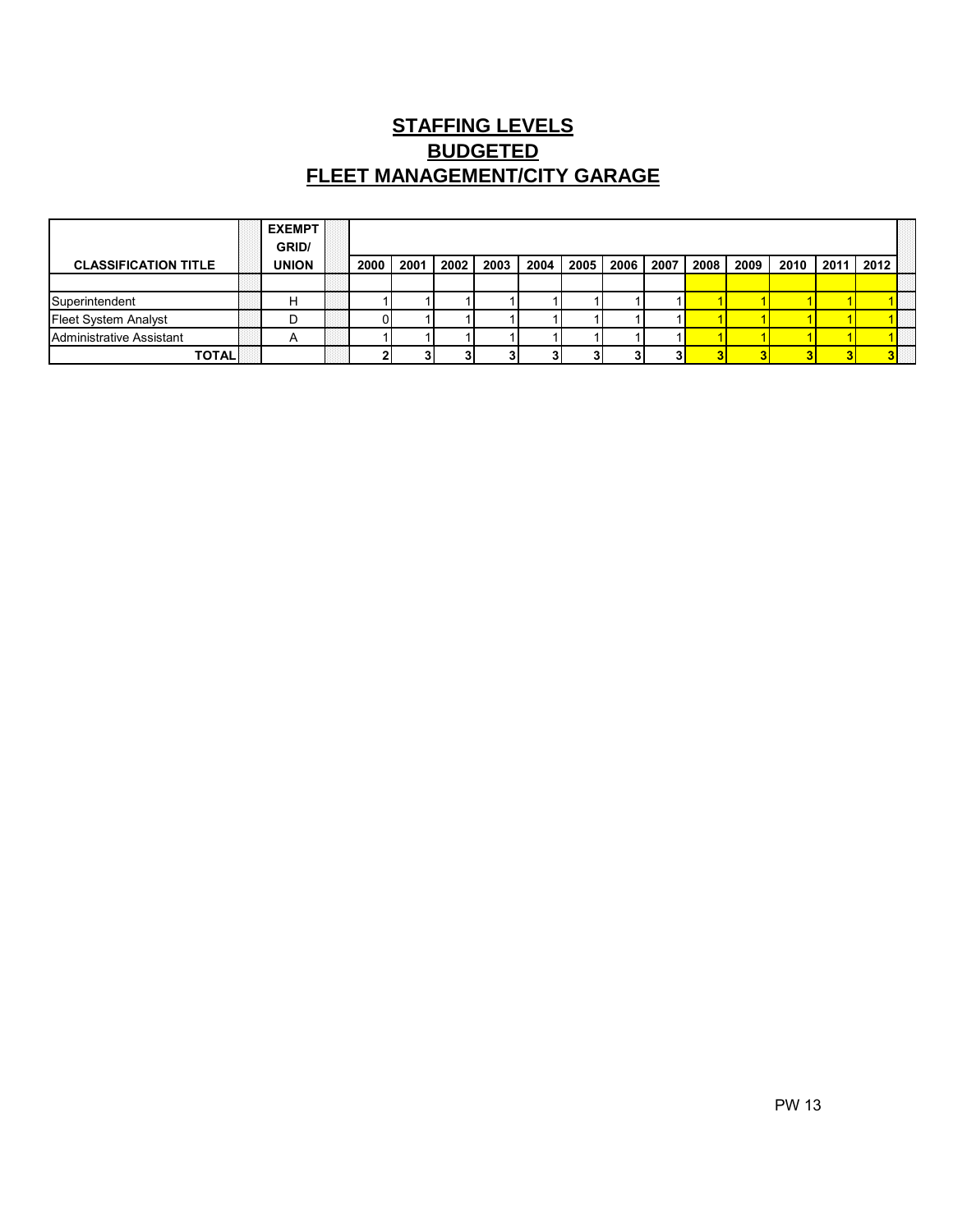### Energy and Environmental Services (formerly known as Solid Waste Management) ł,

The Energy and Environmental Services Department provides solid waste pickup for trash and recyclables, supports the fall leaf collection by funding the pickup and composting of leaves, manages the City's biosolids, lime and yard waste program and serves as the central point in the City for the implementation of energy conservation, energy efficiency programs and renewable energy systems. Customers of Energy and Environmental Services include all the City's operating departments and citizens of Fort Wayne. Specific customers of Environmental Services are residents of Fort Wayne who utilize the City's solid waste and recycling collection programs and City operating departments that use garbage collection service and the scrap metal collection program.

### Energy:

#### Near Term Goals and Objectives

- 1. Build a foundation for the City's energy conservation, efficiency and renewable energy program.
	- Continue maintenance of the energy use tracking data bases.
	- Continue implementation of the recommendations of the Green Ribbon Commission through the City Green Team (internally focused team on energy issues) and the Implementation Work Groups that report to the City Green Team.
	- Continue monthly distribution of e-newsletters to the list serve and quarterly e-newsletters to City employees.
	- Implement energy savings in City buildings as identified by the preliminary energy audits.
	- Continue to work to meet the goals specified in the City Energy Policy, issued January 2007.
	- Develop and issue the City's first progress report toward energy conservation and other "green" initiatives.

#### Long Term Objectives

- Implement an energy conservation culture within City operations
- Plan energy use improvements and assist with funding
- Create an energy efficiency and green technology center
- Implement use of renewable sources of energy
- Investigate City participation in carbon trading

#### Environmental Services:

#### Goals and Objectives

- 1. Provide excellent customer service.
	- Use customer complaints, route inspections and surveys to identify any problems with trash or recycling pickups and resolve them by working with the City's contractor
	- No additional costs will be incurred. This is a performance improvement goal.
	- Oversee the garbage and recycling fee appeals process and make sure that citizens are billed appropriately.
	- Maintain a private hauler list for those who do not pay the garbage and recycling fee.
- 2. Ensure that invoices received are accurate.
	- Environmental Services will check the monthly invoices and landfill scale tickets from the contractor any discrepancies will be resolved before payment is made.
	- Environmental Services will also check the tare weights of each truck on a quarterly basis to verify the correct weights.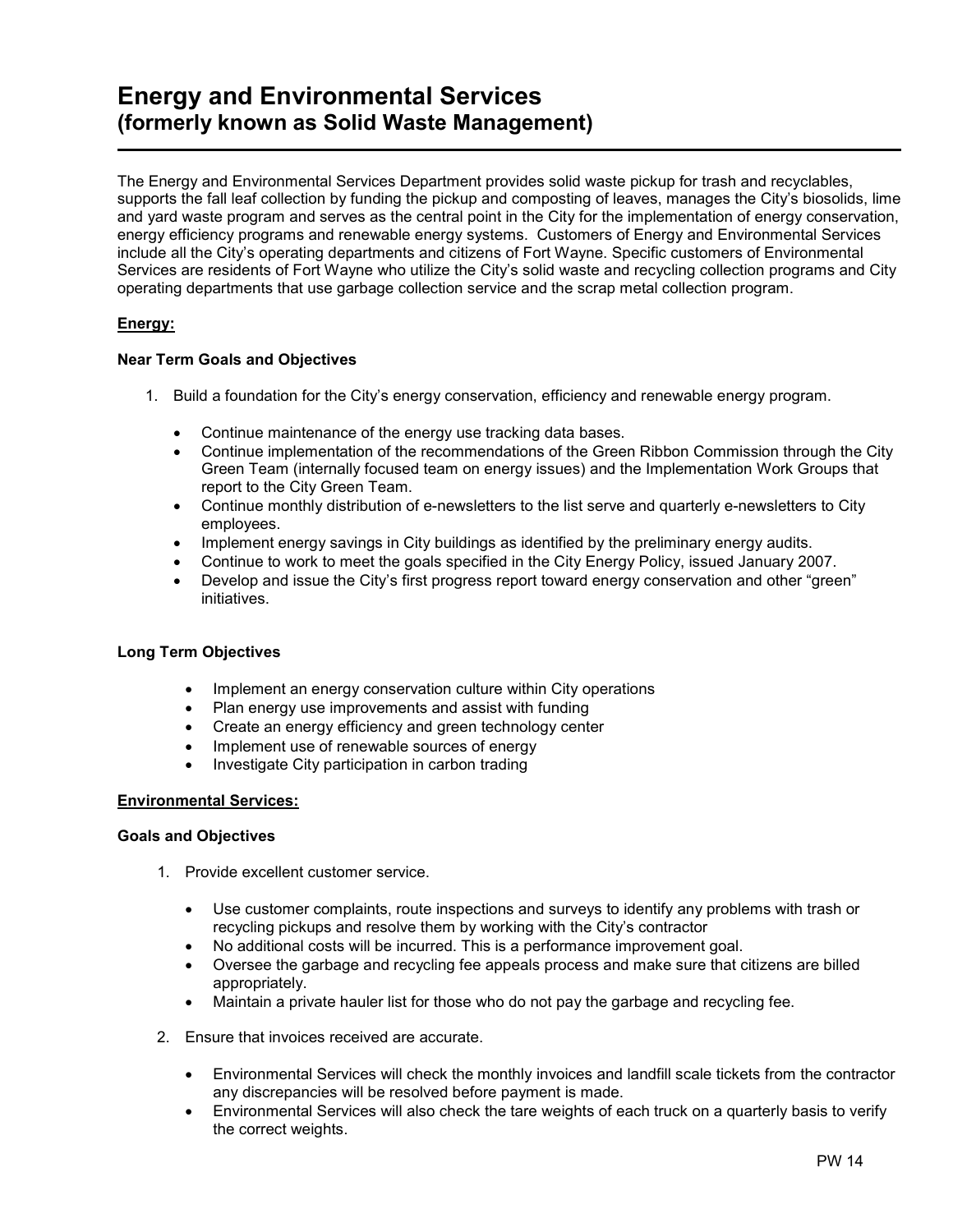- 3. Maintain public awareness and continue education on disposal of wastes within the City.
	- Environmental Services will continue to maintain public awareness by the use of bill stuffers, on hold messages to callers and the website, focusing on garbage packaging and disposal of other waste types.
- 4. Offer effective, efficient, quality waste and recyclables collection service.
	- Environmental Services will continue to monitor the new automated and semi-automated collection programs.
	- All residents have received 96 or 48 gallon wheeled garbage containers. Residents in the Carroll Rd. annexation area will receive information and containers to be timed with their first pickup by the City's contractor.
	- The additional costs in the 2007 budget needed to accomplish this goal are due to contractual increase in tonnage costs (tied to CPI), additional tonnage expected for population growth and annexation, and the cost of garbage carts and maintenance of the carts in the Carroll Rd. annexation area.
- 5. Initiate litter prevention to support the City goals of clean and safe.
	- Environmental Services will organize the Great American Cleanup, National River Cleanup Week, and river cleanups coordinated with stake holder groups and neighborhoods
	- Effectively deal with illegal dumping situations
	- Environmental Services will coordinate with other city agencies such as Neighborhood Code Enforcement and the Department of Health to promote consistency.
	- Continue to implement Adopt-A-Street program.

### Long-term goals

- Ensure the financial viability of the City's solid waste programs.
- Continue to improve the performance of the City's biosolids and lime reuse programs.
- Check for businesses, residential buildings with more than four units, churches, and non-profits that are using City service without paying for the service.
- Work in conjunction with Community Development and the Solid Waste District on the City's tire program – April through November.
- The SWD will work with the Street Dept. and the Biosolids facility to improve the leaf collection and disposal programs in order to maximize efficiency and reduce costs.
- Monitor the City's cart program and improve on any inefficiency
- Research single stream recycling collection and the use of wheeled containers for recyclables collection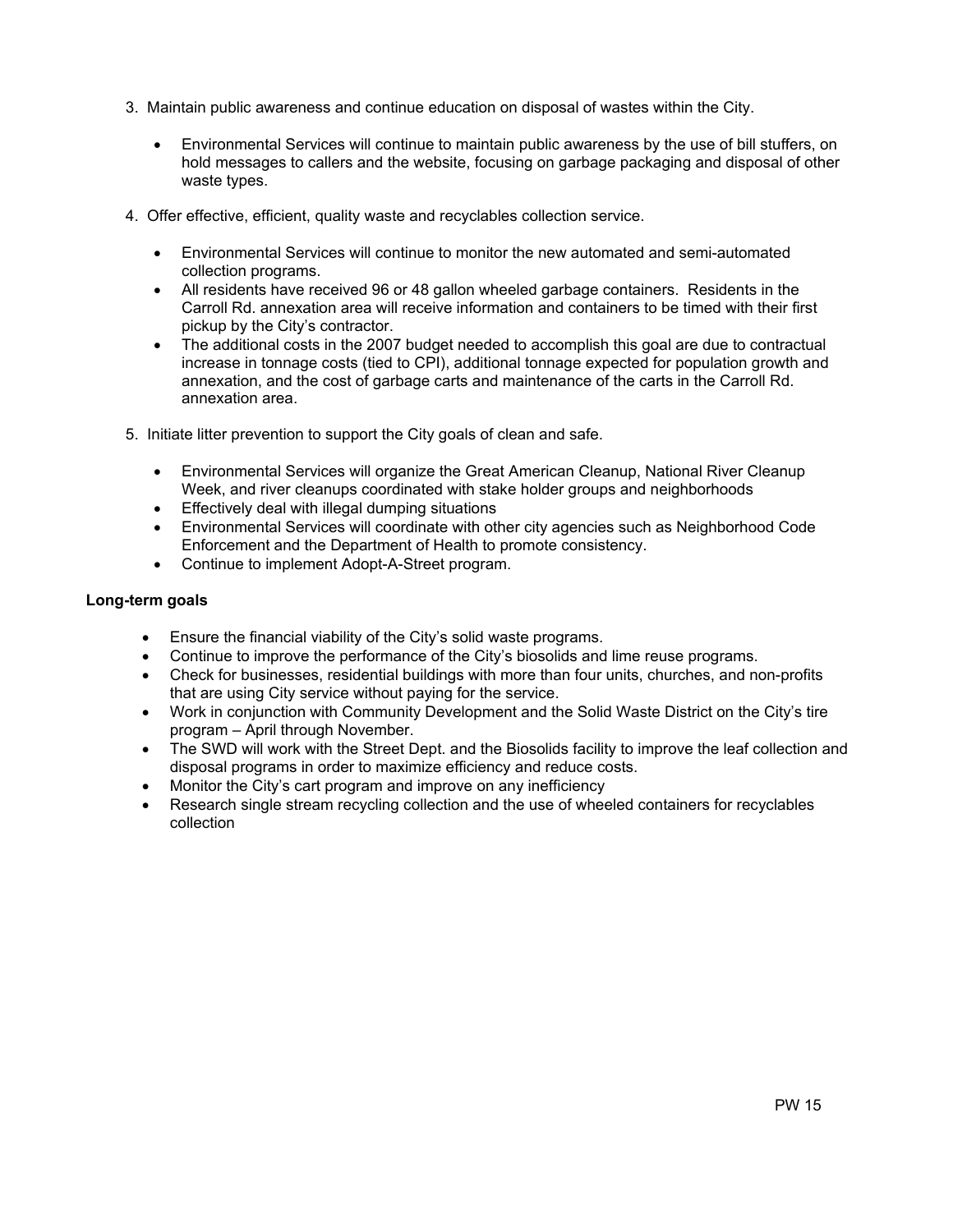### ENERGY & ENVIRONMENTAL SERVICES Dept # 012-027-GARB

|                   | <b>2008 BUDGET COMPARISON</b>               | 2006<br>ACTUAL           |      | 2007<br><b>APPROVED</b><br><b>THRU 06/30/07</b> |      | 2008<br><b>SUBMITTED</b>                 |      | \$ INCREASE<br>(DECREASE)<br>FROM 2007 APPR<br>TO 2008 | % CHANGE<br>FROM 2007 APPR<br><b>TO 2008</b> |
|-------------------|---------------------------------------------|--------------------------|------|-------------------------------------------------|------|------------------------------------------|------|--------------------------------------------------------|----------------------------------------------|
|                   | 4111 WAGES-REG                              | \$<br>130,869            | - \$ | 162,882 \$                                      |      | 167,761                                  | - \$ | 4,880                                                  |                                              |
|                   | 4115 PARTTIME                               | 34,832                   |      | 3,535                                           |      | 3,283                                    |      | (253)                                                  |                                              |
|                   | <b>TOTAL WAGES</b>                          | \$<br>165,701 \$         |      | 166,417 \$                                      |      | 171,044 \$                               |      | 4,627                                                  | 2.78%                                        |
|                   | 4131 PERF                                   | 7,527                    |      | 10,387                                          |      | 11,728                                   |      | 1,341                                                  |                                              |
|                   | 4132 FICA                                   | 12,191                   |      | 12,714                                          |      | 13,085                                   |      | 371                                                    |                                              |
|                   | 4134 GROUP HEALTH INSUR                     | 23,555                   |      | 25,500                                          |      | 27,000                                   |      | 1,500                                                  |                                              |
|                   | 4136 UNEMPLOYMENT                           | 60                       |      | 166                                             |      | 171                                      |      | 5                                                      |                                              |
|                   | 4137 WORKERS COMP                           | 108                      |      | 276                                             |      | 275                                      |      | (1)                                                    |                                              |
|                   | 413A PERF/FRINGE                            | 3,886                    |      | 4,986                                           |      | 5,026                                    |      | 40                                                     |                                              |
| <b>TOTAL 4100</b> |                                             | \$<br>213,028            | -\$  | 220,445                                         | \$   | 228,329                                  | \$   | 7,883                                                  | 3.58%                                        |
|                   | 4212 STATIONARY/FORMS                       | \$<br>1,041              | -\$  |                                                 | \$   |                                          | \$   |                                                        |                                              |
|                   | 4213 COMPUTR SUPPL                          | $\overline{\phantom{a}}$ |      | 220                                             |      | 220                                      |      |                                                        |                                              |
|                   | 4219 OTHR OFC SUPPL                         |                          |      | 1,296                                           |      | 1,296                                    |      | $\overline{a}$                                         |                                              |
|                   | 4231 GASOLINE                               | 2,189                    |      | 1,560                                           |      | 900                                      |      | (660)                                                  |                                              |
| <b>TOTAL 4200</b> |                                             | \$<br>$3,230$ \$         |      | 3,076                                           | \$   | 2,416                                    | \$   | (660)                                                  | $-21.46%$                                    |
|                   |                                             |                          |      |                                                 |      |                                          |      |                                                        |                                              |
|                   | 431K SEMINAR FEES                           | \$<br>375                | \$   | 1,000                                           | \$   | 1,000                                    | \$   |                                                        |                                              |
|                   | 4317 INSTRUCT SRVC                          | $\overline{\phantom{a}}$ |      | 500                                             |      | 500                                      |      |                                                        |                                              |
|                   | 4322 POSTAGE                                | 2,373                    |      | 3,400                                           |      | 3,400                                    |      |                                                        |                                              |
|                   | 4323 TELEPHONE                              | 715                      |      | 732                                             |      | 732                                      |      |                                                        |                                              |
|                   | 4324 TRAVEL                                 | $\overline{\phantom{a}}$ |      | 1,000                                           |      | 1,000                                    |      |                                                        |                                              |
|                   | 432C CELL PHONE                             | 633                      |      | 432                                             |      | 432                                      |      |                                                        |                                              |
|                   | 432L LONG DISTANCE                          | 50                       |      | 300                                             |      | 300                                      |      |                                                        |                                              |
|                   | 4331 PRINTING                               | 781                      |      | 1,380                                           |      | 1,200                                    |      | (180)                                                  |                                              |
|                   | 4341 PROPERTY INSUR                         | (18)                     |      | $\sim$                                          |      | $\overline{\phantom{0}}$                 |      |                                                        |                                              |
|                   | 4342 LIABILITY INSUR                        | 72                       |      | 114                                             |      | 167                                      |      | 53                                                     |                                              |
|                   | 4343 OFCL/CRIME BOND                        | 10                       |      | 15                                              |      | 15                                       |      |                                                        |                                              |
|                   | 4345 AUTO INSUR                             | 202                      |      | 208                                             |      | 202                                      |      | (6)                                                    |                                              |
|                   | 4356 SOLID WASTE DISPOSAL                   | 7,252,626                |      | 7,661,072                                       |      | 7,921,546                                |      | 260,474                                                |                                              |
|                   | 4358 HAZARDOUS DISPOSAL                     | $\sim$                   |      | 1,000                                           |      | $\sim$                                   |      | (1,000)                                                |                                              |
|                   | 435B NEIGH CLEAN UP                         | 38,607                   |      | 23,350                                          |      | 13,275                                   |      | (10, 075)                                              |                                              |
|                   | 435C CURB RECYCLE<br>436N GARAGE NON-TARGET | 1,038,371<br>$\sim$      |      | 1,107,468                                       |      | 1,155,132                                |      | 47,664                                                 |                                              |
|                   | 436T GARAGE TARGET                          |                          |      | 1,000<br>2,203                                  |      | 1,000<br>2,248                           |      | 45                                                     |                                              |
|                   | 4369 CONTRACTED SERVICES                    | 2,208<br>161,740         |      | $\overline{\phantom{a}}$                        |      | $\overline{\phantom{a}}$                 |      |                                                        |                                              |
|                   | 4391 SUBS & DUES                            | 217                      |      | 327                                             |      | 336                                      |      | 9                                                      |                                              |
|                   | 4399 OTHR SRVCS                             | 243,570                  |      | 155,700                                         |      | 263.477                                  |      | 107,777                                                |                                              |
|                   | 439A OP TRANS OUT- Leaves                   | 664,000                  |      | 752,000                                         |      | 766,040                                  |      | 14,040                                                 |                                              |
|                   | 439B MASTER LEASE                           | 1                        |      | 435,238                                         |      | 438,578                                  |      | 3,340                                                  |                                              |
| <b>TOTAL 4300</b> |                                             | \$<br>9,406,533          | \$   | 10,148,439 \$                                   |      | 10,570,580                               | \$   | 422,141                                                | 4.16%                                        |
|                   |                                             |                          |      |                                                 |      |                                          |      |                                                        |                                              |
|                   | 4444 PUR OTHER EQUIP                        | \$<br>24,810 \$          |      | 130,480 \$                                      |      | 160,000 \$                               |      | 29,520                                                 |                                              |
|                   | 4445 PUR COMPUTER                           | $\sim$                   |      |                                                 |      | 750                                      |      | 750                                                    |                                              |
| <b>TOTAL 4400</b> |                                             | \$<br>24,810 \$          |      | 130,480 \$                                      |      | 160,750 \$                               |      | 30,270                                                 | 23.20%                                       |
|                   | D403 DEPRECIATION EXP                       | \$<br>255,953 \$         |      |                                                 | - \$ |                                          | - \$ | $\overline{\phantom{a}}$                               |                                              |
|                   | <b>TOTAL EXPENSES</b>                       | \$                       |      |                                                 |      | 9,903,554 \$ 10,502,440 \$ 10,962,074 \$ |      | 459,634                                                | 4.38%                                        |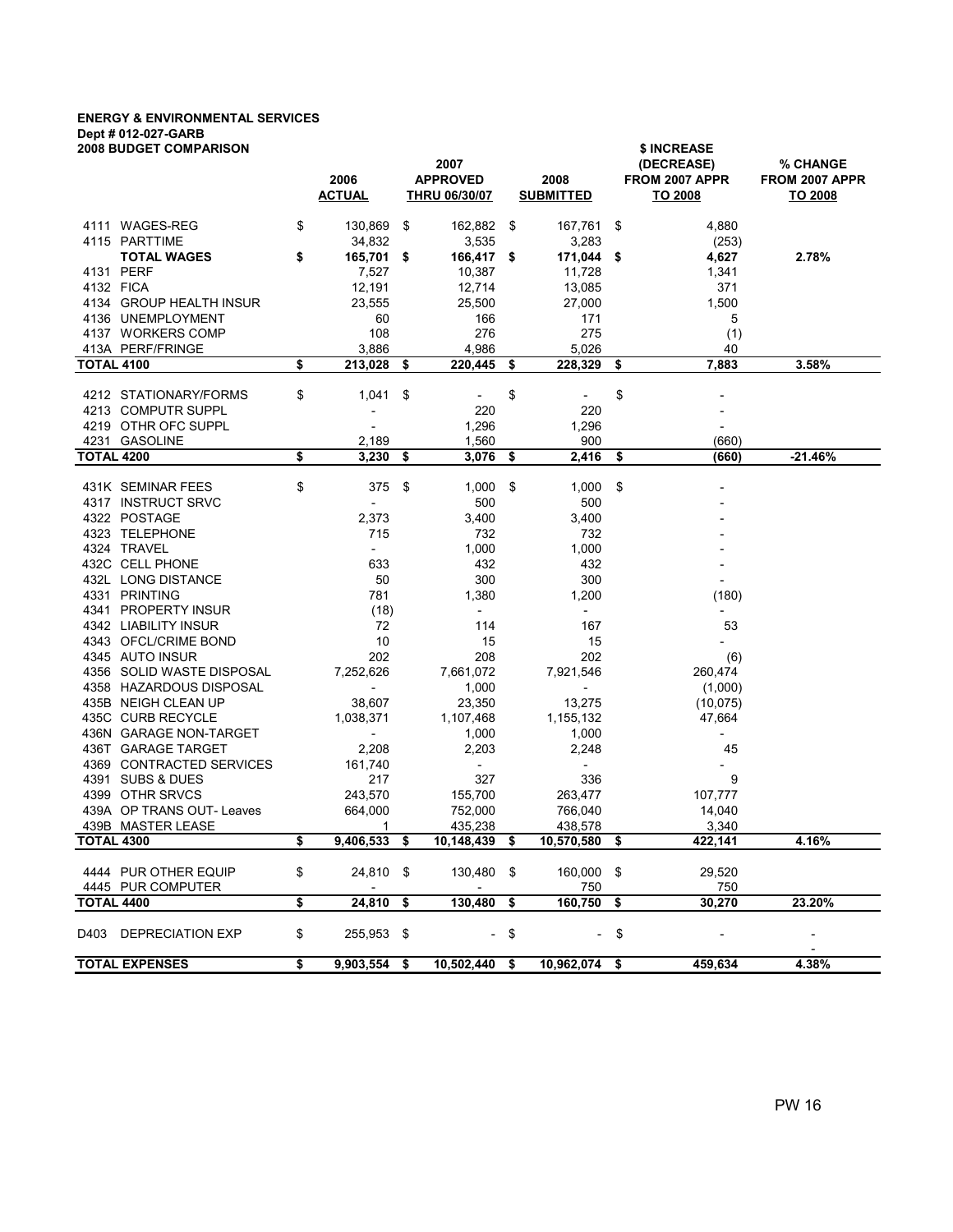|              | Energy & Environmental Services 2008-2012 Capital Improvement Program |                          |                                                          |                          |                               |                          |      |  |  |  |
|--------------|-----------------------------------------------------------------------|--------------------------|----------------------------------------------------------|--------------------------|-------------------------------|--------------------------|------|--|--|--|
|              | <b>FUNDING SOURCE CODE:</b>                                           | <b>GRP-Grant Pending</b> |                                                          |                          | PT-Property Tax               |                          |      |  |  |  |
|              | <b>CC-Cumulative Capital Fund</b>                                     | LE-Lease                 |                                                          |                          | <b>RB-Revenue Bond</b>        |                          |      |  |  |  |
|              | <b>CDBG-Community Development Block Grant</b>                         |                          | InfraBd-Infrastructure Bond                              |                          | ST-State Source               |                          |      |  |  |  |
|              | CEDIT-Co. Economic Development Income Tax                             |                          | LRS-Local Roads & Streets                                |                          | <b>SU-Sewer Utility</b>       |                          |      |  |  |  |
|              | <b>CO-County Source</b>                                               | MISC-Miscellaneous       |                                                          |                          | <b>SWU-Stormwater Utility</b> |                          |      |  |  |  |
|              | <b>FED-Federal Source</b>                                             |                          | MVH-Motor Vehicle Highway<br>TIF-Tax Increment Financing |                          |                               |                          |      |  |  |  |
|              | GOB-General Obligation Bond                                           |                          | PCBF-Park Cumulative Bldg. Fund                          |                          |                               |                          |      |  |  |  |
|              | <b>GRA-Grant Approved</b>                                             | <b>PS-Private Source</b> |                                                          |                          | <b>WU-Water Utility</b>       |                          |      |  |  |  |
| Item #       | <b>Project Title &amp; Description</b>                                | <b>Funding</b>           |                                                          |                          | <b>Expenditure</b>            |                          |      |  |  |  |
|              |                                                                       | <b>Source</b>            | 2008                                                     | 2009                     | 2010                          | 2011                     | 2012 |  |  |  |
|              | <b>Printer Replacement</b>                                            | UF                       | 750                                                      | 350                      |                               |                          |      |  |  |  |
| 2            | Computer Replacement - (3 computers)                                  | UF                       | ٠                                                        |                          |                               | 3,594                    |      |  |  |  |
|              | PC & 17" Monitors, plus software (MS Office XP Pro)                   |                          |                                                          |                          |                               |                          |      |  |  |  |
| 3            | Vehicle - Truck (8-year cycle)                                        | LE-Lease                 | 25,000                                                   |                          |                               | $\overline{\phantom{a}}$ |      |  |  |  |
| 4            | 96-gallon carts (3,200)                                               | UF                       | 160,000                                                  | $\overline{\phantom{a}}$ |                               |                          |      |  |  |  |
| <b>TOTAL</b> |                                                                       |                          | 185.750                                                  | 350                      |                               | 3,594                    |      |  |  |  |

1. Printer Replacement: Printers will be replaced according to City guidelines. 2009: The SWD plans to purchase new printers (HP1300) for its three employees. The

2. Computer Replacement: Computers will be replaced according to City guidelines.

3. Vehicle Replacemnt: Vehicles will be replaced according to Fleet Management replacement guidelines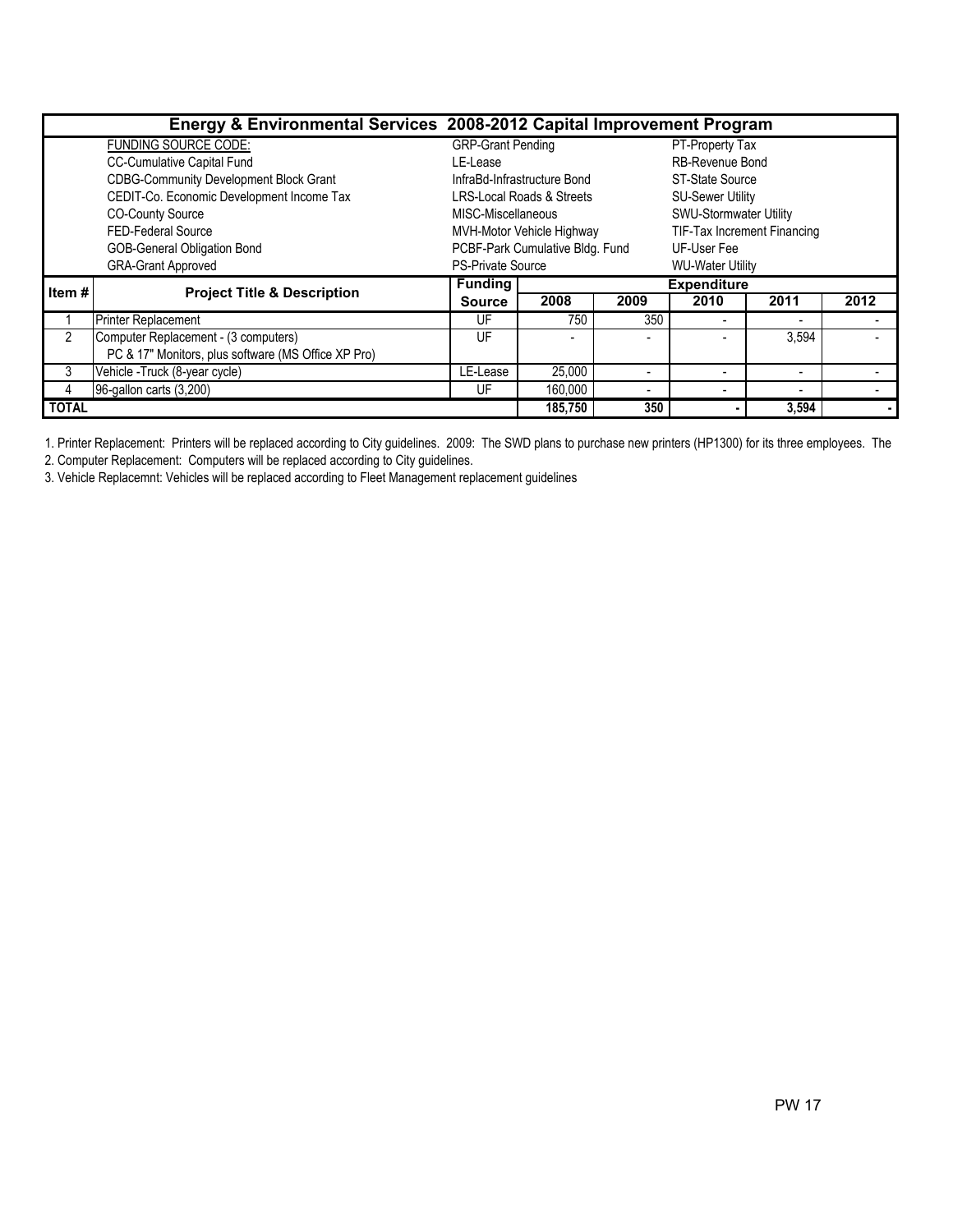## STAFFING LEVELS Energy & Environmental Services BUDGETED

|                                 | <b>EXEMPT</b><br>GRID/ |  |           |  |  |                                                                            |  |  |  |
|---------------------------------|------------------------|--|-----------|--|--|----------------------------------------------------------------------------|--|--|--|
| <b>CLASSIFICATION TITLE</b>     | <b>UNION</b>           |  | 2000 2001 |  |  | 2002   2003   2004   2005   2006   2007   2008   2009   2010   2011   2012 |  |  |  |
|                                 |                        |  |           |  |  |                                                                            |  |  |  |
| Solid Waste Manager             | G                      |  |           |  |  |                                                                            |  |  |  |
| Director of Energy & Envir Svs. |                        |  |           |  |  |                                                                            |  |  |  |
| Asst. Solid Waste Manager       | G                      |  |           |  |  |                                                                            |  |  |  |
| Program Manager                 | G                      |  |           |  |  |                                                                            |  |  |  |
| Exec. Sec. VI / Receptionist    | А                      |  |           |  |  |                                                                            |  |  |  |
| <b>Customer Relations Rep.</b>  | <b>AFSCME</b>          |  |           |  |  |                                                                            |  |  |  |
|                                 |                        |  |           |  |  |                                                                            |  |  |  |
| TOTAL                           |                        |  |           |  |  |                                                                            |  |  |  |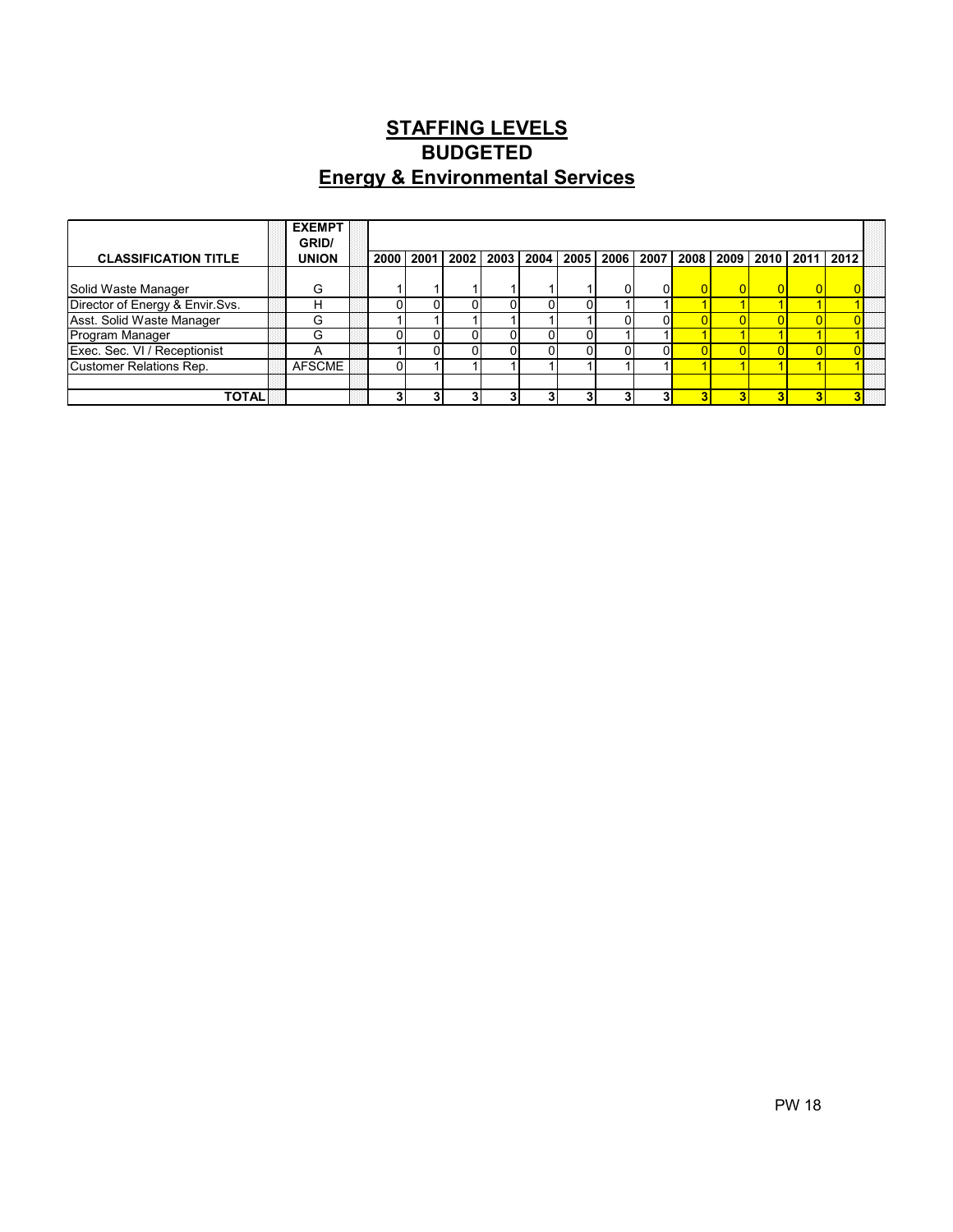# STREET DEPARTMENT

The primary mission of the Street Department is to provide the citizens of Fort Wayne with a wellmaintained and safe transportation system. We strive to render cost effective, competent service including snow removal, street resurfacing, leaf pick-up, street sweeping and overall street maintenance.

#### Goals and Objectives

The goals of the department include capital improvements to keep up with annexation by replacing outdated equipment and vehicles. Implementation of the new salt facility on Smith Road has enhanced the service and productivity of the department. This facility has enabled the Street Department to provide much improved service to the Southwest section of the city where snow removal operations are concerned and recent annexations have established a need.

Pothole response time remains a top priority for the department. The average response time in 2006 was less than three hours.

We have recently realigned some of our crews and section responsibilities to improve our productivity and efficiency with not only our summer construction season, but with our fall leaf pickup program and snow removal as well. We will continue to make adjustments as needed, especially where annexation has deemed necessary. The upcoming North annexations will require an additional dedicated snow route bringing the total number of routes to (19) nineteen. Additionally, the department has increased the number of leaf crews from five to six, which provided for a more efficient leaf collection season in 2006.

In the spring of 2007, the department took over all backlogged asphalt water cut restorations for water maintenance that took place during the winter months, and will continue repairing them throughout the year as they occur.

Since 2001, the department has significantly increased our miles of paving, chip and seal, and other functions of street maintenance. Over this seven year period, we have averaged thirty miles of resurfacing per year, for a total of more than 200 miles. The department will continue with an aggressive paving and resurfacing schedule.

#### Miles of Maintenance

|                      | 2001      | 2002 | 2003 | 2004 | 2005 | 2006 | 2007 | 2008 |
|----------------------|-----------|------|------|------|------|------|------|------|
| <b>Paving</b>        | 17.2      | 18   | 18   | 15   | 15   | 15   | 15   | 15   |
| <b>Chip and Seal</b> | $12.3$ 13 |      | 14   | 14   | 14   | 14   | 14   | 14   |
| <b>Crack Sealing</b> | 69.3      | 60   | 75   | 75   | 75   | 75   | 95   | 75   |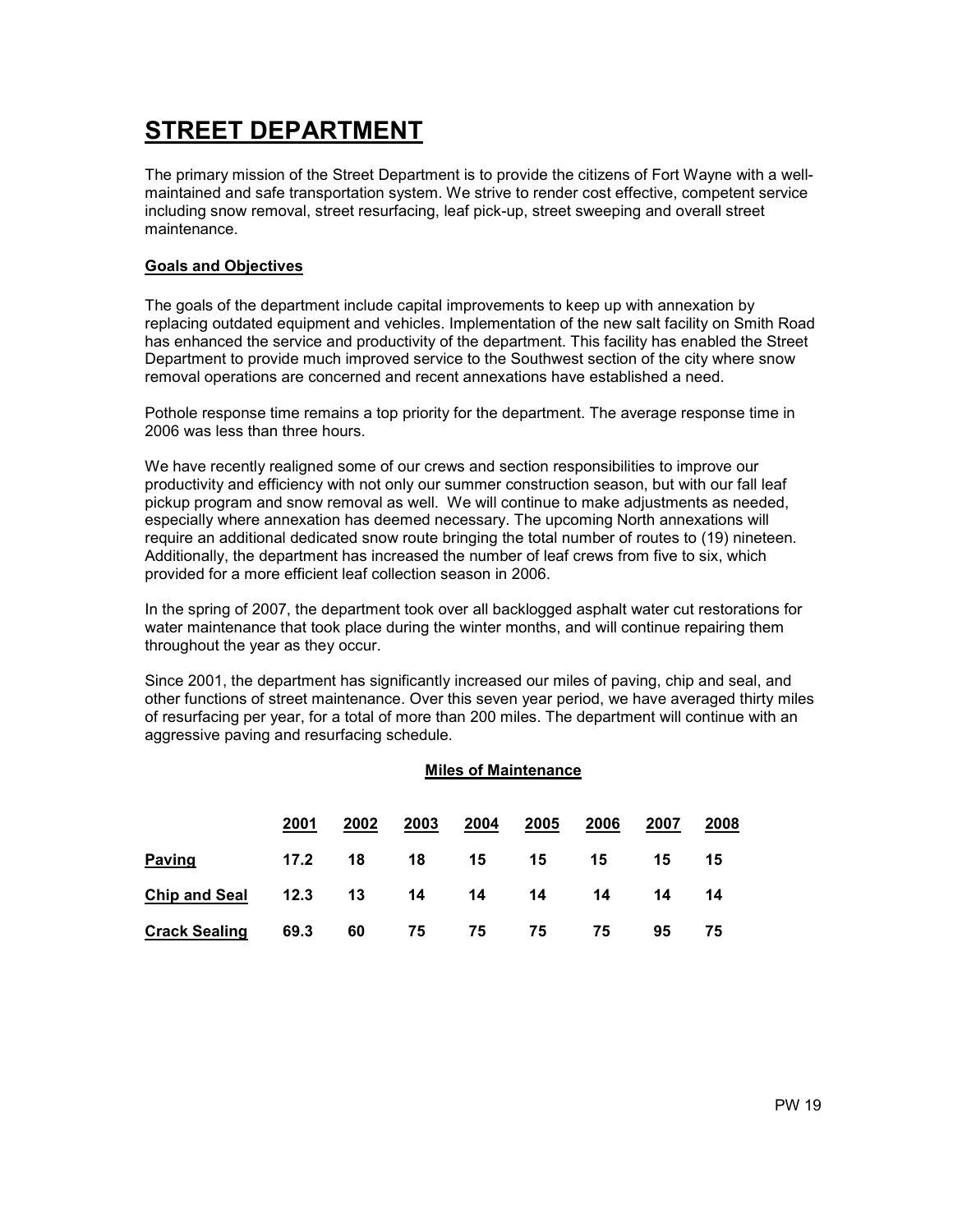## STREET Dept # 128-128-1201

| <b>2008 BUDGET COMPARISON</b> |                    |                                |     | \$ INCREASE              |     |                          |                |
|-------------------------------|--------------------|--------------------------------|-----|--------------------------|-----|--------------------------|----------------|
|                               |                    | 2007                           |     |                          |     | (DECREASE)               | % CHANGE       |
|                               | 2006               | <b>APPROVED</b>                |     | 2008                     |     | FROM 2007 APPR           | FROM 2007 APPR |
|                               | <b>ACTUAL</b>      | THRU 06/30/07                  |     | <b>SUBMITTED</b>         |     | TO 2008                  | TO 2008        |
| 4111 WAGES-REG                | \$<br>3,835,598    | \$<br>3,998,932 \$             |     | 4,095,474 \$             |     | 96,542                   |                |
| 4115 PARTTIME                 | 106,148            | 100,000                        |     | 100,000                  |     | $\overline{a}$           |                |
| 4125 OVERTIME                 | 195,600            | 249,000                        |     | 249,000                  |     |                          |                |
| <b>TOTAL WAGES</b>            | \$<br>4,137,346 \$ | 4,347,932 \$                   |     | 4,444,474 \$             |     | 96,542                   | 2.22%          |
| 4131 PERF                     | 225,296            | 265,496                        |     | 302,853                  |     | 37,357                   |                |
| 4132 FICA                     | 311,691            | 332,617                        |     | 338,625                  |     | 6,008                    |                |
| 4134 GROUP HEALTH INSUR       | 832,103            | 901,000                        |     | 954,000                  |     | 53,000                   |                |
| 4136 UNEMPLOYMENT             | 2,100              | 4,348                          |     | 4,426                    |     | 79                       |                |
| 4137 WORKERS COMP             | 107,784            | 113,208                        |     | 153,180                  |     | 39,972                   |                |
| 413A PERF/FRINGE              | 122,888            | 127,438                        |     | 129,794                  |     | 2,356                    |                |
| 413C PRODUCTIVITY             | 68,183             | 91,875                         |     | 95,450                   |     | 3,575                    |                |
| 413R RETIREE HEALTH INSUR     | 54,948             | 34,008                         |     | 36,000                   |     | 1,992                    |                |
| 4161 STLMT/SEVRNC             | 95                 | $ \,$                          |     | $\overline{\phantom{a}}$ |     | $\overline{\phantom{a}}$ |                |
| <b>TOTAL 4100</b>             | \$<br>5,862,434    | \$<br>6,217,922                | \$  | 6,458,803                | \$  | 240,881                  | 3.87%          |
|                               |                    |                                |     |                          |     |                          |                |
| 4212 STATIONARY/FORMS         | \$<br>148          | \$<br>600 \$                   |     | 600                      | \$  |                          |                |
| 4214 SAFETY ITEMS             | 27,627             | 24,000                         |     | 24,000                   |     |                          |                |
| 4219 OTHR OFC SUPPL           | 1,646              | 1,800                          |     | 1,800                    |     |                          |                |
| 4231 GASOLINE                 | 45,310             | 48,000                         |     | 48,000                   |     |                          |                |
| 4232 DIESEL FUEL              | 361,508            | 390,000                        |     | 420,000                  |     | 30,000                   |                |
| 4233 OIL                      | 789                | 1,800                          |     | 1,800                    |     | $\overline{\phantom{a}}$ |                |
| 4235 PROPANE FUEL             | 1,800              | 2,050                          |     | 1,400                    |     | (650)                    |                |
| 4245 LANDSC SUPPL             | 3,478              | 2,500                          |     | 4,000                    |     | 1,500                    |                |
| 4246 HSHLD SUPPL              | 2,688              | 3,000                          |     | 3,600                    |     | 600                      |                |
| 4262 VEH REPAIR PRTS          | 1,300              | 2,000                          |     | 2,000                    |     | $\equiv$                 |                |
| 4263 OTHR REPAIR PRTS         | 3,274              | 3,000                          |     | 17,900                   |     | 14,900                   |                |
| 4271 GRAVEL                   | 250,844            | 280,500                        |     | 290,000                  |     | 9,500                    |                |
| 4272 BITUMINOUS MTLS          | 775,430            | 770,000                        |     | 840,000                  |     | 70,000                   |                |
| 4273 SAND                     | 79,821             | 70,000                         |     | 78,000                   |     | 8,000                    |                |
| 4274 SALT                     | 216,511            | 360,000                        |     | 370,000                  |     | 10,000                   |                |
| 4291 SMALL TOOLS              | 8,538              | 6,150                          |     | 5,750                    |     | (400)                    |                |
| 4292 HARDWARE                 | 951                | 1,200                          |     | 1,200                    |     | $\overline{\phantom{a}}$ |                |
| 4293 PAINT OTHER              | 1,304              | 1,200                          |     | 1,200                    |     | $\overline{\phantom{a}}$ |                |
| 4299 OTHER MTLS               | 15,132             | 13,200                         |     | 12,000                   |     | (1,200)                  |                |
| <b>TOTAL 4200</b>             | \$<br>1,798,099    | \$<br>1,981,000                | -\$ | 2,123,250                | \$  | 142,250                  | 7.18%          |
|                               |                    |                                |     |                          |     |                          |                |
| 4314 CONSULT SRVC             | \$<br>3,902        | \$<br>12,000                   | \$  | 2,000                    | -\$ | (10,000)                 |                |
| 4317 INSTRCT SRVC             | 519                | \$<br>$\overline{\phantom{a}}$ | \$  | $\overline{\phantom{a}}$ |     |                          |                |
| 431E DRUG TEST                | 1,549              | 2,000                          |     | 2,400                    |     | 400                      |                |
| 431K SEMINAR FEES             | 1,640              | 1,250                          |     | 1,500                    |     | 250                      |                |
| 431Q RADIO SHOP               | 6,197              | 3,000                          |     | 3,000                    |     |                          |                |
| 4322 POSTAGE                  | 68                 | 75                             |     | 60                       |     | (15)                     |                |
| 4323 TELEPHONE                | 4,720              | 4,800                          |     | 4,800                    |     |                          |                |
| 4324 TRAVEL                   | 1,489              | 650                            |     | 1,000                    |     | 350                      |                |
| 432C CELL PHONE               | 4,598              | 4,800                          |     | 4,800                    |     | $\overline{\phantom{0}}$ |                |
| 432L LONG DISTANCE            | 25                 | 60                             |     | 60                       |     |                          |                |
| 4331 PRINTING                 | $\blacksquare$     | 100                            |     | 100                      |     | $\overline{\phantom{a}}$ |                |
| 4332 PUB LEGAL                | 752                | 575                            |     | 200                      |     | (375)                    |                |
| 4333 PHOTO/BLPRNT             | $\blacksquare$     | 50                             |     | $\overline{\phantom{a}}$ |     | (50)                     |                |
| 4341 PROPERTY INSUR           | 4,159              | 4,744                          |     | 4,645                    |     | (99)                     |                |
| 4342 LIABILITY INSUR          | 84,420             | 57,332                         |     | 85,788                   |     | 28,456                   |                |
| 4343 OFCL/CRIME BOND          | 529                | 510                            |     | 591                      |     | 81                       |                |
| 4344 OTH CASUALTY INSUR       |                    |                                |     | 818                      |     | 25                       |                |
|                               | 1,562              | 793                            |     |                          |     |                          |                |
| 4345 AUTO INSUR               | 119,968            | 126,057                        |     | 126,804                  |     | 747                      |                |
| 4351 ELECTRICITY              | 33,734             | 32,400                         |     | 34,600                   |     | 2,200                    |                |
| 4352 NATURAL GAS              | 115,336            | 92,000                         |     | 114,000                  |     | 22,000                   |                |
| 4353 WATER                    | 1,940              | 2,400                          |     | 2,400                    |     | $\overline{\phantom{0}}$ |                |
| 4354 SEWAGE                   | 410                | 600                            |     | 600                      |     | $\overline{\phantom{0}}$ |                |
| 4356 SOL WSTE DIS             | 106,072            | 105,500                        |     | 104,500                  |     | (1,000)                  |                |
| 4359 STORM SEWER              | 3,197              | 3,000                          |     | 3,000                    |     |                          |                |
| 4361 CONT BLD REP             | 7,702              | 4,000                          |     | $\overline{\phantom{a}}$ |     | (4,000)                  | <b>PW 20</b>   |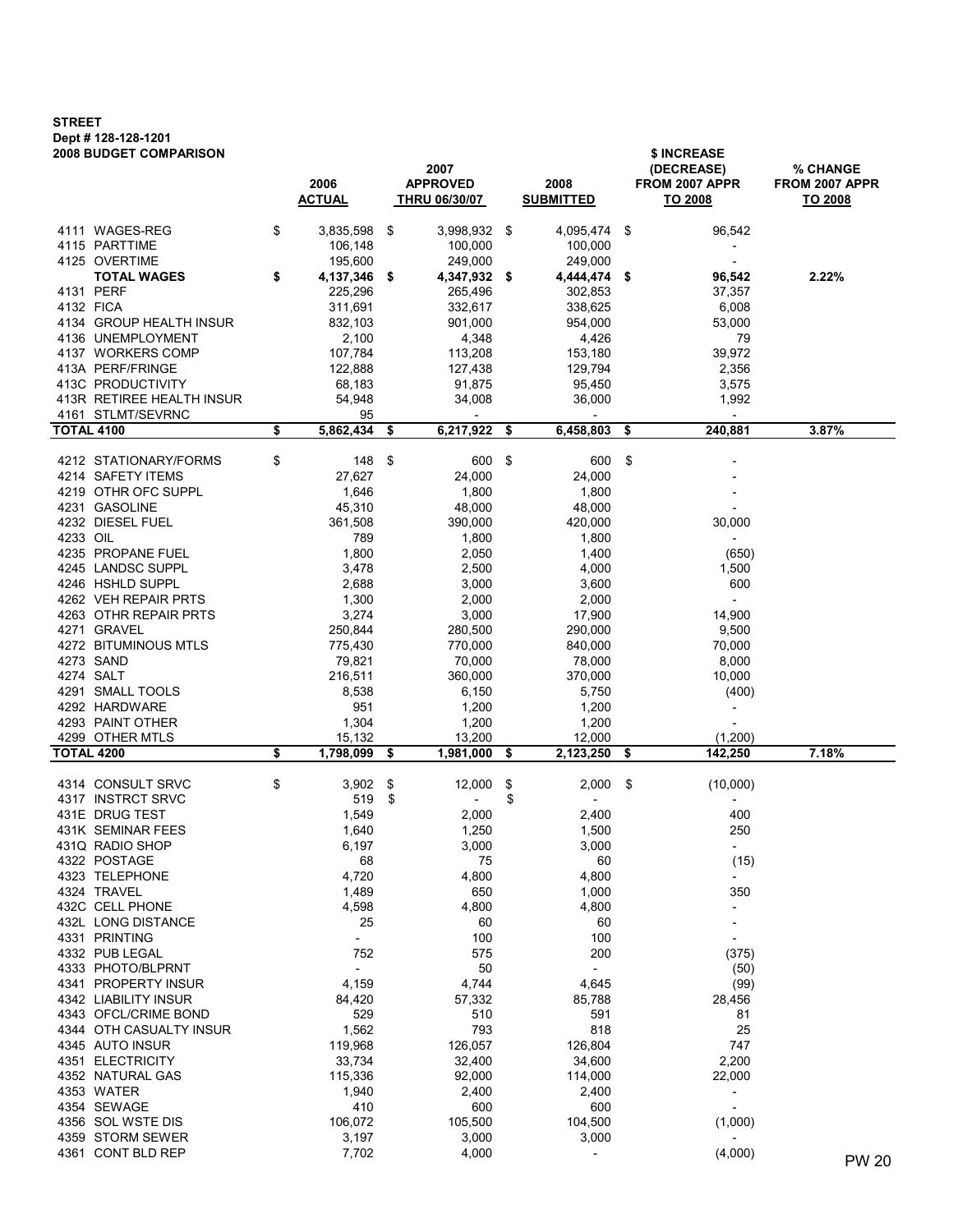#### STREET Dept # 128-128-1201 2008 BUDGET COMPARISON \$ INCREASE

| יוסטוויה שטונו של נשפט     |    | 2006<br><b>ACTUAL</b> |    | 2007<br><b>APPROVED</b><br><b>THRU 06/30/07</b> |      | 2008<br><b>SUBMITTED</b> | , ,,,,,,,,,,,<br>(DECREASE)<br>FROM 2007 APPR<br>TO 2008 | % CHANGE<br>FROM 2007 APPR<br>TO 2008 |
|----------------------------|----|-----------------------|----|-------------------------------------------------|------|--------------------------|----------------------------------------------------------|---------------------------------------|
| 4362 CONT VEH REP          |    |                       |    | 3,500                                           |      |                          | (3,500)                                                  |                                       |
| 4364 CONT SRF REP          |    | 1,615                 |    |                                                 |      |                          |                                                          |                                       |
| 4365 JANITORIAL SRVC       |    | 30,483                |    | 30,000                                          |      | 26,400                   | (3,600)                                                  |                                       |
| 4369 CONT SRVC             |    | 5,046                 |    | 2,000                                           |      |                          | (2,000)                                                  |                                       |
| 436N GARAGE NON-TARGET     |    | 117,688               |    | 100,000                                         |      | 106,000                  | 6,000                                                    |                                       |
| 436T GARAGE TARGET         |    | 748,548               |    | 818,537                                         |      | 878,325                  | 59,788                                                   |                                       |
| 4374 OTHR EQ RENT          |    | 19,601                |    | 27,000                                          |      | 29,913                   | 2,913                                                    |                                       |
| <b>CC BLD RENT</b><br>4377 |    | 64                    |    |                                                 |      |                          |                                                          |                                       |
| 4391 SUBS & DUES           |    | 3,833                 |    | 1,800                                           |      | 3,500                    | 1,700                                                    |                                       |
| OTHR SRVCS<br>4399         |    | 15,227                |    | 14,400                                          |      | 12,000                   | (2,400)                                                  |                                       |
| 439A TRANSFER OUT          |    | 135,000               |    | 131,000                                         |      | 132,000                  | 1,000                                                    |                                       |
| 439B MASTER LEASE          |    | 972,944               |    | 1,218,647                                       |      | 1,415,969                | 197,322                                                  |                                       |
| TOTAL 4300                 | S  | 2,554,537             | \$ | 2,805,580                                       | - \$ | 3,101,773                | 296,193<br>\$                                            | 10.56%                                |
| 4444 PUR OTHR EQP          | \$ | 30,332 \$             |    | 15,000 \$                                       |      | 15,000 \$                |                                                          |                                       |
| 4445 PUR COMPUTER          |    | 2,266                 |    | 6,000                                           |      |                          | (6,000)                                                  |                                       |
| TOTAL 4400                 | \$ | 32,598                | \$ | 21,000                                          | -\$  | 15,000                   | \$<br>(6,000)                                            | $-28.57%$                             |
| <b>TOTAL EXPENSES</b>      | \$ | 10,247,668            | S  | 11,025,502                                      | -56  | 11,698,826               | 673,324<br>S                                             | 6.11%                                 |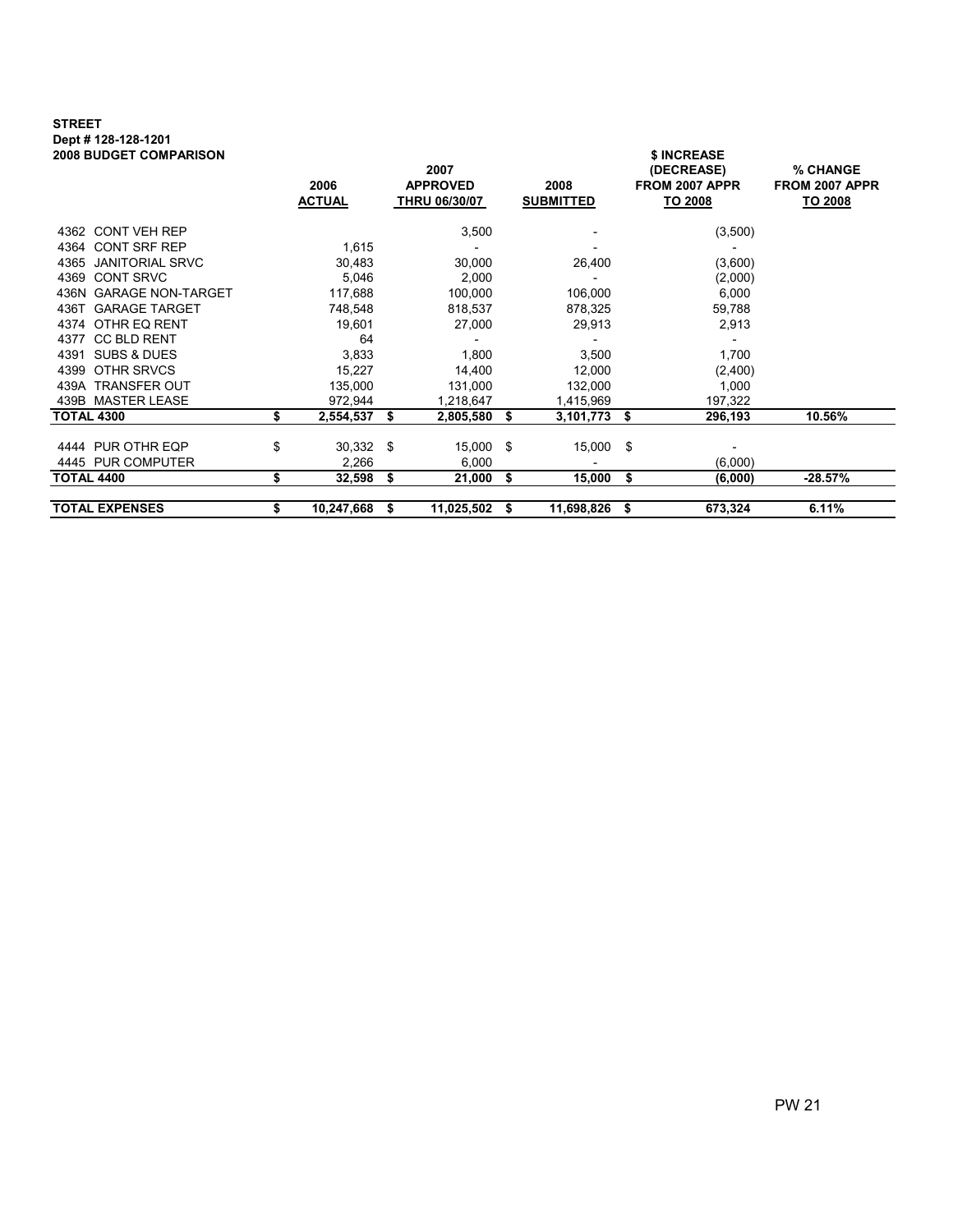|                 | Street 2008-2012 Capital Improvement Program                    |                          |                                      |                         |                             |                |         |  |  |
|-----------------|-----------------------------------------------------------------|--------------------------|--------------------------------------|-------------------------|-----------------------------|----------------|---------|--|--|
|                 | <b>FUNDING SOURCE CODE:</b>                                     | <b>GRP-Grant Pending</b> |                                      |                         | PT-Property Tax             |                |         |  |  |
|                 | CC-Cumulative Capital Fund                                      | LE-Lease                 |                                      |                         | RB-Revenue Bond             |                |         |  |  |
|                 | <b>CDBG-Community Development Block Grant</b>                   |                          | InfraBd-Infrastructure Bond          |                         | ST-State Source             |                |         |  |  |
|                 | CEDIT-Co. Economic Development Income Tax                       |                          | <b>LRS-Local Roads &amp; Streets</b> |                         | <b>SU-Sewer Utility</b>     |                |         |  |  |
|                 | <b>CO-County Source</b>                                         | MISC-Miscellaneous       |                                      |                         | SWU-Stormwater Utility      |                |         |  |  |
|                 | <b>FED-Federal Source</b>                                       |                          | MVH-Motor Vehicle Highway            |                         | TIF-Tax Increment Financing |                |         |  |  |
|                 | <b>GOB-General Obligation Bond</b>                              |                          | PCBF-Park Cumulative Bldg. Fund      |                         | UF-User Fee                 |                |         |  |  |
|                 | <b>GRA-Grant Approved</b>                                       | <b>PS-Private Source</b> |                                      | <b>WU-Water Utility</b> |                             |                |         |  |  |
| Item#           | <b>Project Title &amp; Description</b>                          | <b>Funding</b>           |                                      |                         | <b>Expenditure</b>          |                |         |  |  |
|                 |                                                                 | <b>Source</b>            | 2008                                 | 2009                    | 2010                        | 2011           | 2012    |  |  |
| 1               | Tandem axle truck - replacement                                 | LE                       | 170,000                              | 340,000                 | 170,000                     | 170.000        | 170,000 |  |  |
|                 | 2008 (1); 2009 (2); 2010 (1); 2011 (1); 2012 (1)                |                          |                                      |                         |                             |                |         |  |  |
| 2               | Heavy Duty two-ton crew cabs - replacements                     | <b>LE</b>                | 240,000                              | 240,000                 | 320,000                     | $\blacksquare$ |         |  |  |
|                 | 2008 (3); 2009 (3); 2010 (4)                                    |                          |                                      |                         |                             |                |         |  |  |
| 3               | Heavy Duty two-ton crew cab - Carroll Rd. Annexation Commitment | LE                       | 80,000                               |                         |                             | $\blacksquare$ |         |  |  |
|                 | 2008(1)                                                         |                          |                                      |                         |                             |                |         |  |  |
| 4               | Street Sweepers - replacement - 2008 (1); 2009 (1); 2011 (1)    | LE                       | 120,000                              | 120,000                 |                             | 120,000        |         |  |  |
| $\overline{5}$  | 4X4 Pickup trucks - replacement                                 | LE                       | 25,000                               | 100,000                 |                             |                |         |  |  |
|                 | 2008 (1); 2009 (4);                                             |                          |                                      |                         |                             |                |         |  |  |
| 6               | Single Axle dump trucks - replacement                           | LE                       | 125,000                              | 375,000                 | 375,000                     | 375,000        | 375,000 |  |  |
|                 | 2008 (1); 2009 (3); 2010 (3); 2011 (3); 2012 (3)                |                          |                                      |                         |                             |                |         |  |  |
| $\overline{7}$  | Replacement and purchase of misc. equipment                     | <b>MVH</b>               | 15,000                               | 15,000                  | 15,000                      | 15,000         | 15,000  |  |  |
|                 | (radios, lawn mowers, power tamps, etc.)                        |                          |                                      |                         |                             |                |         |  |  |
| 8               | Front-end loader - replacement - 2009 (1); 2011 (1); 2012 (1)   | LE                       | $\blacksquare$                       | 115,000                 | $\overline{a}$              | 125,000        | 125,000 |  |  |
| 9               | Backhoe - replacement - 2011 (1)                                | LE                       |                                      |                         |                             | 100,000        |         |  |  |
| 10              | Tractor - replacement - 2010 (3)                                | LE                       |                                      |                         | 120,000                     |                |         |  |  |
| $\overline{11}$ | Leaf Vac - replacement - 2008 (2); 2010 (2); 2012 (2)           | LE                       | 40,000                               |                         | 40,000                      | $\overline{a}$ | 40,000  |  |  |
| 12              | Skid Loader - replacement - 2008 (1)                            | ΙE                       | 80,000                               | $\sim$                  |                             |                |         |  |  |
| 13              | Roller - replacement - 2008 (1)                                 | LE                       | 40,000                               |                         |                             |                |         |  |  |
| <b>TOTAL</b>    |                                                                 |                          | 935,000                              | 1,305,000               | 1,040,000                   | 905,000        | 725,000 |  |  |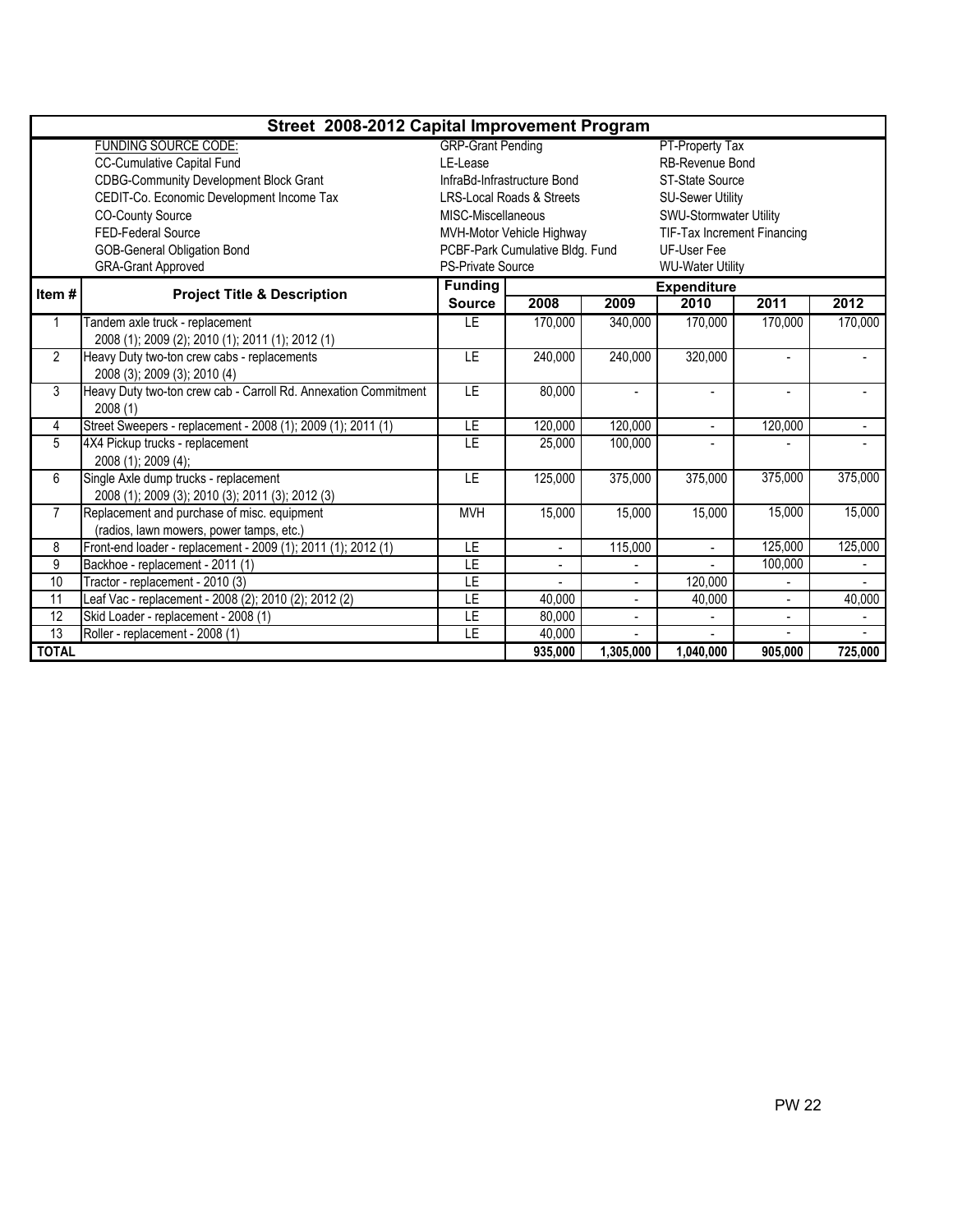## STAFFING LEVELS STREET DEPARTMENT **BUDGETED**

|                                 | <b>EXEMPT</b><br>GRID/ |                |                 |      |                 |                 |                |                |                 |      |          |          |                |                |  |
|---------------------------------|------------------------|----------------|-----------------|------|-----------------|-----------------|----------------|----------------|-----------------|------|----------|----------|----------------|----------------|--|
| <b>CLASSIFICATION TITLE</b>     | <b>UNION</b>           | 2000           | 2001            | 2002 | 2003            | 2004            | 2005           | 2006           | 2007            | 2008 | 2009     | 2010     | 2011           | 2012           |  |
|                                 |                        |                |                 |      |                 |                 |                |                |                 |      |          |          |                |                |  |
| Director of Transp. Oper.       | н                      |                |                 |      |                 |                 |                |                |                 |      |          |          |                |                |  |
| Asst. Street Commissioner       | F                      | $\Omega$       |                 |      |                 |                 |                |                |                 |      |          |          |                |                |  |
| General Foreman                 | F                      | $\overline{9}$ | 8 <sup>1</sup>  |      |                 | 8               | 8              | 8              | 8               |      |          | ۶        | $\overline{8}$ |                |  |
| A Operator                      | <b>IUOE</b>            | 6              | 6 <sup>1</sup>  | 6    | 6 <sup>1</sup>  | 6               | 6              | 6              | 6 <sup>1</sup>  | 6    | 6        | 6        | 6              | 6              |  |
| <b>B</b> Operator               | <b>IUOE</b>            | 15             | 16 <sup>1</sup> | 16   | 18 <sup>1</sup> | 18 <sub>h</sub> | 18             | 18             | 18 <sup>1</sup> | 21   | 21       | 21       | 21             | 21             |  |
| <b>Truck Driver</b>             | <b>IUOE</b>            | 24             | 25              | 25   | 28              | 26              | 22             | 22             | $2\overline{2}$ | 18   | 18       | 18       | 18             | 18             |  |
| Laborer                         | <b>IUOE</b>            | 27             | 28              | 26   | 26              | 27              | 31             | 31             | 35              | 36   | 36       | 36       | 36             | 36             |  |
| <b>Tool Room Attendant</b>      | <b>IUOE</b>            |                |                 |      |                 |                 |                |                |                 |      |          |          |                |                |  |
| <b>Building Service</b>         | <b>IUOE</b>            |                |                 |      |                 |                 |                |                |                 |      |          |          |                |                |  |
| <b>Asphalt Plant Operator</b>   | <b>IUOE</b>            |                |                 |      | 2               | 2               | $\overline{2}$ | $\overline{c}$ | ົ               |      | 3        |          | 3              |                |  |
| <b>Communication Operator I</b> | <b>IUOE</b>            |                |                 | 3    | $\overline{3}$  |                 | 4              | 4              | 41              |      |          |          | $\overline{4}$ |                |  |
| Troubleshooter                  | <b>IUOE</b>            | 4              | 4               |      |                 |                 | 4              | 4              | ΩI              |      |          |          | $\overline{0}$ |                |  |
| C & D Repairman                 | <b>IUOE</b>            |                |                 |      |                 |                 |                |                | $\Omega$        |      |          |          | $\overline{0}$ |                |  |
| Sweeper Operator                | <b>IUOE</b>            | 5 <sub>1</sub> | 5 <sup>1</sup>  | 5    | 51              | 5               | 5              | 5 <sup>1</sup> | 6 <sup>1</sup>  |      | 5        | 5        | 5 <sup>1</sup> |                |  |
| <b>Bookkeeper</b>               | A                      |                |                 |      |                 | 0               | $\Omega$       | $\Omega$       | $\Omega$        |      | $\Omega$ | $\Omega$ | 0              | $\overline{0}$ |  |
| Clerk-Typist                    | <b>IUOE</b>            | $\Omega$       | $\Omega$        |      |                 |                 | $\Omega$       | $\Omega$       | $\Omega$        |      |          |          | $\overline{0}$ | $\overline{0}$ |  |
| Administrative Assistant        | A                      |                |                 |      |                 |                 |                |                |                 |      |          |          |                |                |  |
| TOTAL                           |                        | 101            | <b>101l</b>     | 101  | 106             | 106l            | 106l           | 106I           | 106I            | 106  | 106      | 106      | 106            | 106            |  |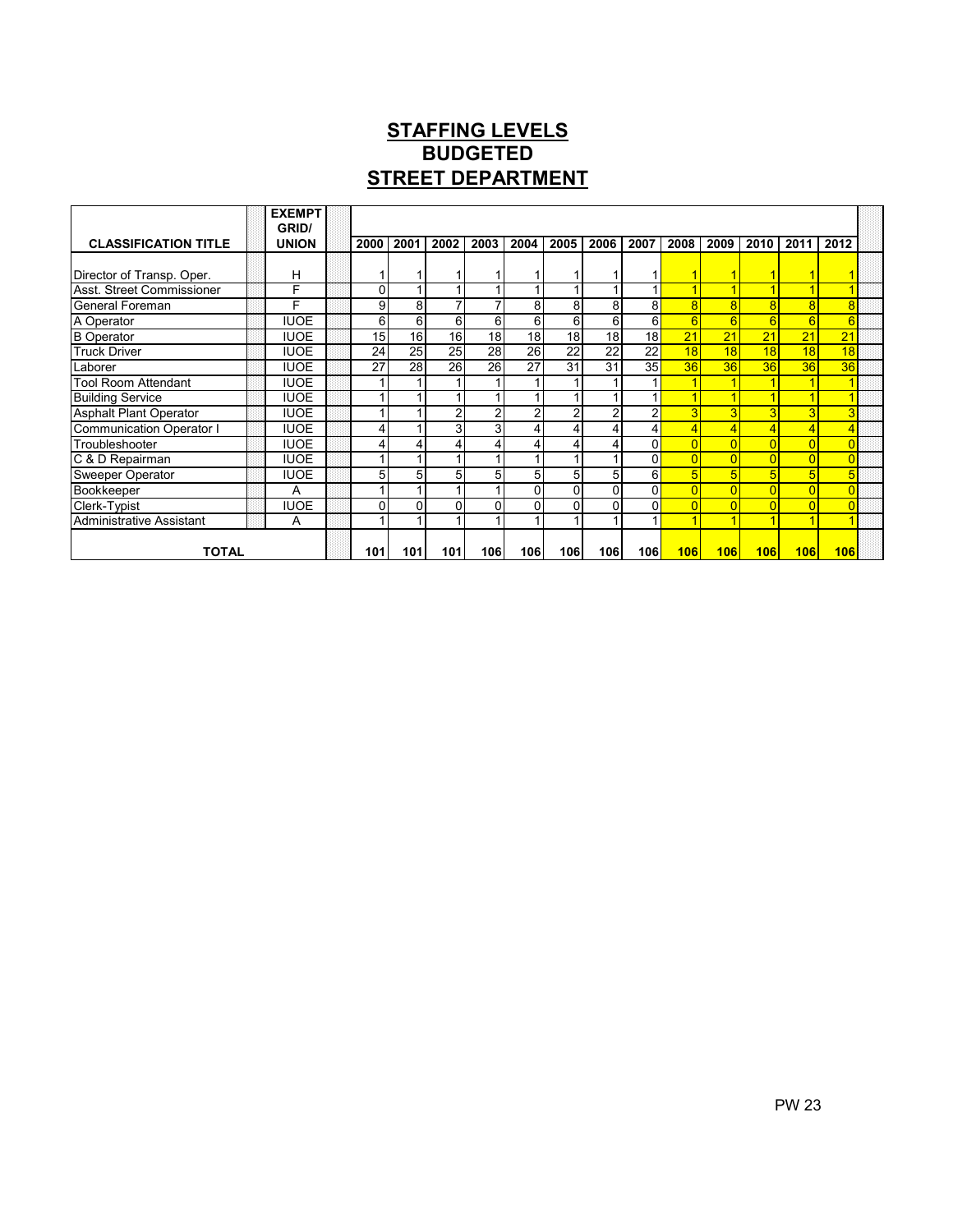# TRANSPORTATION ENGINEERING SERVICES: Street Project Management

### Mission Statement

Street Project Management is a department within the Division of Public Works, Transportation Engineering section. The mission of the Street Project Management Department is to plan, design and implement the construction and repair of a safe and efficient transportation system within the City of Fort Wayne.

The City Engineer directs the Street Project Management section of Transportation Engineering. The duty of the City Engineer is to oversee the preparation of plans and specifications for the competitive bidding of Capital Improvement Programs, Public Works Maintenance projects requiring engineering expertise and all other improvement projects necessary for the safe, efficient and economical operation of the Public Works Division of the City of Fort Wayne government.

### Goals and Objectives

#### • Plan, design, and construct neighborhood projects in the year they are planned for construction.

It's important to fulfill commitments for street, curb and walk improvements in the year those commitments were made. This will be accomplished by beginning the design process earlier once projects have been selected. This goal will strengthen our customer's confidence in our services. In 2007, our project teams will have designed and/or managed \$7.2 million in transportation related projects. Our customers are the citizens of Fort Wayne and their designated government representatives.

#### • Maintain and update the Pavement Management System.

Keeping this database up to date will ensure we are concentrating on the infrastructure that needs the most attention. The Pavement Management System will also help determine from year to year how well we are accomplishing our goals and whether those goals should be re-evaluated. We update our system by reassessing at least 1/3 of our total miles each year. We expect to exceed that goal in 2007.

This system is our tracking device to measure our success in improving the pavement condition citywide. The overall system condition in 2006 was rated at 76 or in the "Good" condition category.

Our customers; the engineers, planners, government representatives, and the citizens of Fort Wayne, are important to us and together we depend on this information to make sound decisions about Transportation projects.

- Assist the Street Maintenance Department in asphalt resurfacing over 52 miles of asphalt roads and streets through contracted services.
- As a goal, repair or reconstruct over 10.5 miles of concrete streets through contracted services.

It's imperative to keep up with the pace of deterioration our infrastructure experiences each year. We have determined these are miles of pavement that must be improved upon to keep the overall system condition in the "Good" condition level. To meet our established goals, appropriate funding must be dedicated towards transportation related infrastructure.

If we can provide a well-maintained transportation system, businesses will be attracted to Fort Wayne and ultimately create new jobs. Our customers are the citizens of Fort Wayne who expect a safe and reliable transportation system.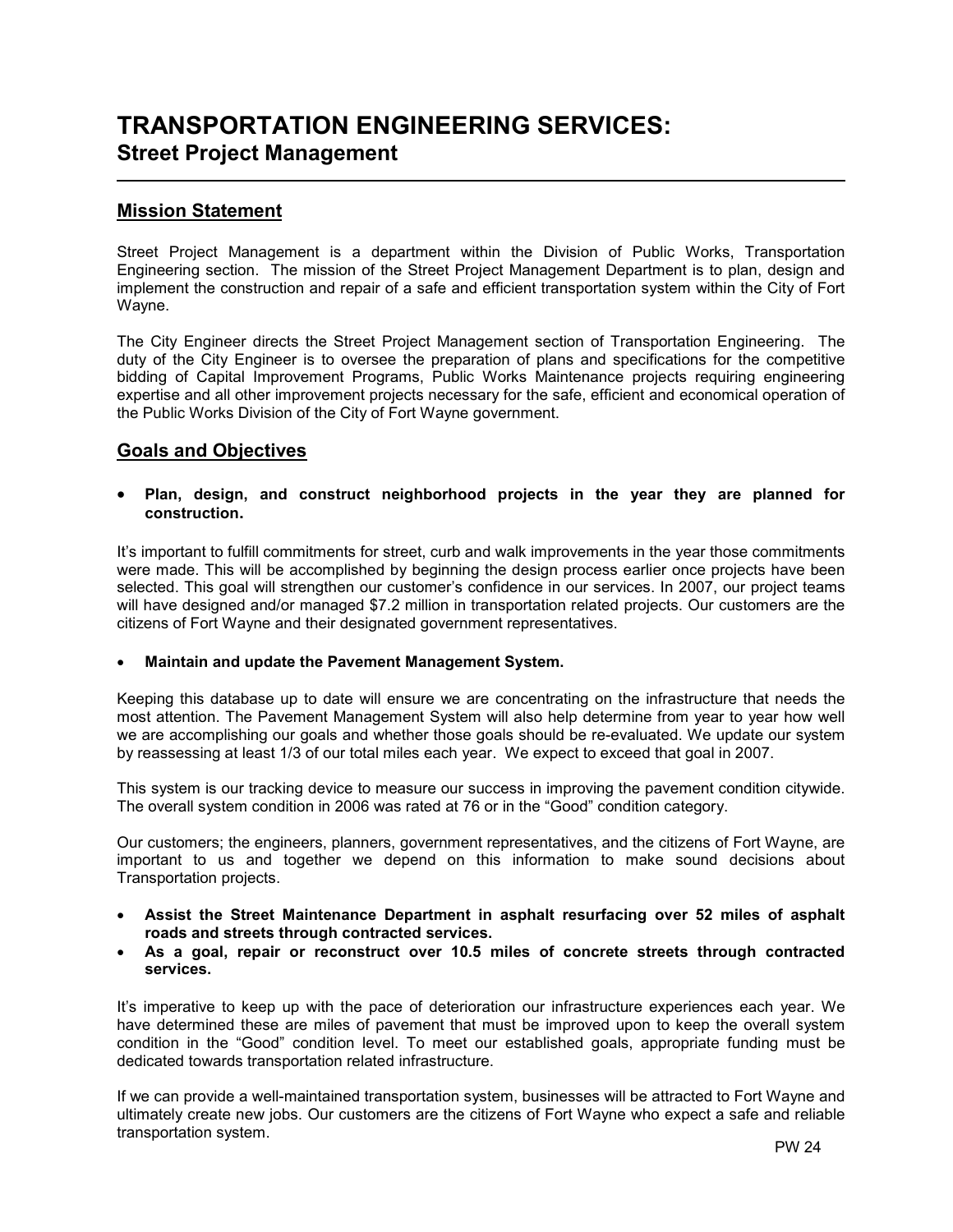## Long-term goals:

Our long-term goal is to provide a multi-year maintenance and repair plan, as well as an estimate, for each street segment of the city.

In 2005, a new system of evaluating pavement condition that involved video, software, and GPS technology was used to lower our internal costs to execute this task. Our long term goal is continue this system citywide.

The system's software will help us develop a long term comprehensive strategy for our transportation system.

### Services Provided:

- Design road improvements.
- Construction management of all new construction and repairs for streets, alleys, sidewalks and curbs.
- Provide estimates for and recommend new street, curb, sidewalk projects.
	- a). Citizen Concerns
	- b). Neighborhood Capital Improvement Surveys
	- c). Petitions
	- d). Risk Management Claims
- Communication with general public
- Review projects in routing
- Assist various City Departments
	- o Provide engineering expertise and review
	- o Provide engineering/construction management
- Assist in long-range transportation planning.
- Design and manage ADA projects.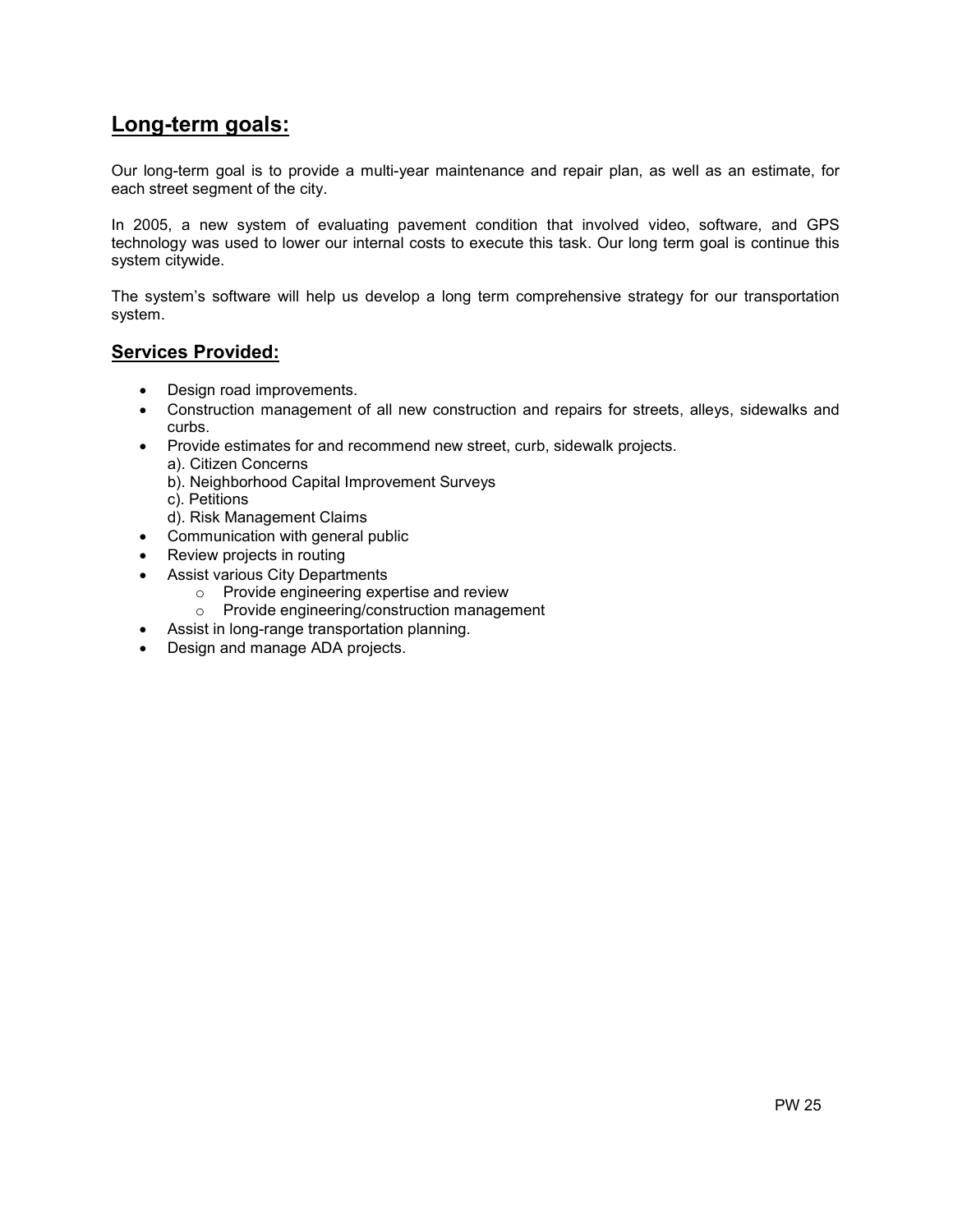#### STREET PROJECT MANAGEMENT Dept # 128-010-OFFC 2008 BUDGET COMPARISON

|                           | <b>DUDULI VUIIIFAINUUI</b>             |          | 2006<br><b>ACTUAL</b>           |          | 2007<br><b>APPROVED</b><br>THRU 06/30/07 |          | 2008<br><b>SUBMITTED</b> |          | \$ INCREASE<br>(DECREASE)<br>FROM 2007 APPR<br>TO 2008 | % CHANGE<br>FROM 2007 APPR<br>TO 2008 |  |
|---------------------------|----------------------------------------|----------|---------------------------------|----------|------------------------------------------|----------|--------------------------|----------|--------------------------------------------------------|---------------------------------------|--|
| 4111                      | WAGES-REG                              | \$       | 497,984                         | \$       | 695,190                                  | \$       | 713,077                  | \$       | 17,887                                                 |                                       |  |
| 4117                      | <b>OVERTIME</b>                        |          | 21                              |          | 4,000                                    |          | 4,000                    |          |                                                        |                                       |  |
| 4121                      | <b>VACATION PAY</b>                    |          | 69,038                          |          | 3,000                                    |          | 3,000                    |          | $\frac{1}{2}$                                          |                                       |  |
| 412L                      | <b>LONGEVITY</b>                       |          | 4,515                           |          | 5,312                                    |          | 5,523                    |          | 211                                                    |                                       |  |
|                           | <b>TOTAL WAGES</b>                     | \$       | 571,558                         | -\$      | 707,502                                  | - \$     | 725,600                  | \$       | 18,098                                                 | 2.56%                                 |  |
| 4131                      | <b>PERF</b>                            |          | 31,435                          |          | 43,781                                   |          | 50,921                   |          | 7,140                                                  |                                       |  |
| 4132                      | <b>FICA</b>                            |          | 41,866                          |          | 53,588                                   |          | 55,650                   |          | 2,061                                                  |                                       |  |
| 4134                      | <b>GROUP HEALTH INSUR</b>              |          | 86,352                          |          | 102,000                                  |          | 108,000                  |          | 6,000                                                  |                                       |  |
| 4136                      | <b>UNEMPLOYMENT</b>                    |          | 300                             |          | 701                                      |          | 3,264                    |          | 2,563                                                  |                                       |  |
| 4137                      | <b>WORKERS COMP</b>                    |          | 3,516                           |          | 3,264                                    |          | 727                      |          | (2,537)                                                |                                       |  |
| 413A                      | PERF/FRINGE                            |          | 17,145                          |          | 21,015                                   |          | 21,823                   |          | 808                                                    |                                       |  |
| <b>TOTAL 4100</b>         |                                        | \$       | 752,172                         | \$       | 931,852                                  | \$       | 965,986                  | \$       | 34,135                                                 | 3.66%                                 |  |
|                           |                                        |          |                                 |          |                                          |          |                          |          |                                                        |                                       |  |
| 4214<br>4219              | <b>SAFETY ITEMS</b><br>OTHR OFFC SUPPL | \$       | 1,109<br>645                    | \$       | 1,710 \$<br>720                          |          | 1,710<br>720             | \$       |                                                        |                                       |  |
| 4231                      | <b>GASOLINE</b>                        |          |                                 |          |                                          |          |                          |          |                                                        |                                       |  |
| 4241                      | <b>MEDICAL SUPPL</b>                   |          | 5,509                           |          | 7,400<br>200                             |          | 7,400<br>200             |          |                                                        |                                       |  |
| 4291                      | SMALL TOOLS                            |          | $\overline{\phantom{a}}$<br>496 |          | 600                                      |          | 600                      |          |                                                        |                                       |  |
| 4299                      | <b>OTHER MTLS</b>                      |          | 14                              |          | 1,100                                    |          | 1,100                    |          |                                                        |                                       |  |
| <b>TOTAL 4200</b>         |                                        | \$       | 7,773                           | \$       | 11,730                                   | \$       | 11,730                   | \$       |                                                        | $\sim$                                |  |
|                           |                                        |          |                                 |          |                                          |          |                          |          |                                                        |                                       |  |
| 4317                      | <b>INSTRCT SRVCS</b>                   | \$       | 3,815                           | -\$      | 7,500                                    | \$       | 5,500                    | \$       | (2,000)                                                |                                       |  |
| 431S                      | SOFTWARE TRAINING                      |          |                                 |          | 2,000                                    |          | 1,000                    |          | (1,000)                                                |                                       |  |
| 4322                      | <b>POSTAGE</b>                         |          | 200                             |          | 240                                      |          | 240                      |          |                                                        |                                       |  |
| 4323                      | <b>TELEPHONE</b>                       |          | 1,501                           |          | 1,500                                    |          | 1,512                    |          | 12                                                     |                                       |  |
| 4324                      | <b>TRAVEL</b>                          |          | 23                              |          | 4,000                                    |          | 3,000                    |          | (1,000)                                                |                                       |  |
| 4326                      | <b>MILEAGE</b>                         |          | $\overline{a}$                  |          | 50                                       |          | 50                       |          |                                                        |                                       |  |
| 432C                      | <b>CELL PHONE</b>                      |          | 3,018                           |          | 3,840                                    |          | 3,480                    |          | (360)                                                  |                                       |  |
| 432L                      | <b>LONG DISTANCE</b>                   |          | 10                              |          | 36                                       |          | 36                       |          | $\overline{\phantom{m}}$                               |                                       |  |
| 4331                      | <b>PRINTING</b>                        |          |                                 |          | 150                                      |          | 150                      |          | $\overline{\phantom{a}}$                               |                                       |  |
| 4333                      | PHOTO/BLPRNT                           |          |                                 |          | 240                                      |          | $\overline{\phantom{0}}$ |          | (240)                                                  |                                       |  |
| 4342                      | <b>LIABILITY INSUR</b>                 |          | 432                             |          | 417                                      |          | 613                      |          | 196                                                    |                                       |  |
| 4343                      | OFCL/CRIME BOND                        |          | 116                             |          | 54                                       |          | 55                       |          | $\mathbf{1}$                                           |                                       |  |
| 4345                      | <b>AUTO INSUR</b>                      |          | 1,712                           |          | 1,789                                    |          | 1,740                    |          | (49)                                                   |                                       |  |
| 436N                      | <b>GARAGE NON-TARGET</b>               |          | 15                              |          | 2,000                                    |          | 1,000                    |          | (1,000)                                                |                                       |  |
| 436T                      | <b>GARAGE TARGET</b>                   |          | 18,936                          |          | 18,945                                   |          | 19,331                   |          | 386                                                    |                                       |  |
| 4377                      | CC BLD PKG                             |          | 2,685                           |          | 2,700                                    |          | 2,700                    |          | $\overline{\phantom{a}}$                               |                                       |  |
| 4391                      | <b>SUBS &amp; DUES</b>                 |          | $\overline{\phantom{a}}$        |          |                                          |          | 240                      |          | 240                                                    |                                       |  |
| 4399                      | <b>OTHR SRVCS</b>                      |          | 4,831                           |          | 5,560                                    |          | 5,720                    |          | 160                                                    |                                       |  |
| <b>TOTAL 4300</b>         |                                        | \$       | 37,294                          | \$       | 51,021                                   | \$       | 46,367                   | \$       | (4, 654)                                               | $-9.12%$                              |  |
|                           |                                        |          |                                 |          |                                          |          |                          |          |                                                        |                                       |  |
| 4441<br><b>TOTAL 4400</b> | <b>PUR VEHICLE</b>                     | \$<br>\$ |                                 | \$<br>\$ |                                          | \$<br>\$ |                          | \$<br>\$ | ä,                                                     | $\blacksquare$                        |  |
|                           |                                        |          |                                 |          |                                          |          |                          |          |                                                        |                                       |  |
|                           | <b>TOTAL EXPENSES</b>                  | \$       | 797,239                         | \$       | 994,603                                  | \$       | 1,024,083                | \$       | 29,480                                                 | 2.96%                                 |  |
|                           |                                        |          |                                 |          |                                          |          |                          |          |                                                        |                                       |  |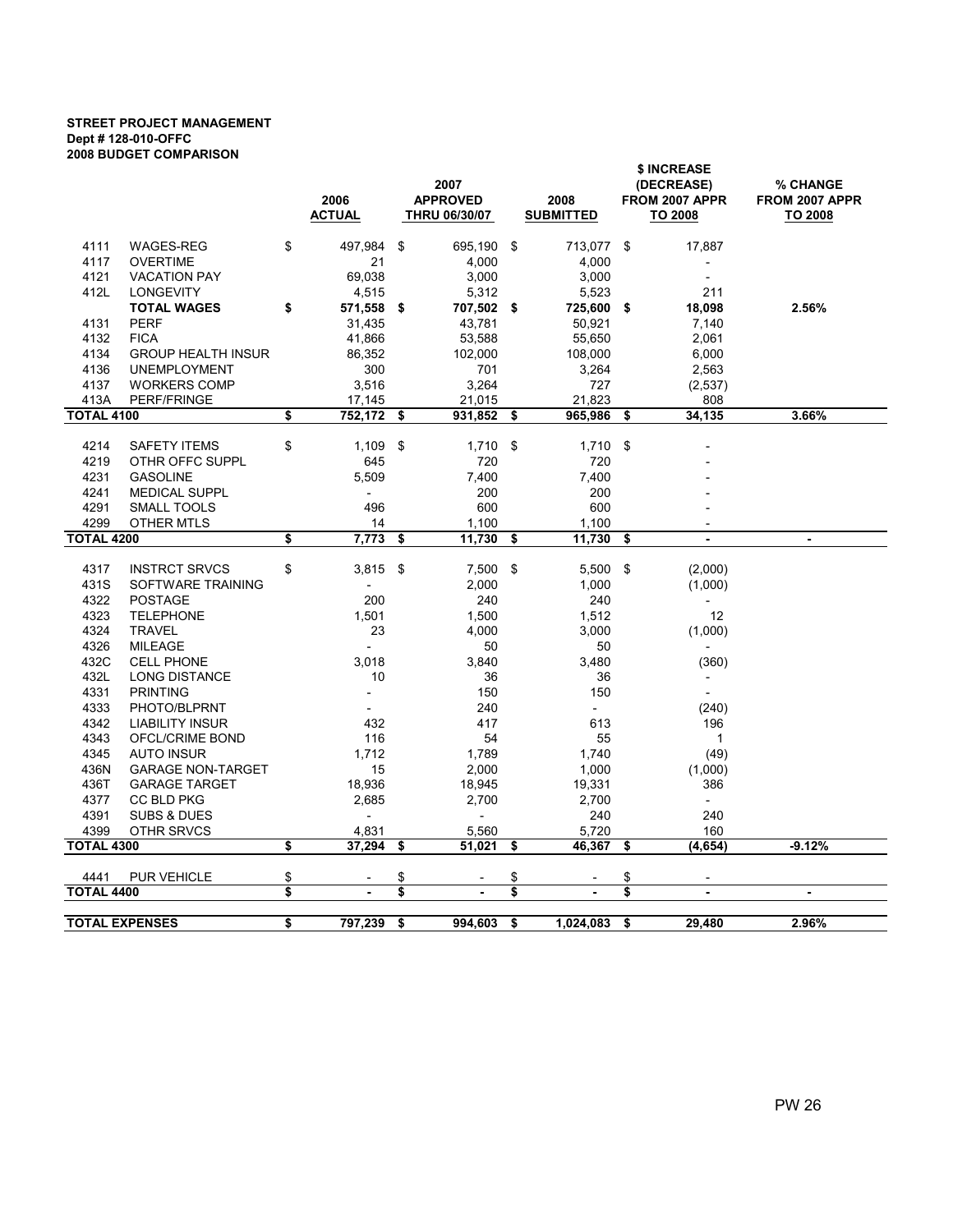|              | Street Project Management 2008-2012 Capital Improvement Program |                          |                                      |        |                             |        |        |  |  |  |
|--------------|-----------------------------------------------------------------|--------------------------|--------------------------------------|--------|-----------------------------|--------|--------|--|--|--|
|              | <b>FUNDING SOURCE CODE:</b>                                     | <b>GRP-Grant Pending</b> |                                      |        | PT-Property Tax             |        |        |  |  |  |
|              | CC-Cumulative Capital Fund                                      | LE-Lease                 |                                      |        | RB-Revenue Bond             |        |        |  |  |  |
|              | <b>CDBG-Community Development Block Grant</b>                   |                          | InfraBd-Infrastructure Bond          |        | <b>ST-State Source</b>      |        |        |  |  |  |
|              | CEDIT-Co. Economic Development Income Tax                       |                          | <b>LRS-Local Roads &amp; Streets</b> |        | <b>SU-Sewer Utility</b>     |        |        |  |  |  |
|              | <b>CO-County Source</b>                                         | MISC-Miscellaneous       |                                      |        | SWU-Stormwater Utility      |        |        |  |  |  |
|              | FED-Federal Source                                              |                          | MVH-Motor Vehicle Highway            |        | TIF-Tax Increment Financing |        |        |  |  |  |
|              | <b>GOB-General Obligation Bond</b>                              |                          | PCBF-Park Cumulative Bldg. Fund      |        | UF-User Fee                 |        |        |  |  |  |
|              | <b>GRA-Grant Approved</b>                                       | <b>PS-Private Source</b> |                                      |        | <b>WU-Water Utility</b>     |        |        |  |  |  |
| Item $#$     | <b>Project Title &amp; Description</b>                          | <b>Funding</b>           |                                      |        | <b>Expenditure</b>          |        |        |  |  |  |
|              |                                                                 | <b>Source</b>            | 2008                                 | 2009   | 2010                        | 2011   | 2012   |  |  |  |
|              | Vehicle Replacement                                             | <b>MVH</b>               |                                      | 27,000 | 27,000                      | 27,000 | 27,000 |  |  |  |
|              | <b>Computer Hardware</b>                                        | <b>MVH</b>               |                                      |        |                             |        |        |  |  |  |
| 3            | <b>Computer Software</b>                                        | <b>MVH</b>               |                                      |        |                             |        |        |  |  |  |
| <b>TOTAL</b> |                                                                 |                          |                                      | 27,000 | 27,000                      | 27,000 | 27,000 |  |  |  |

1. Vehicle Replacement: Vehicles will be replaced according to Fleet Management Replacement guidelines

2008 - none

2009 - replace (1) '00 Chevy Blazer

2010 - replace (1) '93 Chevy Blazer

2011 - replace (1) '93 Chevy Blazer

2012 - replace (1) '96 Chevy Tahoe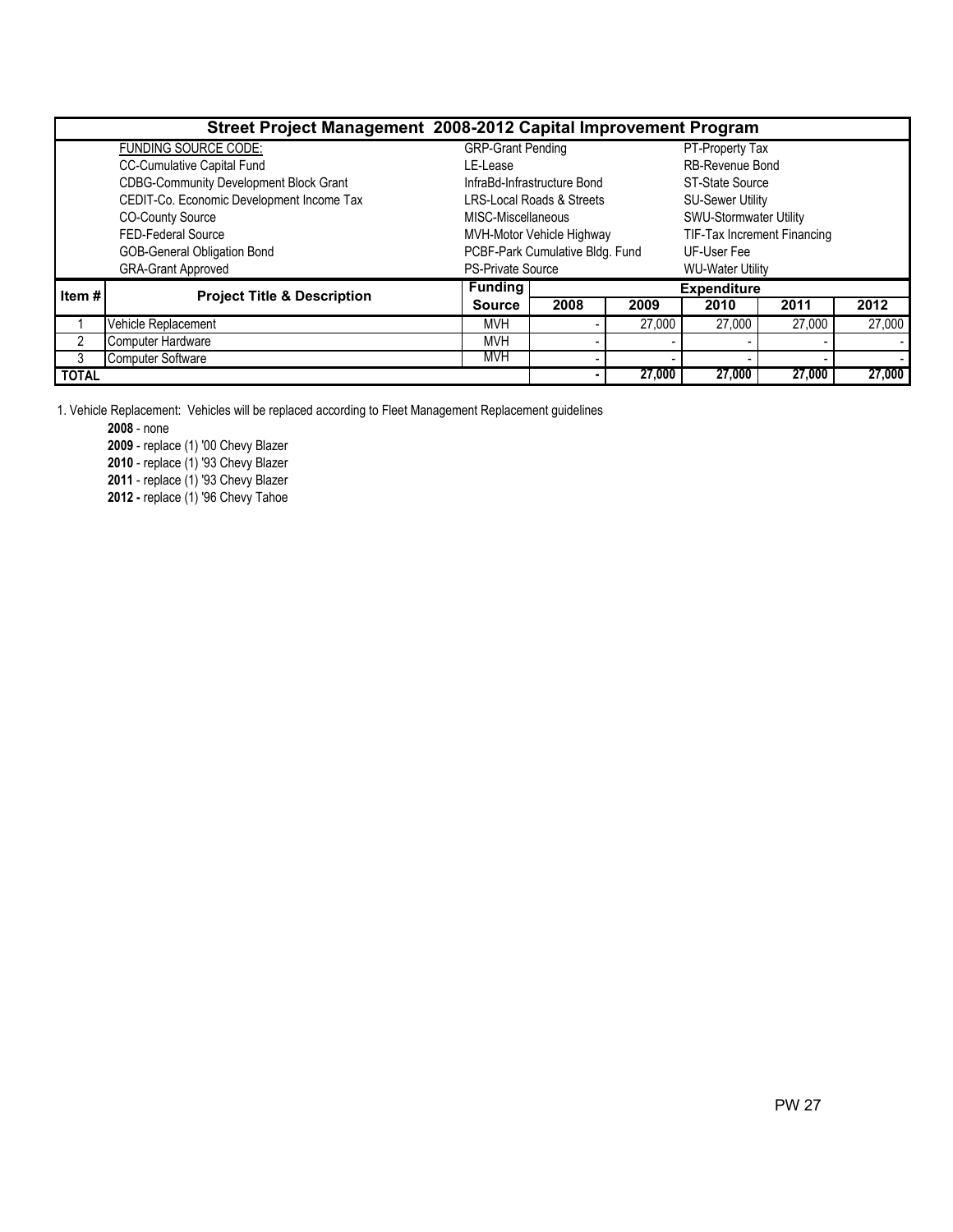### STAFFING LEVELS BUDGETED TRANSPORTATION ENGINEERING SERVICES **(STREET PROJECT MANAGEMENT)**

|                                | <b>EXEMPT</b><br>GRID/ |                 |                 |             |                 |          |      |    |                                    |    |                                    |                 |                 |                 |  |
|--------------------------------|------------------------|-----------------|-----------------|-------------|-----------------|----------|------|----|------------------------------------|----|------------------------------------|-----------------|-----------------|-----------------|--|
| <b>CLASSIFICATION TITLE</b>    | <b>UNION</b>           | 2000            | 2001            | <b>2002</b> | 2003            | l 2004 l | 2005 |    | 2006 2007                          |    | 2008 2009                          | 2010            | 201'            | 2012            |  |
| <b>City Engineer</b>           | н                      |                 |                 | 0           |                 |          |      |    |                                    |    |                                    |                 |                 |                 |  |
| <b>Assistant City Engineer</b> | н                      |                 |                 | ΩI          | 01              |          |      | n١ |                                    |    |                                    |                 |                 |                 |  |
| <b>Director</b>                | G                      |                 |                 |             |                 |          |      | n١ | υı                                 |    |                                    |                 |                 |                 |  |
| Manager of Transportation Eng. | G                      |                 |                 | ΩI          | ٥I              |          |      |    |                                    |    |                                    |                 |                 |                 |  |
| <b>Associate Director</b>      | G                      |                 |                 |             |                 |          |      |    | 1 to Trans Admin as Permit Manager |    |                                    |                 |                 |                 |  |
| Pavement Mgmt Technician       | D                      |                 |                 |             |                 |          |      |    |                                    |    |                                    |                 |                 |                 |  |
| <b>Project Coordinator</b>     | <b>14/IAM</b>          |                 | 10 <sub>1</sub> | 10I         | 91              | 91       |      | 91 |                                    |    |                                    | 10 <sub>1</sub> | 10 <sub>1</sub> | 10              |  |
| Design Project Engineer        | 14/IAM                 |                 |                 | 01          | 01              | ωı       |      | ΩI | ΩI                                 |    |                                    |                 |                 |                 |  |
| Engineer                       | <b>13/IAM</b>          |                 |                 | $\Omega$    | 01              |          |      | ΩI | 01                                 |    |                                    | $\Omega$        |                 |                 |  |
| Secretary VIII                 | 8/IAM                  |                 |                 |             |                 |          |      |    |                                    |    | 1 to Transportation Administration |                 |                 |                 |  |
|                                |                        |                 |                 |             |                 |          |      |    |                                    |    |                                    |                 |                 |                 |  |
| <b>TOTAL</b>                   |                        | 14 <sub>1</sub> | 14 <sub>1</sub> | 141         | 13 <sub>1</sub> | 13       | 12   |    | 12                                 | 12 | 12                                 | $\overline{13}$ | 13              | $\overline{13}$ |  |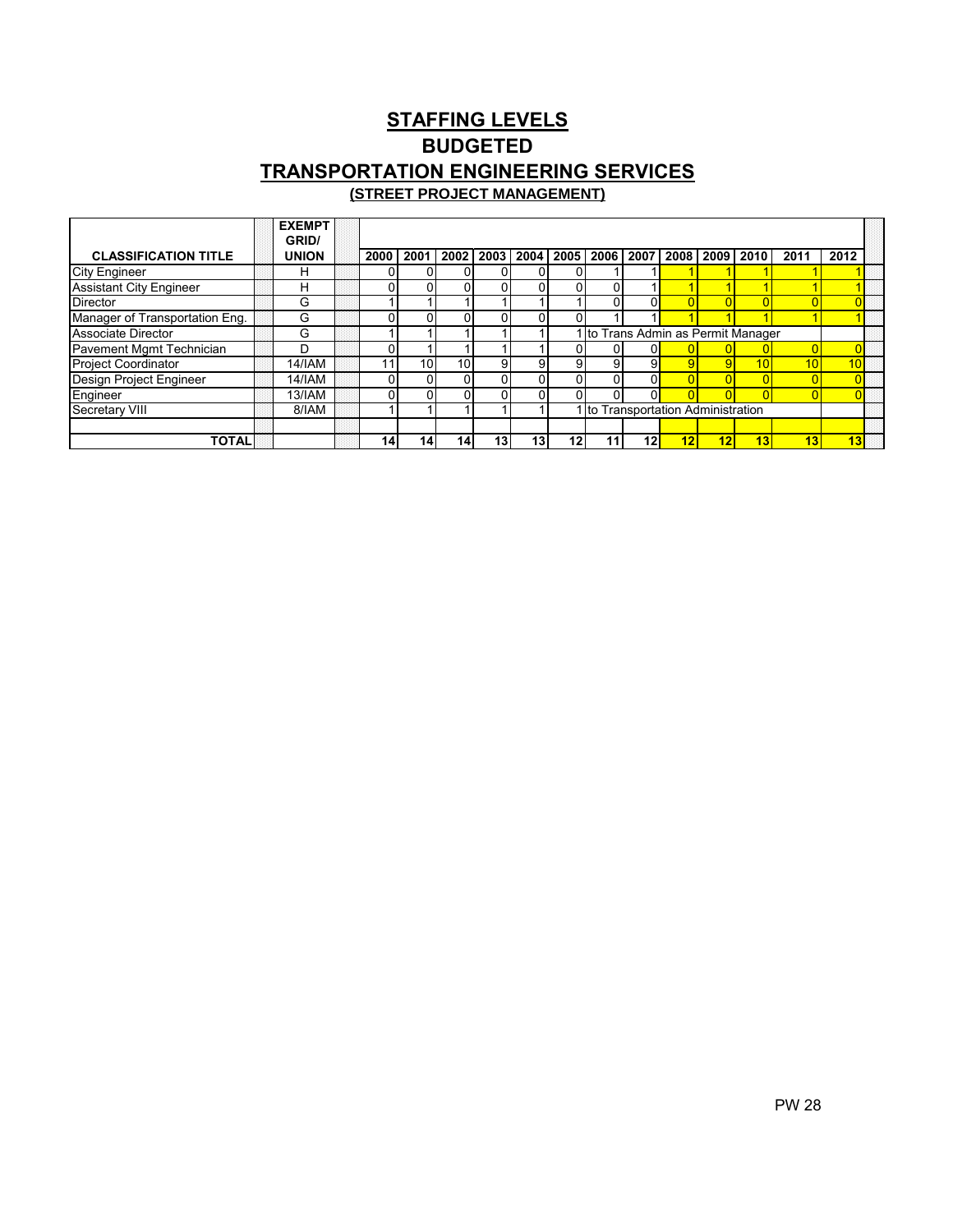# TRAFFIC ENGINEERING

### Mission Statement

L

The mission of the Traffic Engineering Department is responsibility for all aspects of roadway traffic engineering and operations/maintenance including implementation of programs related thereto. General areas of responsibility include: traffic signals, traffic signs, pavement markings, street signs, impact attenuators, traffic design/review, transportation planning, accident record compiling/analysis, traffic levelof-service analysis and liaison with other agencies.

### Goals and Objectives

The Traffic Engineering Department endeavors to provide safe and efficient movement of vehicles, people and goods through the community as advocated by the established regulations and the elected administration. Goals and objectives can be categorized into the following areas:

- 1) The department strives to produce and make available the maximum level of service for traffic with the limited resources available for capital improvements and operation.
- 2) The department attempts to develop new engineering techniques for moving persons and goods safely and efficiently.
- 3) The department continues to create and maintain a communication channel between the administration and the public. This is to align department services in accordance with administrative policy making, as well as provide the timely interchange of incoming and outgoing information with the public.

|                                                     | 2005<br><b>Actual</b> | 2006<br>Actual | 2007<br><b>Estimated</b> | 2008<br>Projected |
|-----------------------------------------------------|-----------------------|----------------|--------------------------|-------------------|
| Engineering/Administration Staff:                   |                       |                |                          |                   |
| <b>Accident Records &amp; Analysis</b>              | 9,300                 | 9,500          | 9,500                    | 9,600             |
| <b>Fatal Accident Investigation</b>                 | 12                    | 8              | 10                       | 12                |
| Development & Building Plans Processed              | 52                    | 145            | 150                      | 155               |
| <b>Board of Safety Reports</b>                      | 60                    | 58             | 65                       | 65                |
| <b>Traffic Counts Conducted</b>                     | 30                    | 50             | 45                       | 50                |
| <b>Traffic Studies Conducted</b>                    | 180                   | 190            | 195                      | 200               |
| Traffic Investigations (complaints)                 | 250                   | 325            | 345                      | 350               |
| <b>Signal Division:</b>                             |                       |                |                          |                   |
| New Signals Installed                               | 4                     | 6              | 6                        | 6                 |
| <b>Total Signals In Service</b>                     | 354                   | 357            | 363                      | 370               |
| <b>Total Flashing Beacons In Service</b>            | 53                    | 51             | 50                       | 48                |
| <b>Total Pedestrian Signal Locations In Service</b> | 174                   | 176            | 178                      | 180               |
| Signals Modernized                                  | 4                     | 14             | 14                       | 14                |
| <b>Signal Accident Repairs</b>                      | 50                    | 36             | 60                       | 60                |

### Indicators: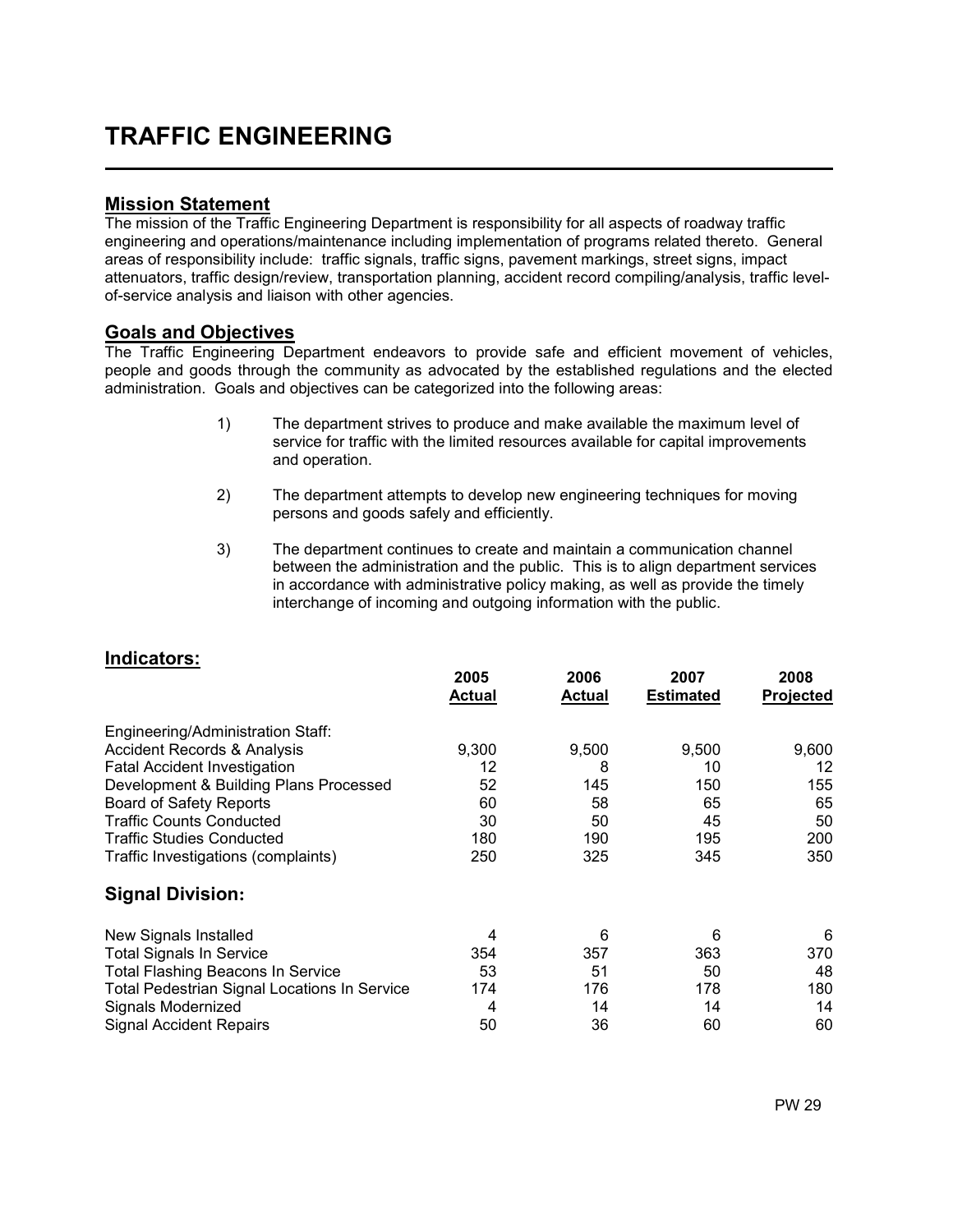|                                          | 2005<br><b>Actual</b> | 2006<br><b>Actual</b> | 2007<br><b>Estimated</b>       | 2008<br><b>Projected</b> |
|------------------------------------------|-----------------------|-----------------------|--------------------------------|--------------------------|
| Signal Division (cont'd)                 |                       |                       |                                |                          |
| Signal Bulbs Replaced (Emergency)        | 264                   | 0                     | 0                              | 0                        |
| Signal Bulbs Replaced (Routine)          | 740                   | 0                     | 0                              | $\mathbf{0}$             |
| Signal Trouble Calls                     | 1,234                 | 1,326                 | 1,300                          | 1,300                    |
| <b>Controller Maintenance</b>            | 515                   | 955                   | 961                            | 967                      |
| Detector Loop Repairs                    | 61                    | 56                    | 70                             | 80                       |
| <b>Signal Work Orders</b>                | 400                   | 277                   | 400                            | 400                      |
| Cable Locates                            | 7,500                 | 768                   | $0^*$                          | $\Omega$                 |
|                                          |                       |                       | *(moved to Street Light Dept.) |                          |
| <b>Sign &amp; Marking Division</b>       |                       |                       |                                |                          |
| Signs Installed                          | 853                   | 1,187                 | 1,200                          | 1,300                    |
| Signs Relocated                          | 353                   | 355                   | 360                            | 375                      |
| Signs Replaced                           | 2,683                 | 2,291                 | 2,400                          | 2,500                    |
| <b>Signs Removed</b>                     | 1,291                 | 1,064                 | 1,150                          | 1,200                    |
| <b>Signs Manufactured</b>                | 4,724                 | 5,169                 | 5,200                          | 5,300                    |
| <b>Street Lanes Marked-Painted Miles</b> | 657                   | 719                   | 725                            | 750                      |
| Curb Parking Marked (Yellow Curb)        | 23,663 ft.            | 21,037 ft.            | 22,000 ft.                     | 22,250 ft.               |
| <b>Crosswalks Marked</b>                 | 760                   | 849                   | 850                            | 875                      |
| Lane Arrows Marked                       | 883                   | 822                   | 850                            | 875                      |
| <b>Parking Stalls Marked</b>             | 777                   | 322                   | 400                            | 500                      |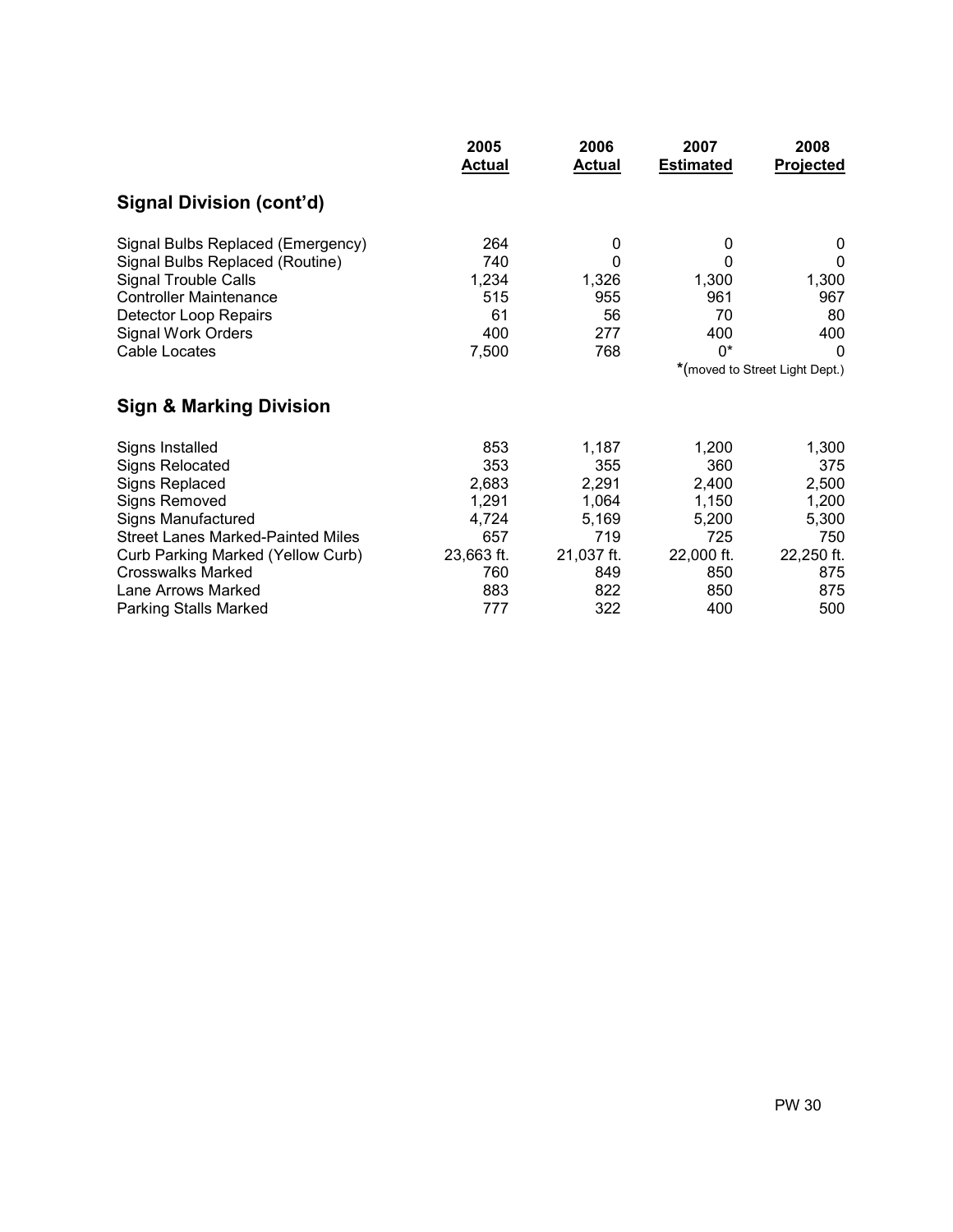#### TRAFFIC ENGINEERING (LOCAL ROAD & STREETS) Dept # 138-011-OFFC 2008 BUDGET COMPARISON **\$ INCREASE**

|                   | ZUU0 DUDUET CUMPARISUN              |                    | 2007               |                    |     | <b>SINGREASE</b><br>(DECREASE) | % CHANGE       |
|-------------------|-------------------------------------|--------------------|--------------------|--------------------|-----|--------------------------------|----------------|
|                   |                                     | 2006               | <b>APPROVED</b>    | 2008               |     | FROM 2007 APPR                 | FROM 2007 APPR |
|                   |                                     | <b>ACTUAL</b>      | THRU 06/30/07      | <b>SUBMITTED</b>   |     | <b>TO 2008</b>                 | TO 2008        |
|                   | 4111 WAGES-REG                      | \$<br>1,254,947    | \$<br>1,473,520 \$ | 1,531,692 \$       |     | 58,172                         |                |
|                   | 4115 PARTTIME                       | 32,106             | 46,400             | 55,339             |     | 8,939                          |                |
|                   | 4117 OVERTIME FLD                   | 366                |                    |                    |     |                                |                |
|                   | 411A LABOR FLOOD                    | 936                |                    |                    |     |                                |                |
|                   | 411M TRAFFIC ENG                    | $\blacksquare$     | (524, 808)         | (539,088)          |     | (14, 280)                      |                |
|                   | 4121 VACATION PAY                   | 135,223            | 10,710             | 10,710             |     | $\sim$                         |                |
|                   | 4125 OVERTIME                       | 20,806             | 18,534             | 24,534             |     | 6,000                          |                |
|                   | 412L LONGEVITY                      | 3,750              | 6,686              | 8,043              |     | 1,357                          |                |
|                   | <b>TOTAL WAGES</b>                  | \$<br>1,448,134 \$ | 1,031,043 \$       | 1,091,231 \$       |     | 60,188                         | 5.84%          |
| 4132 FICA         | 4131 PERF                           | 77,111<br>106,015  | 94,341             | 110,249            |     | 15,908                         |                |
|                   | 4134 GROUP HEALTH INSUR             | 259,055            | 119,023<br>272,000 | 124,719<br>279,000 |     | 5,697<br>7,000                 |                |
|                   | 4136 UNEMPLOYMENT                   | 744                | 1,556              | 1,630              |     | 74                             |                |
|                   | 4137 WORKERS COMP                   | 21,804             | 19,800             | 21,221             |     | 1,421                          |                |
|                   | 4138 CLOTHING ALLOWANCE             | 1,500              | $\blacksquare$     |                    |     | $\sim$                         |                |
|                   | 413A PERF/FRINGE                    | 42,055             | 45,284             | 47,249             |     | 1,966                          |                |
|                   | 413R RETIREE HEALTH INSUR           | 23,556             | 25,500             | 45,000             |     | 19,500                         |                |
| <b>TOTAL 4100</b> |                                     | \$<br>1,979,974    | \$<br>1,608,546    | \$<br>1,720,299    | -\$ | 111,754                        | 6.95%          |
|                   | 4212 STATIONARY/FORMS               | \$<br>386          | \$<br>550          | \$<br>550          | -\$ |                                |                |
|                   | 4214 SAFETY ITEMS                   | 3,944              | 7,740              | 7,740              |     |                                |                |
|                   | 4219 OTHR OFFC SUPPL                | 5,807              | 6,050              | 6,050              |     |                                |                |
|                   | 4231 GASOLINE                       | 32,795             | 50,575             | 45,000             |     | (5, 575)                       |                |
|                   | 4232 DIESEL FUEL                    | 4,460              | 6,465              | 6,859              |     | 394                            |                |
|                   | 4246 HOUSEHOLD SUPPL                | 1,275              | 2,700              | 2,700              |     |                                |                |
|                   | 4261 BLDG REP MTLS                  | 194                | 1,250              | 1,250              |     |                                |                |
|                   | 4263 OTHR REP PARTS                 | 229                | 1,450              | 1,450              |     |                                |                |
|                   | 4264 SIGN DIVS                      | 64,958             | 84,000             | 82,000             |     | (2,000)                        |                |
|                   | 4265 SIGNAL DIVS                    | 268,008            | 275,500            | 221,500            |     | (54,000)                       |                |
|                   | 4275 PAVE/MARK                      | 94,296             | 84,620             | 86,620             |     | 2,000                          |                |
|                   | 4299 OTHER MTLS                     | 686                | 300                | 300                |     | $\sim$                         |                |
| <b>TOTAL 4200</b> |                                     | \$<br>477,038      | \$<br>521,200      | \$<br>462,019      | \$  | (59, 181)                      | $-11.35%$      |
|                   | 4317 INSTRCT SRVCS                  | \$<br>527          | \$<br>600          | 600                | \$  |                                |                |
|                   | 431E DRUG TEST                      | 509                | 700                | 700                |     |                                |                |
|                   | 431K SEMINAR FEES                   | 375                |                    |                    |     |                                |                |
|                   | 431M SECRTL SRVCS                   | 272                | 280                | 280                |     |                                |                |
|                   | 431Q RADIO SHOP                     | 1,792              | 1,150              | 1,150              |     |                                |                |
|                   | 4321 FREIGHT                        | 231                | $\blacksquare$     | $\blacksquare$     |     |                                |                |
|                   | 4322 POSTAGE                        | 372                | 400                | 400                |     |                                |                |
|                   | 4323 TELEPHONE                      | 17,933             | 18,612             | 21,300             |     | 2,688                          |                |
|                   | 4324 TRAVEL                         | 2,022              | 6,500              | 6,500              |     | $\overline{\phantom{a}}$       |                |
|                   | 4326 MILEAGE                        | 161                | 400                | 400                |     |                                |                |
|                   | 432C CELL PHONE                     | 4,299              | 6,000              | 8,400              |     | 2,400                          |                |
|                   | 432L LONG DISTANCE<br>4331 PRINTING | 147                | 240<br>150         | 240                |     |                                |                |
|                   | 4332 PUB LEGAL                      | 92                 | 400                | 150<br>400         |     |                                |                |
|                   | 4333 PHOTO/BLPRNT                   | 684                | 1,800              | 1,800              |     |                                |                |
| 4341              | <b>PROPERTY INSUR</b>               | 2,281              | 945                | 865                |     | (80)                           |                |
|                   | 4342 LIABILITY INSUR                | 1,200              | 1,517              | 2,172              |     | 655                            |                |
| 4343              | OFCL/CRIME BOND                     | 317                | 197                | 194                |     | (3)                            |                |
| 4344              | OTHER CASUALTY INSR                 | 402                | 109                | 103                |     | (6)                            |                |
|                   | 4345 AUTO INSUR                     | 7,062              | 7,214              | 7,738              |     | 524                            |                |
|                   | 4351 ELECTRICITY                    | 106,084            | 132,000            | 108,000            |     | (24,000)                       |                |
|                   | 4352 NATURAL GAS                    | 19,081             | 32,535             | 42,297             |     | 9,762                          |                |
|                   |                                     |                    |                    |                    |     |                                |                |
|                   |                                     |                    |                    |                    |     | $\overline{a}$                 |                |
| 4356              | 4353 WATER<br>SOLID WASTE DISPOSAL  | 2,185              | 1,800              | 1,800              |     |                                |                |
|                   | 4358 HAZARD DISPOSAL                | 1,000<br>1,768     | 1,100<br>1,200     | 1,100<br>1,200     |     |                                | <b>PW31</b>    |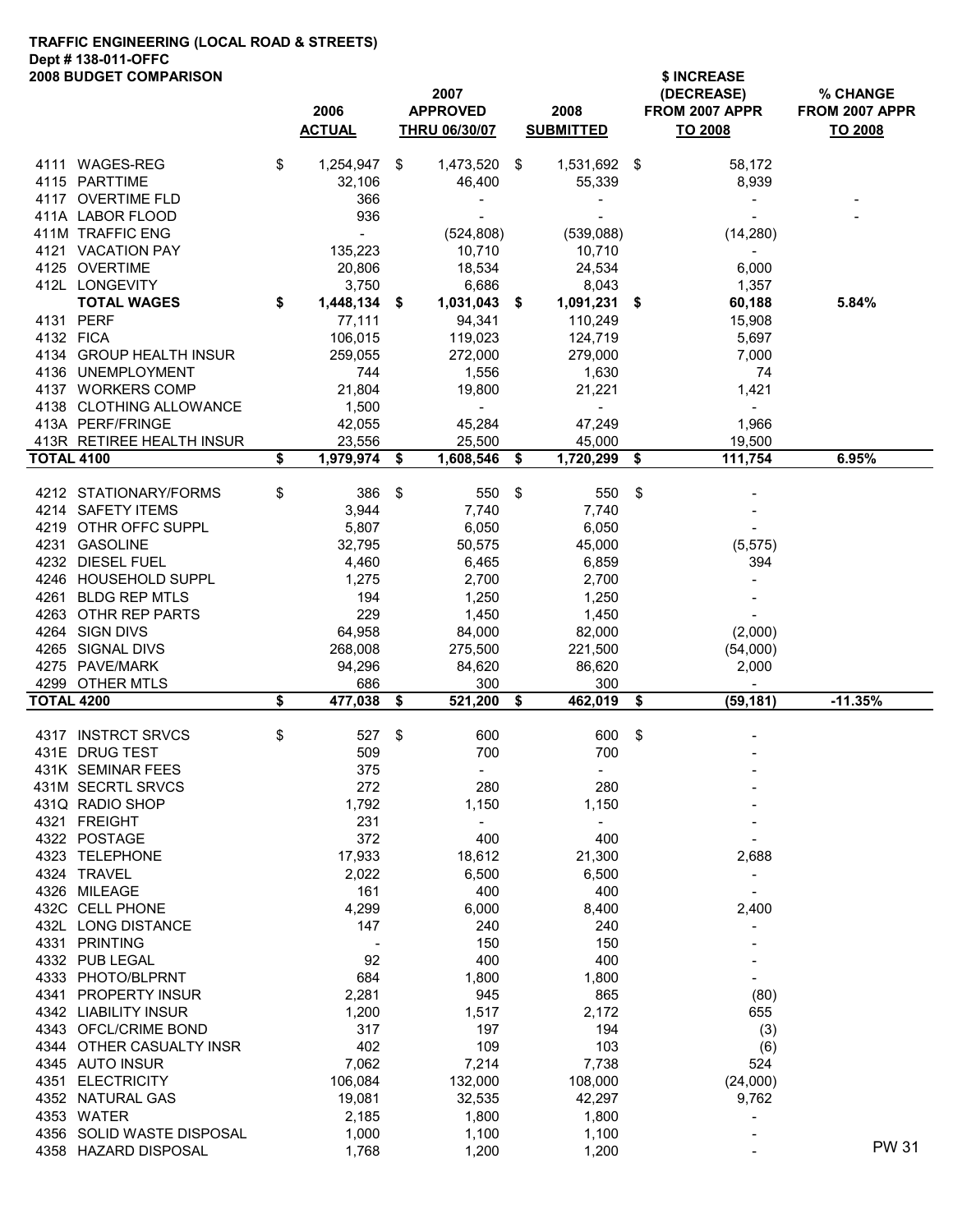## TRAFFIC ENGINEERING (LOCAL ROAD & STREETS) Dept # 138-011-OFFC

| <b>2008 BUDGET COMPARISON</b>  |                 |      |                      |                  | \$ INCREASE    |         |                |
|--------------------------------|-----------------|------|----------------------|------------------|----------------|---------|----------------|
|                                |                 |      | 2007                 |                  | (DECREASE)     |         | % CHANGE       |
|                                | 2006            |      | <b>APPROVED</b>      | 2008             | FROM 2007 APPR |         | FROM 2007 APPR |
|                                | <b>ACTUAL</b>   |      | <b>THRU 06/30/07</b> | <b>SUBMITTED</b> | TO 2008        |         | TO 2008        |
| CONT BLD REP<br>4361           | 119             |      | 950                  | 950              |                |         |                |
| <b>CONT OTH REP</b><br>4363    | 9,565           |      | 13,000               | 13,600           |                | 600     |                |
| 4365 JANITORIAL SRVCS          | 7,593           |      | 6,940                | 6,290            |                | (650)   |                |
| 436N GARAGE NON-TARGET         | 1,333           |      | 3,000                | 3,000            |                |         |                |
| 436T GARAGE TARGET             | 77,592          |      | 77,798               | 85,980           |                | 8,182   |                |
| 4374 OTHR EQ RENT              | 1,585           |      | 3,025                | 3,025            |                |         |                |
| 4377<br><b>CC BLD PKG</b>      | 1,110           |      | 1,200                | 840              |                | (360)   |                |
| <b>SUBS &amp; DUES</b><br>4391 | 1,912           |      | 1,550                | 1,550            |                |         |                |
| <b>LICENSES</b><br>4392        | 108             |      | 200                  | 200              |                |         |                |
| 4399 OTHR SRVCS                | 396             |      | 600                  | 600              |                |         |                |
| 439B MASTER LEASE              | 10,975          |      | 32,193               | 49,341           |                | 17,148  |                |
| <b>TOTAL 4300</b>              | \$<br>283,084   | \$   | 356,305              | \$<br>373,165    | \$             | 16,860  | 4.73%          |
| 4425 PUR-FXD EQPM              | \$<br>14,545    | - \$ | $11,000$ \$          | 15,000 \$        |                | 4,000   |                |
| <b>CONST GROUND</b><br>4431    |                 |      | 4,000                | 1,000            |                | (3,000) |                |
| 4443 PUR OFFC EQP              |                 |      | 4,500                | 4,000            |                | (500)   |                |
| 4444 PUR OTHR EQP              |                 |      |                      |                  |                | $\sim$  |                |
| 4445 PUR COMPUTER              |                 |      |                      | 5,000            |                | 5,000   |                |
| TOTAL 4400                     | \$<br>14,545    | - \$ | 19,500               | \$<br>25,000     | \$             | 5,500   | 28.21%         |
| <b>TOTAL EXPENSES</b>          | \$<br>2,754,641 | \$   | 2,505,551            | \$<br>2,580,483  | \$             | 74,932  | 2.99%          |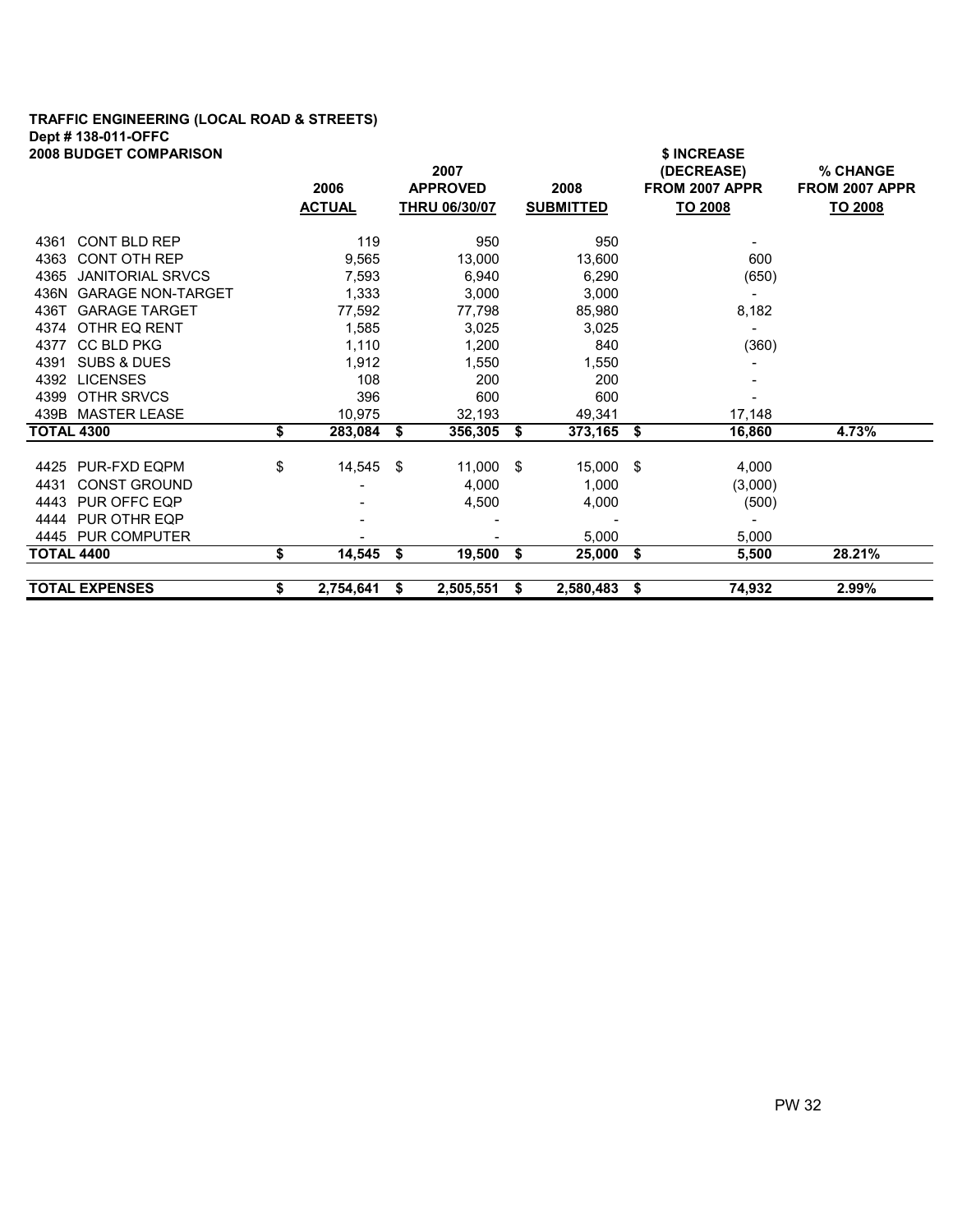|                  | Traffic Engineering 2008-2012 Capital Improvement Program            |                          |                                      |                          |                             |                          |                          |  |  |  |  |
|------------------|----------------------------------------------------------------------|--------------------------|--------------------------------------|--------------------------|-----------------------------|--------------------------|--------------------------|--|--|--|--|
|                  | FUNDING SOURCE CODE:                                                 | <b>GRP-Grant Pending</b> |                                      |                          | PT-Property Tax             |                          |                          |  |  |  |  |
|                  | CC-Cumulative Capital Fund                                           | LE-Lease                 |                                      |                          | RB-Revenue Bond             |                          |                          |  |  |  |  |
|                  | <b>CDBG-Community Development Block Grant</b>                        |                          | InfraBd-Infrastructure Bond          |                          | <b>ST-State Source</b>      |                          |                          |  |  |  |  |
|                  | CEDIT-Co. Economic Development Income Tax                            |                          | <b>LRS-Local Roads &amp; Streets</b> |                          | <b>SU-Sewer Utility</b>     |                          |                          |  |  |  |  |
|                  | <b>CO-County Source</b>                                              | MISC-Miscellaneous       |                                      |                          | SWU-Stormwater Utility      |                          |                          |  |  |  |  |
|                  | FED-Federal Source                                                   |                          | MVH-Motor Vehicle Highway            |                          | TIF-Tax Increment Financing |                          |                          |  |  |  |  |
|                  | <b>GOB-General Obligation Bond</b>                                   |                          | PCBF-Park Cumulative Bldg. Fund      |                          | UF-User Fee                 |                          |                          |  |  |  |  |
|                  | <b>GRA-Grant Approved</b>                                            | PS-Private Source        |                                      |                          | <b>WU-Water Utility</b>     |                          |                          |  |  |  |  |
|                  |                                                                      | <b>Funding</b>           |                                      |                          | <b>Expenditure</b>          |                          |                          |  |  |  |  |
| Item#            | <b>Project Title &amp; Description</b>                               | <b>Source</b>            | 2008                                 | 2009                     | 2010                        | 2011                     | 2012                     |  |  |  |  |
| 1                | Vehicles                                                             | LE-Lease                 | 60.000                               | 95,000                   | 100,000                     | 110.000                  | 98,000                   |  |  |  |  |
|                  | Pickup to replace 1996 Ford #26501, Hybrid to replace Signal         |                          | 60,000                               |                          |                             |                          |                          |  |  |  |  |
|                  | Service Truck 1998 #28318                                            |                          |                                      |                          |                             |                          |                          |  |  |  |  |
|                  | Dump Truck - Staff Car - Sign Truck                                  |                          |                                      | 95,000                   |                             |                          |                          |  |  |  |  |
|                  | Sign Truck - Signal Service Truck - Arrow Truck                      |                          | $\sim$                               | $\blacksquare$           | 100,000                     | $\blacksquare$           | $\sim$                   |  |  |  |  |
|                  | Signal Bucket Truck                                                  |                          |                                      | $\sim$                   | $\overline{\phantom{0}}$    | 110,000                  |                          |  |  |  |  |
|                  | <b>Challenger Lift</b>                                               |                          |                                      |                          |                             |                          | 98,000                   |  |  |  |  |
| $\overline{2}$   | Equipment                                                            | LRS                      | 15,000                               | 11,000                   | 14,000                      | 18,000                   | 28,000                   |  |  |  |  |
|                  | Lazor Liner - Sign Plotter                                           |                          | 15,000                               |                          |                             | $\overline{\phantom{a}}$ |                          |  |  |  |  |
|                  | Locator - Concrete Saw - Portable Generator                          |                          |                                      | 11,000                   |                             |                          |                          |  |  |  |  |
|                  | Paint Machine for Arrow Truck - Portable Welder                      |                          | $\blacksquare$                       | $\overline{\phantom{a}}$ | 14,000                      | $\blacksquare$           | $\overline{\phantom{a}}$ |  |  |  |  |
|                  | Air Compressor                                                       |                          | $\overline{a}$                       | $\blacksquare$           | $\blacksquare$              | 18,000                   | $\sim$                   |  |  |  |  |
|                  | <b>Arrow Board</b>                                                   |                          |                                      |                          |                             | $\blacksquare$           | 28,000                   |  |  |  |  |
| 3                | <b>Computer Equipment Replacement</b>                                | CC                       | 5,500                                | 5,500                    | 5,500                       | $\overline{\phantom{a}}$ |                          |  |  |  |  |
|                  | 2 Actra System Computer, 1 Display, 1 Printer                        |                          | 5,500                                | 5,500                    | 5,500                       |                          |                          |  |  |  |  |
| $4*$             | Traffic Signal Modernization Program - 4 intersections/year          | LRS                      | 120,000                              | 90.000                   | 90,000                      | 80,000                   | 80,000                   |  |  |  |  |
|                  | a. Fairfield & Maxine                                                |                          |                                      |                          |                             |                          |                          |  |  |  |  |
|                  |                                                                      |                          |                                      |                          |                             |                          |                          |  |  |  |  |
|                  | b. Anthony & Creighton                                               |                          |                                      |                          |                             |                          |                          |  |  |  |  |
|                  | c. Harmar & Washington                                               |                          |                                      |                          |                             |                          |                          |  |  |  |  |
|                  | d. Gary & Tillman                                                    |                          | 120,000                              |                          |                             |                          |                          |  |  |  |  |
|                  | e. Maplecrest & Trier                                                |                          |                                      |                          |                             |                          |                          |  |  |  |  |
|                  | Airport Expressway & Lower Huntington                                |                          |                                      |                          |                             |                          |                          |  |  |  |  |
|                  | g. Fairfield & Lower Huntington                                      |                          |                                      |                          |                             |                          |                          |  |  |  |  |
|                  | . Coliseum & McCormick                                               |                          |                                      | 90,000                   |                             |                          |                          |  |  |  |  |
|                  | Fourth & Harrison                                                    |                          |                                      |                          |                             |                          |                          |  |  |  |  |
|                  | Covington & Smith                                                    |                          |                                      |                          |                             |                          |                          |  |  |  |  |
|                  | . Lindenwood & State                                                 |                          |                                      |                          |                             |                          |                          |  |  |  |  |
|                  | Hoagland & Pontiac                                                   |                          |                                      |                          | 90,000                      |                          |                          |  |  |  |  |
|                  | m. Spring & Sherman                                                  |                          |                                      |                          |                             |                          |                          |  |  |  |  |
|                  | n. Anthony & McKinnie                                                |                          |                                      |                          |                             |                          |                          |  |  |  |  |
|                  | o. Fourth & Harrison (flasher)                                       |                          |                                      |                          |                             |                          |                          |  |  |  |  |
|                  | Lindenwood & State (flasher)                                         |                          |                                      |                          |                             | 80,000                   |                          |  |  |  |  |
|                  | Covington & Smith (flasher)                                          |                          |                                      |                          |                             |                          |                          |  |  |  |  |
|                  | Getz & W. Jefferson                                                  |                          |                                      |                          |                             |                          |                          |  |  |  |  |
|                  | Covington & Freeman (flasher)                                        |                          |                                      |                          |                             |                          |                          |  |  |  |  |
|                  | Fairfield & Lwr Huntington (flasher)                                 |                          |                                      |                          |                             |                          | 80,000                   |  |  |  |  |
| $5*$             | Traffic Signal Controller Replacement Program - 7 units complete     | <b>LRS</b>               | 49,000                               | 45,000                   | 45,000                      | 45,000                   | 45,000                   |  |  |  |  |
|                  | 1. Anthony & Wayne Trace                                             |                          |                                      |                          |                             |                          |                          |  |  |  |  |
|                  | 2. Anthony & Creighton                                               |                          |                                      |                          |                             |                          |                          |  |  |  |  |
|                  | 3. Anthony & Pontiac                                                 |                          |                                      |                          |                             |                          |                          |  |  |  |  |
|                  | 4. Anthony & Oxford                                                  |                          |                                      |                          |                             |                          |                          |  |  |  |  |
|                  | 5. Anthony & Rudisill                                                |                          |                                      |                          |                             |                          |                          |  |  |  |  |
|                  | 6. Anthony & McKinnie                                                |                          |                                      |                          |                             |                          |                          |  |  |  |  |
|                  | 7. Anthony & Pettit                                                  |                          |                                      |                          |                             |                          |                          |  |  |  |  |
| $6*$             | Northeast Annexation Ph. V - Installation/replacement of street name | <b>LRS</b>               | $\blacksquare$                       | $\overline{a}$           | $\overline{a}$              | $\blacksquare$           | $\overline{\phantom{0}}$ |  |  |  |  |
|                  | signs and stop signs.                                                |                          |                                      |                          |                             |                          |                          |  |  |  |  |
| $\overline{7}^*$ | Southwest Extended Annexation - Installation of street name signs    | <b>LRS</b>               |                                      | $\overline{\phantom{a}}$ | $\overline{\phantom{a}}$    | $\overline{\phantom{a}}$ | $\overline{\phantom{a}}$ |  |  |  |  |
| 8                | Conflict Monitor/Malfunction Management unit Modernize-              | <b>LRS</b>               | 5,000                                |                          |                             |                          |                          |  |  |  |  |
|                  | Update of outdated, unrepairable electronics                         |                          |                                      |                          |                             |                          |                          |  |  |  |  |
|                  |                                                                      |                          |                                      |                          |                             |                          |                          |  |  |  |  |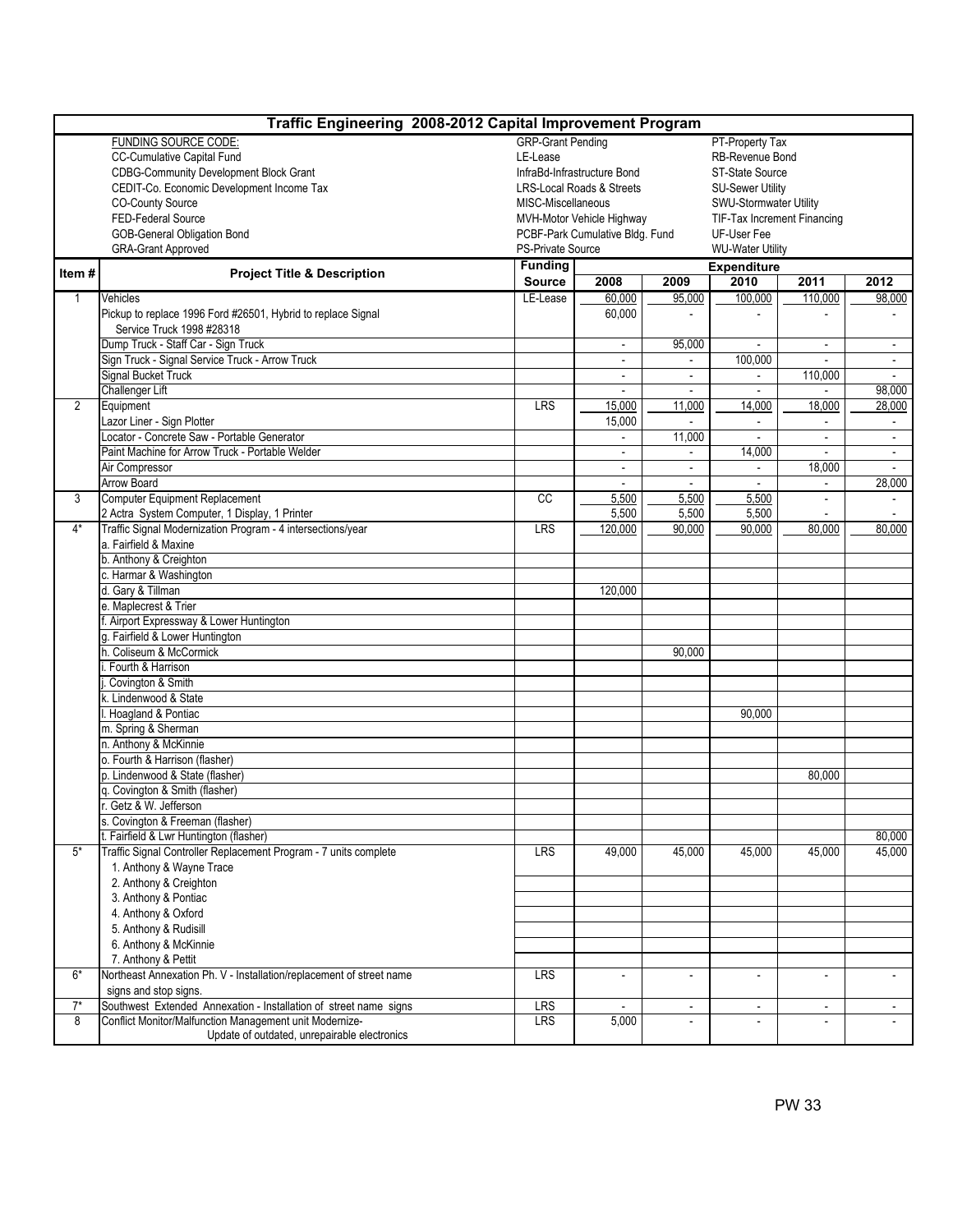|              | Traffic Engineering 2008-2012 Capital Improvement Program |                          |                                      |         |                             |         |         |  |  |  |
|--------------|-----------------------------------------------------------|--------------------------|--------------------------------------|---------|-----------------------------|---------|---------|--|--|--|
|              | FUNDING SOURCE CODE:                                      | <b>GRP-Grant Pending</b> |                                      |         | PT-Property Tax             |         |         |  |  |  |
|              | <b>CC-Cumulative Capital Fund</b>                         | LE-Lease                 |                                      |         | RB-Revenue Bond             |         |         |  |  |  |
|              | <b>CDBG-Community Development Block Grant</b>             |                          | InfraBd-Infrastructure Bond          |         | ST-State Source             |         |         |  |  |  |
|              | CEDIT-Co. Economic Development Income Tax                 |                          | <b>LRS-Local Roads &amp; Streets</b> |         | <b>SU-Sewer Utility</b>     |         |         |  |  |  |
|              | <b>CO-County Source</b>                                   | MISC-Miscellaneous       |                                      |         | SWU-Stormwater Utility      |         |         |  |  |  |
|              | FED-Federal Source                                        |                          | MVH-Motor Vehicle Highway            |         | TIF-Tax Increment Financing |         |         |  |  |  |
|              | GOB-General Obligation Bond                               |                          | PCBF-Park Cumulative Bldg. Fund      |         | UF-User Fee                 |         |         |  |  |  |
|              | <b>GRA-Grant Approved</b>                                 | <b>PS-Private Source</b> |                                      |         | <b>WU-Water Utility</b>     |         |         |  |  |  |
| Item#        | <b>Project Title &amp; Description</b>                    | <b>Funding</b>           |                                      |         | <b>Expenditure</b>          |         |         |  |  |  |
|              |                                                           | <b>Source</b>            | 2008                                 | 2009    | 2010                        | 2011    | 2012    |  |  |  |
| 9            | raffic Signal Head Replacement - 10 intersections/year    | <b>LRS</b>               | 15,000                               | 15,000  | 15,000                      | 15,000  | 15,000  |  |  |  |
|              | 2007 Replacements                                         |                          |                                      |         |                             |         |         |  |  |  |
|              | 1. Fairfield & Home                                       |                          |                                      |         |                             |         |         |  |  |  |
|              | 2. Maplecrest & St. Joe Ctr.                              |                          |                                      |         |                             |         |         |  |  |  |
|              | 3. Northwood & Stellhorn                                  |                          |                                      |         |                             |         |         |  |  |  |
|              | 4. Fairfield & Paulding                                   |                          |                                      |         |                             |         |         |  |  |  |
|              | 5. Anthony & Paulding                                     |                          |                                      |         |                             |         |         |  |  |  |
|              | 6. Bluffton & Lwr. Huntington                             |                          |                                      |         |                             |         |         |  |  |  |
|              | 7. Old Trail & Lwr. Huntington                            |                          |                                      |         |                             |         |         |  |  |  |
|              | 8. Bluffton & Winchester                                  |                          |                                      |         |                             |         |         |  |  |  |
|              | 9. Brooklyn & Covington                                   |                          |                                      |         |                             |         |         |  |  |  |
|              | 10. Broadway & Thompson                                   |                          |                                      |         |                             |         |         |  |  |  |
| 10           | Expand/Upgrade ATMS Computerized Signal System            | LRS                      |                                      | 70,000  | 60,000                      | 60,000  | 60,000  |  |  |  |
| 11           | Office Equipment Replacement                              | <b>LRS</b>               | 4,000                                | 4,000   | 4,000                       | 4,000   | 4,000   |  |  |  |
| <b>TOTAL</b> |                                                           |                          | 273,500                              | 335,500 | 333,500                     | 332,000 | 330,000 |  |  |  |

\* Although capital improvements, actual expenditures will be made from the 4200 budget line series, with in-house labor paid through 4100 lines

The Traffic Engineering / Traffic Operations Department is responsible for all aspects of roadway Traffic Engineering operations and maintenance. Areas of responsibility include: the design, installation, timing and maintenance of traffic signals, pavement markings, sign installation, maintenance, traffic design and review, transporation planning, traffic calming devices, accident record compiling and analysis. Signal service personnel are on duty 24 hours a day, seven days a week. Sign personnel respond to knockdowns of stop and yield signs and are on an call basis during non-working hours.

Revenue for departmental funding comes from Local Roads and Streets (LRS), contracts with INDOT, Allen County, New Haven, and claims reimbursements, as well as subsidy from the property tax. Improvements to high volume traffic routes such as signalization, intersection interconnects, signal modernization's, separate turn lanes, and additional "thru" lanes have depended upon CEDIT, federal and private sources for funding.

1. - 2. Vehicles and equipment are replaced on a rotating basis based on 1) maintenance costs 2) mileage 3) age.

3. Computer equipment replacement - This item will include replacing Actra Traffic System computers that are five years old and also money is included to replace one (1) printer and one (1) monitor, in addition to the pc's. A fax machine is also included.

4. Traffic Signal Modernization - This program updates a signalized intersection to aluminum mast arm poles, 12" traffic signal indications and new wiring. Intersections with steel poles and 8" signal indications that were last modernized in the 60's are currently being done. This program is updated annually to coordinate with transportation projects.

5. Traffic Signal Controller Replacement - This program replaces obsolete and discontinued traffic signal control units that have been in service for at least ten years.

6. - 7. Annexation projects - Shall consist of installation of a green standard street name sign at an intersection that is unmarked or where the neighborhood desires replacement of wood street name signs.

8. Conflict Monitor/Malfunction Management Modernize-This program updates old non repairable conflict monitors updating to new technology.

9. Traffic Signal Head Replacement-This program replaces traffic signal indications which were installed in the 70's The program is designed as a preventative maintenance and safety program.

10. In 2000 and 2001 our Eagle Comtract Traffic Signal Control System was replaced with an Eagle Actra Advanced Traffic Management System. The new system allows expansion of our computerized traffic signal network. The expansion/upgrade of the ATMS will include adding additional traffic signals to our network.

11. Furniture replacement will consist of replacing standard office chairs with ergonomic chairs, providing additional workstation space in conjuction with the new advanced Traffic Management Computer System and replacing worn furniture.